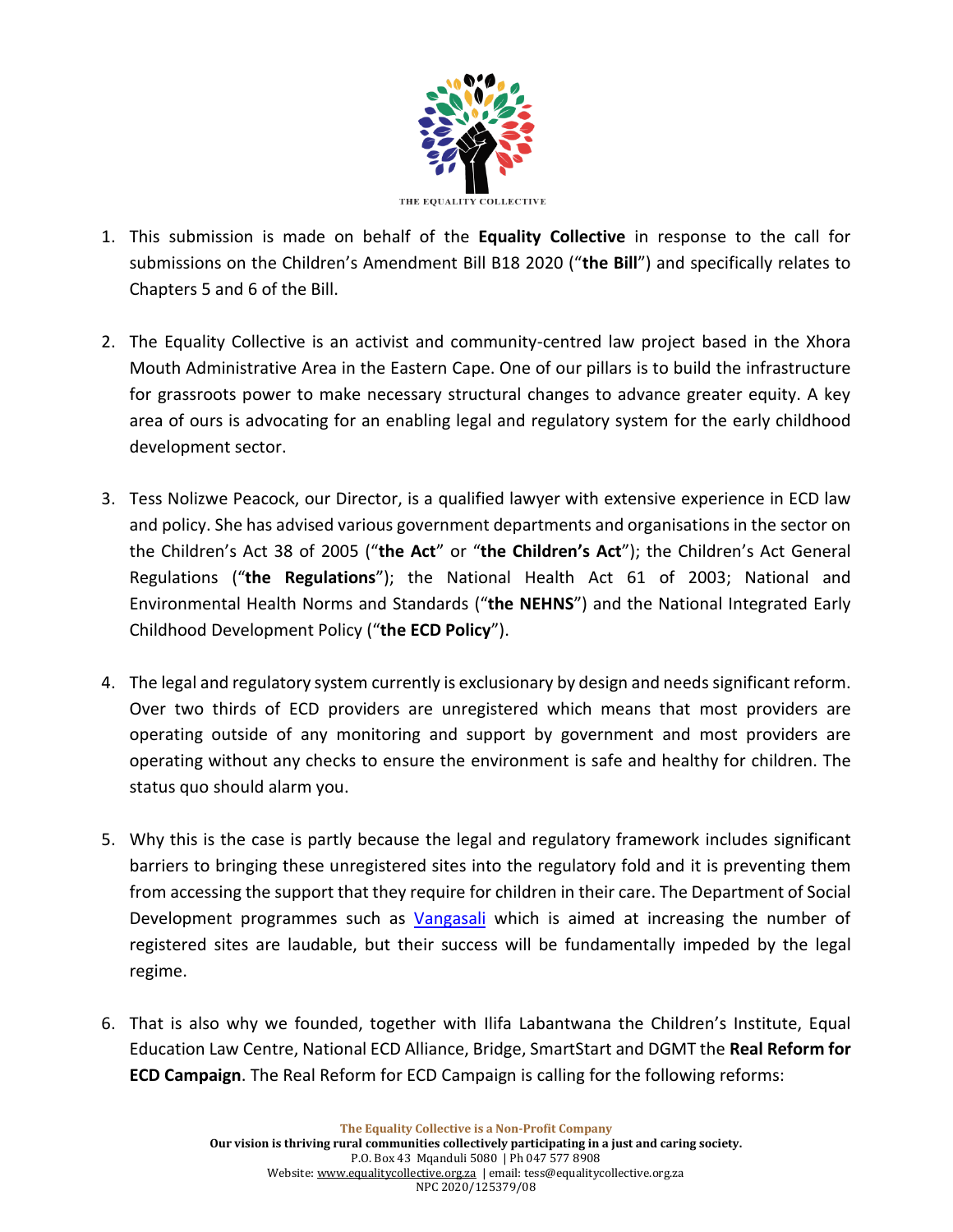

- I. A simpler, one-step registration process for ECD providers;
- II. Recognition of different types of ECD programme providers;
- III. Inaccessible compliance standards and overlapping roles and responsibilities;
- IV. Assistance to ECD providers servicing poor communities;
- V. The conditional registration framework; and
- VI. The provision of infrastructure support.
- 7. This Campaign is now supported by over 150 organisations with 1331 signatories [\(www.change.org/realecdreform\)](http://www.change.org/realecdreform).
- 8. We need to achieve the objectives of the Campaign if we are serious about expanding universal access to quality ECD services.
- 9. We would be humbled to have an opportunity to present to the Portfolio Committee on our recommendations. In our opinion, our recommendations are comprehensive dealing with the major objectives for ECD legal reform as well as addressing regressive amendments and important incremental "wins". As one of the few organisations with legal expertise in the ECD space, we believe that the Portfolio Committee will find a presentation from us useful.

Yours sincerely,

Pearach

Tess Peacock

We can be contacted on 047 577 8908 or [tess@equalitycollective.org.za](mailto:tess@equalitycollective.org.za) if you require any more information.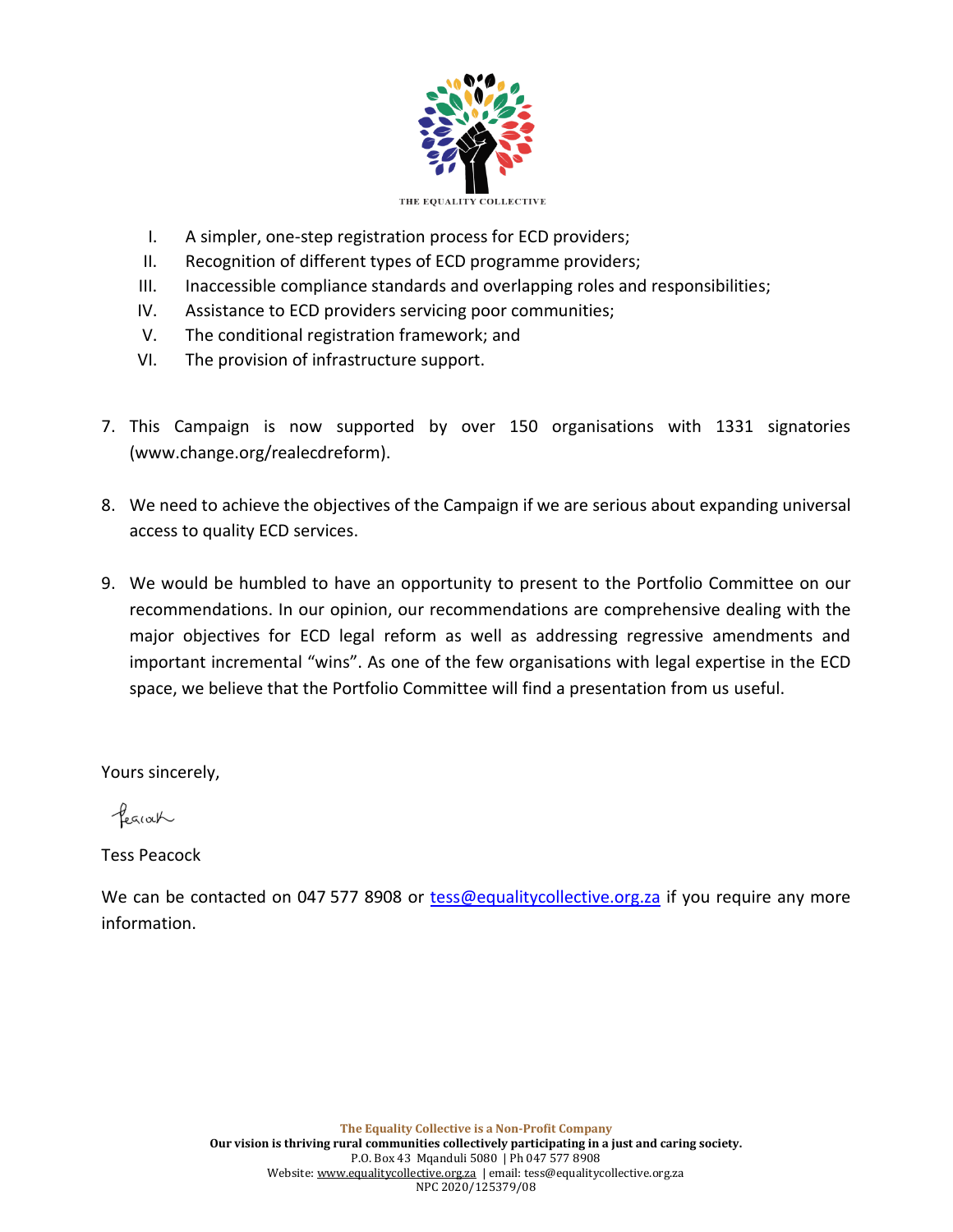# **Children's Amendment Bill 2020**

## **Early childhood development – line by line amendments**

## **Contents**

| 2.  |                                                                                   |  |
|-----|-----------------------------------------------------------------------------------|--|
| 3.  |                                                                                   |  |
| 4.  |                                                                                   |  |
| 5.  |                                                                                   |  |
| 6.  |                                                                                   |  |
| 7.  |                                                                                   |  |
| 8.  |                                                                                   |  |
| 9.  |                                                                                   |  |
| 10. |                                                                                   |  |
| 11. | Appendix A: Achieving a holistic chapter with a one-step registration process  27 |  |

## <span id="page-2-0"></span>1. Introduction $1$

The Children's Amendment Bill B18-2020 ("**the Bill**") still requires a lot of work if it is going to provide a more enabling legal framework for advancing universal access to quality ECD services. There are fundamental problems with some of the proposed changes, much confusion, the introduction of regressive amendments as well as numerous drafting errors including the inconsistent use of terminology.

Commentary is provided on almost all proposed amendments made in the Bill. A failure to deal with a specific clause, however, should not be read to suggest that we accept or endorse the proposed amendment.

We are of the opinion that the Bill should aim to achieve the following in relation to the proposed amendments:

- 1. One holistic chapter for ECD under Chapter 6;
- 2. A one-step registration process;
- 3. Recognition for different types of ECD programme providers;

<sup>&</sup>lt;sup>1</sup> This submission was primarily drafted by Tess Peacock an ECD legal expert who is the Founder of the Equality Collective and an associate of Ilifa Labantwana. The same submission has therefore been submitted separately by Ilifa Labantwana.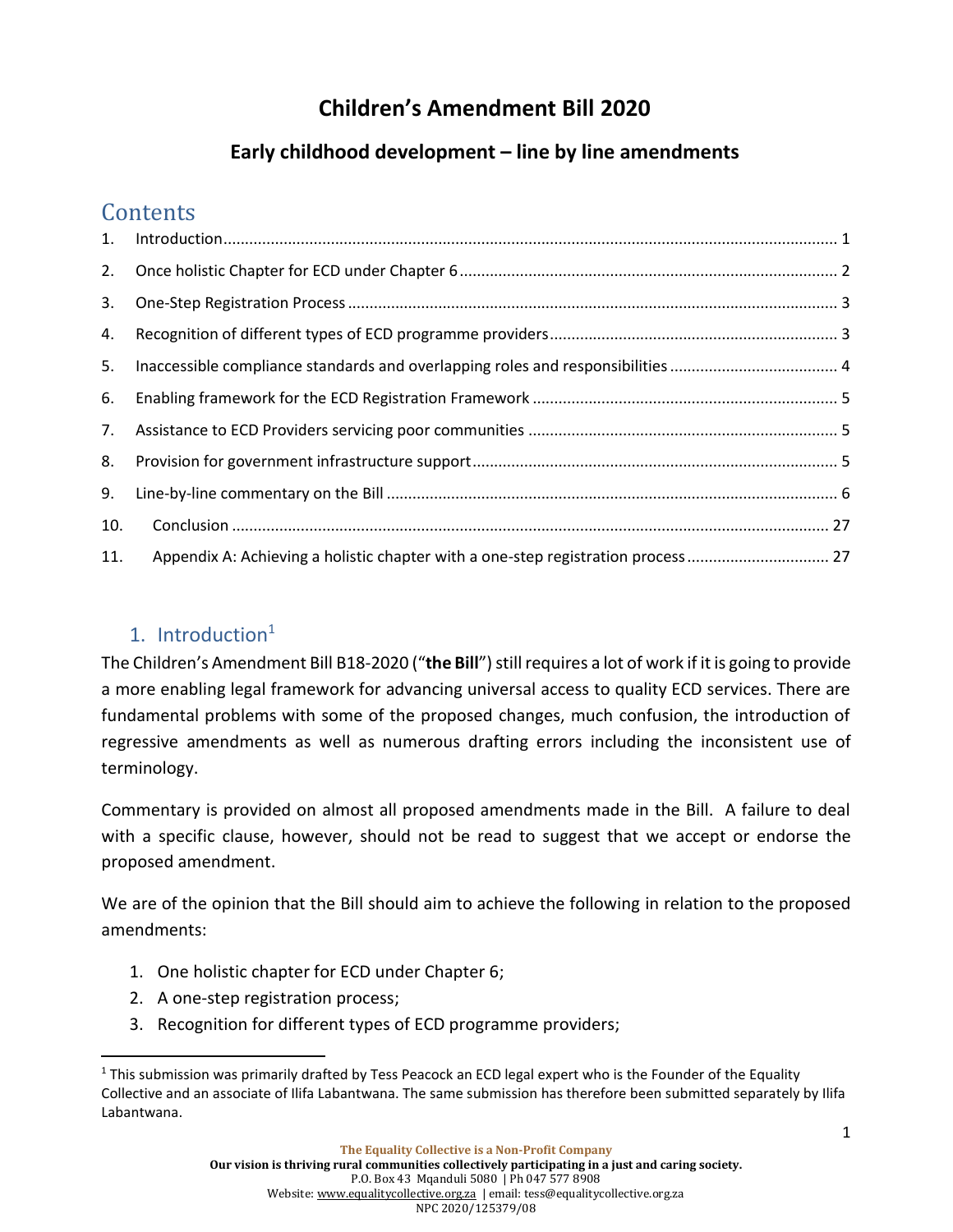- 4. Simpler compliance standards and the removal of duplication regarding roles and responsibilities;
- 5. An enabling framework for the ECD Conditional Registration Framework;
- 6. Provision of support and assistance to ECD providers servicing poor communities; and
- 7. Provision for infrastructure support.

In addition to line-by-line commentary, we have prepared introductory submissions on these objectives. For each objective above, we have summarised whether that objective has been achieved through proposed amendments with the Bill and if not, how it can potentially be achieved. The line-by-line commentary follows thereafter.

### <span id="page-3-0"></span>2. Once holistic Chapter for ECD under Chapter 6

This objective has been insufficiently achieved and has significant flaws. Although it is obvious that an attempt has been made to have ECD dealt with in one Chapter there are some major shortcomings to the approach proposed.

The introduction of Part II for ECD Centres copies and pastes almost all of the provisions from the partial care chapter. However, ECD services/programmes/centres are not excluded at all from the definition of partial care and partial care is not excluded from the definition of ECD centre. The Bill therefore introduces a major problem of the prospect of a triple registration process for ECD providers.

The Bill indicates that partial care (subject to certain exclusions) is provided when a person takes care of more than six children on behalf of their parents, guardians or care-givers during specific hours of the day or night, or for a temporary period. An ECD programme may be provided by a partial care facility providing partial care services for any children up to school-going age. The Bill introduces the definition of 'early childhood development centre' as a centre that provides an ECD programme for more than six children from birth to school-going age. Based on the above, it appears that a facility which provides ECD programmes for more than six children from birth to school-going age will be considered, under the Bill, as both a partial care facility and an ECD centre. Accordingly, such a facility would - under the current Bill - appear to be required to comply with three separate registration requirements (i.e. registration as a partial care facility, registration as an ECD centre and registration of its ECD programmes).

Although the Bill (proposed sections 103(C)(4) and 103(C)(5)) caters for a registered partial care facility (that provides ECD programmes) to be regarded as having been registered as an ECD centre for a period of 5 years from the date on which the amendments take effect,<sup>2</sup> it is not clear that these provisions apply to partial care facilities established after the amendments come into effect. Moreover, after the five-year deeming period has elapsed, it would appear that the triple registration regime would apply to all facilities providing ECD programmes.

 $2$  Clause 55 of the Bill, introducing proposed section 103C(4) and 103C(5).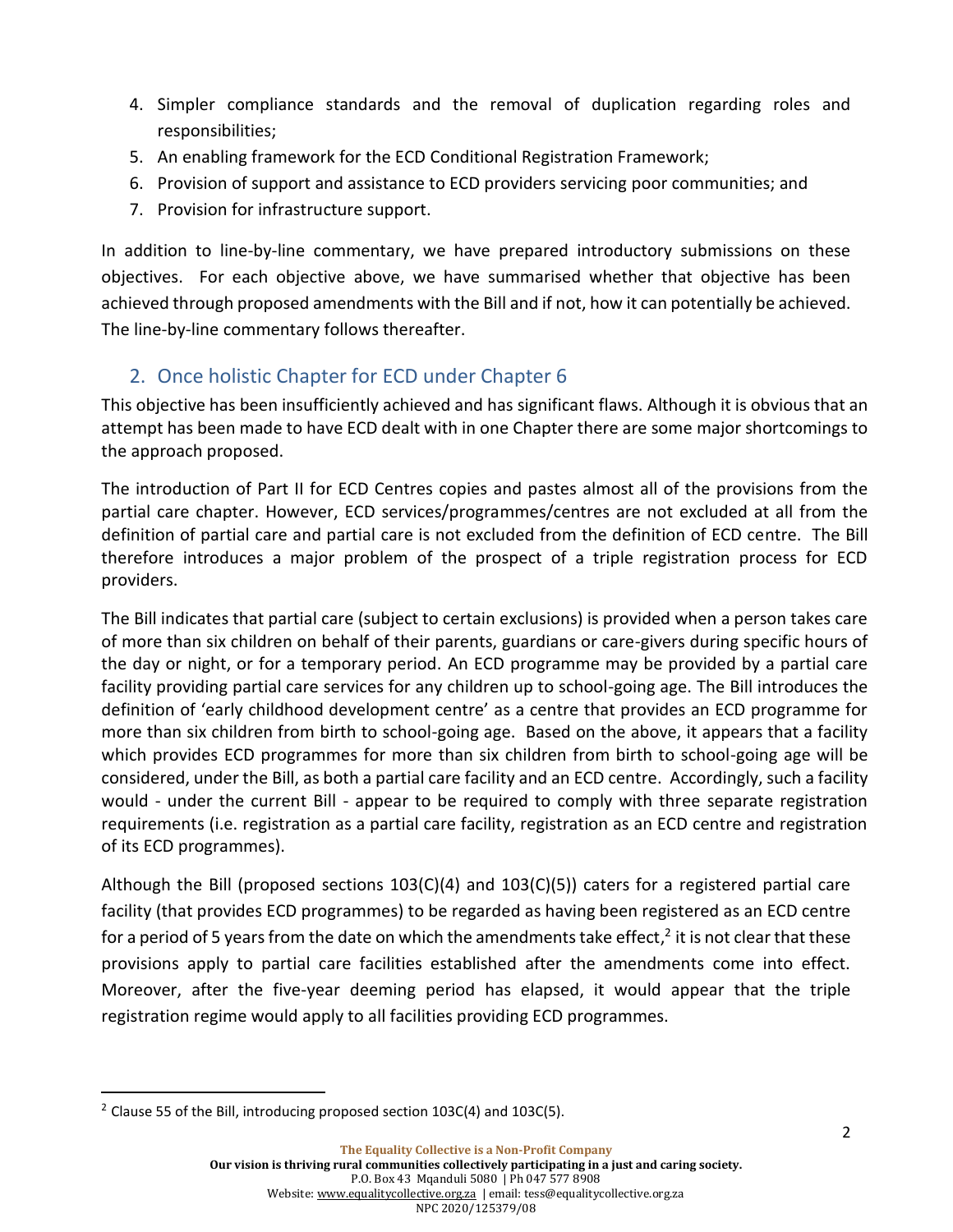The Bill must be amended to avoid the potential for triple registration. In particular, the confusing overlap between the scope and regulation of partial care and ECD centres needs to be addressed. While this requires a holistic approach, amendments must include the following:

- Retain the proposed amended definition of "ECD programme"; **and**
- Remove the provisioning of ECD programmes from the scope of partial care entirely by deleting section 93(5)(a) of the Children's Act; **and**
- Exclude the care of a child by an ECD programme from the scope of partial care under section 76 of the Children's Act; a**nd**
- Remove "early childhood development services" as a type of partial care from regulation 12(1)(a) of the General Regulations regarding Children.

Further, the incorporation of the ECD centre provisions within Chapter 6 as proposed by the Bill creates significant duplication with the ECD programme provisions. For example, there are two provisions for the development of ECD strategies, two provisions for the assignment of functions to municipalities; two registration processes; two different funding mechanisms; and two different enforcement provisions and two different appeal and review provisions, all within one chapter.

The potential for regulatory coherence through one ECD chapter is being diluted by the duplication of multiple processes within that chapter.

#### <span id="page-4-0"></span>3. One-Step Registration Process

This objective has not been achieved. Looking only at Part I and Part II of Chapter 6 (i.e. ignoring partial care registration), the proposed amendments retain a dual registration process for any provider that meets the definition of ECD programme and ECD centre. Since both definitions remain broad, this is likely to be the case for most ECD providers. There are two application processes envisaged (sections 95 – 97 for ECD programmes and sections 103C – 103E for ECD centres) each with their own set of requirements that need to be complied with.

If a one-step registration process is the objective, then one proposed approach on how this can be achieved is included in Annexure A.

The amendments detailed in the line-by-line commentary in the main part of this document will, however, ensure at least a one-step registration process for non-centre based ECD programmes.

#### <span id="page-4-1"></span>4. Recognition of different types of ECD programme providers

This objective has been partially achieved. Different types of ECD programme modalities (centrebased programmes and non-centre based which includes playgroups, toy libraries and home-based ECD) must be expressly recognized and they must have differentiated norms and standards applicable to their modality.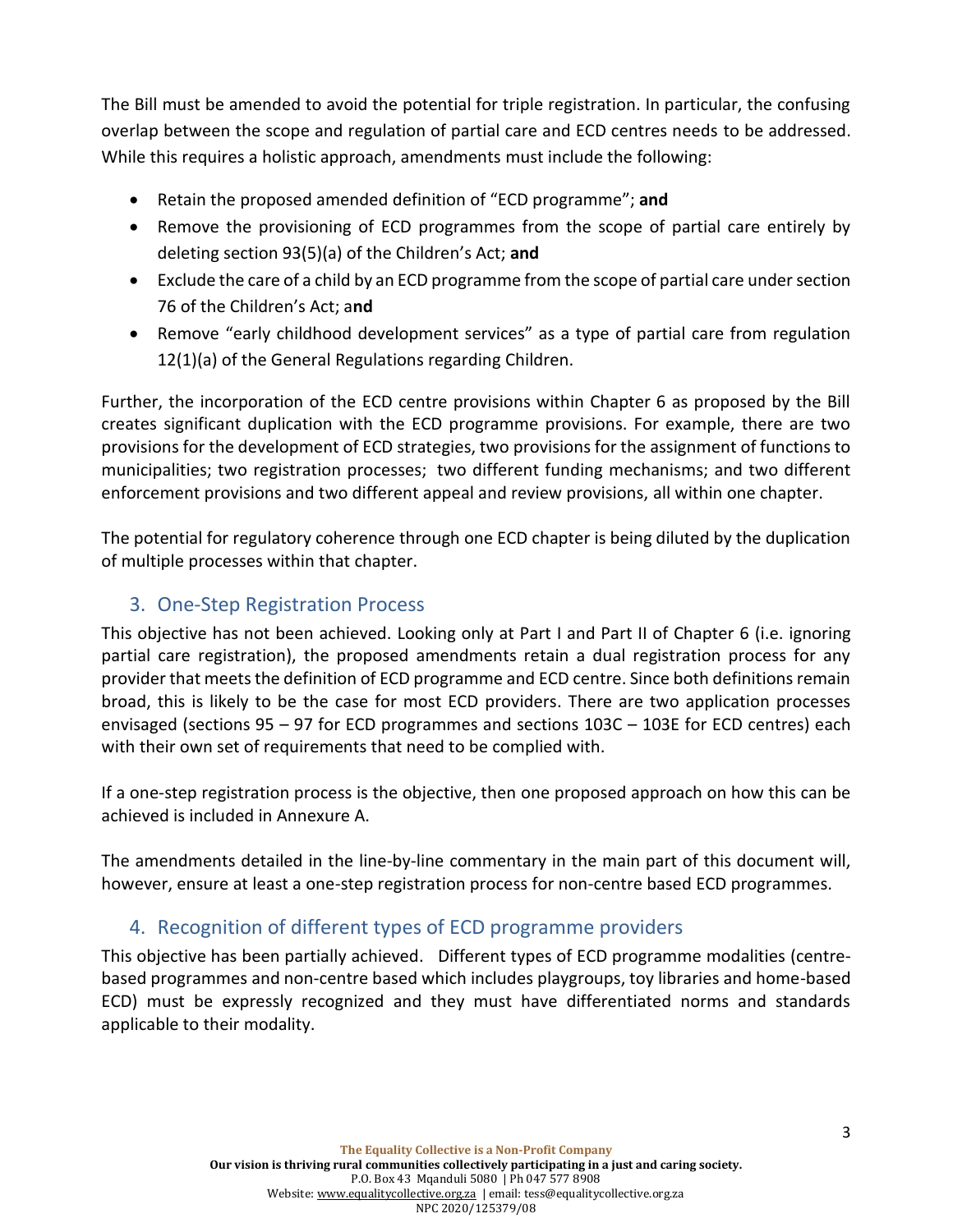The Minister has been empowered to make regulations concerning different types of ECD programmes (Clause 53 proposed amendment to Section 103). This can, however, be strengthened as follows:

- making the recognition of different types of ECD programmes express in the ECD programmes definition. See items No. 16 in the line-by-line commentary below which includes suggested amendments to section 91(3).
- Empowering the Minister to develop differentiated norms and standards for ECD programmes. See items No. 21. in the line-by-line commentary below which includes suggested amendments to section 94(1).

#### <span id="page-5-0"></span>5. Inaccessible compliance standards and overlapping roles and responsibilities

This objective has not been addressed at all. The Act is not clear on who is ultimately responsible for: a) developing health and safety standards; and b) ensuring compliance with health and safety standards for ECD providers. The legislation simply states that an applicant must comply with all prescribed requirements including those of the municipality. This creates the conditions for overlap and duplication between provincial and local government health and safety checks. The Act is also surprisingly silent on local government's responsibilities in respect of "child care facilities" which is a competency of local government as per Schedule 4B of the Constitution.

As it stands, compliance standards for ECD providers are set out in the Children's Act; the Health Act and various local government by-laws. This creates an untenable administrative burden on the State and on the applicant who has to comply with multiple sets of requirements.

Further, the norms and standards that an ECD provider is required to comply with has increased significantly, with higher standards being introduced by the National Environmental Health Norms and Standards ("NEHNS") in 2015. These higher norms and standards are driven by "international best practice", underpinned by higher living standards internationally. Many of the Norms and Standards as determined under the Children's Act are also unrealistic. Standards in South Africa have become excessive and for this reason, largely unattainable by the overwhelming majority of ECD providers who serve poor communities.

Legislation should clearly outline the duties, planning and reporting processes of *local* government. Local government duties should include the duty to ensure a healthy and safe environment for children and appropriate planning and reporting in respect thereof. In addition, the Act should provide clearer guidance to local government on what bylaws should provide for (see Chapter 3 of the Water Services Act as an example of national legislation clearly setting out the scope of local government obligations). The Water Services Act 108 of 1997 offers a blueprint on how the appropriate allocation of roles and responsibilities between different levels of government in respect of a Schedule 4B functional competency may be achieved.

The legislation should also include the power of the Minister to provide model bylaws that must be used as a guide for local government: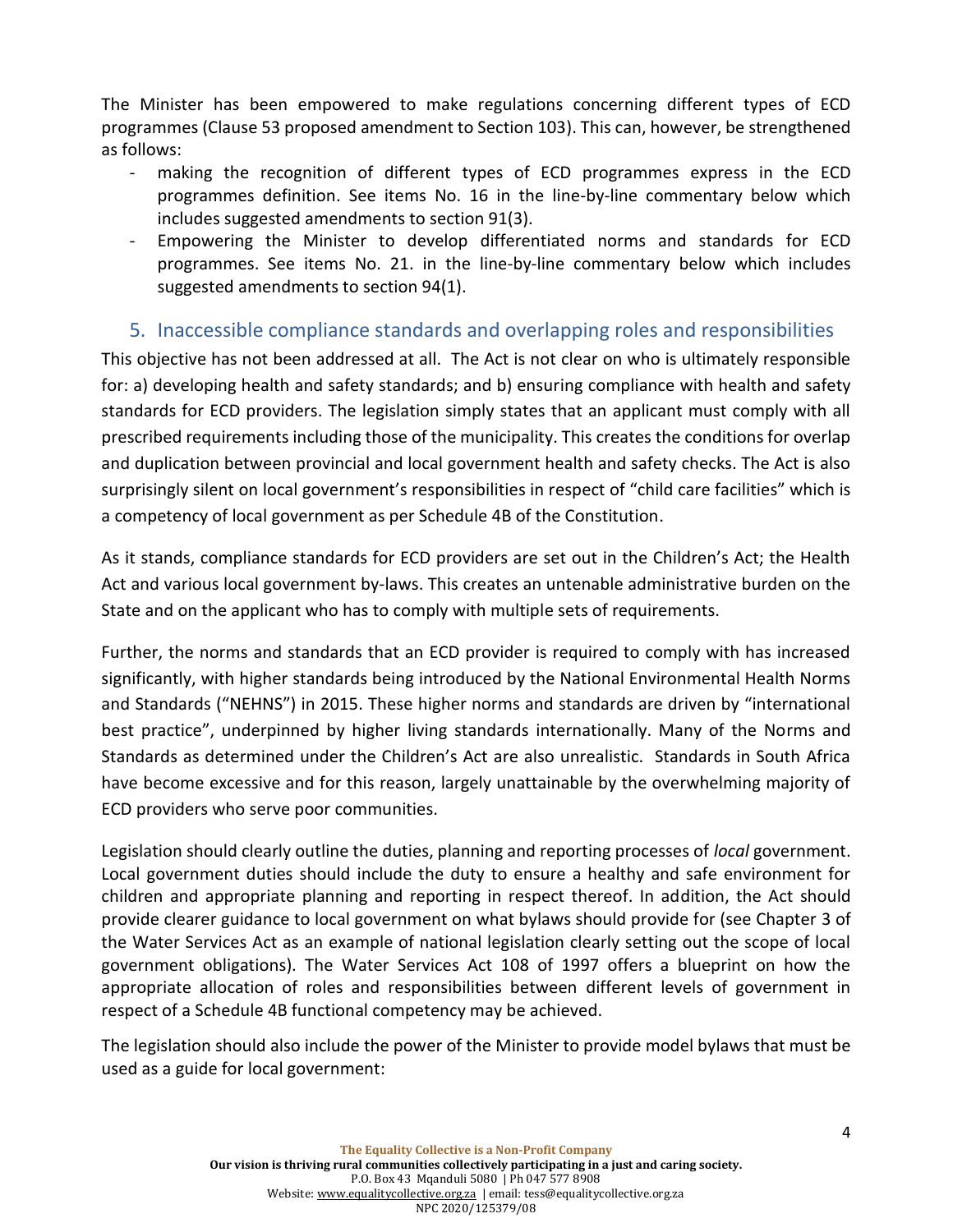"the Minister, in consultation with the Minister of Health, may provide model bylaws aligned with all relevant norms and standards to be used as a guide for municipalities".

The model bylaws should include guidance on minimising excessive and unrealistic health and safety standards.

Legislation should clearly outline the duties, planning and reporting processes of the *provincial* and *national* government. In respect of ensuring a healthy and safe environment for children these should be limited to powers of monitoring and intervention so as to avoid duplication with local government (see Chapter 8 of the Water Services Act as an example of national legislation clearly setting out the scope of national and provincial monitoring and oversight obligations).

At the same time, health, safety and programme standards relating to ECD provisioning must be simplified and streamlined across all prescribed requirements.

<span id="page-6-0"></span>The line-by-line amendments do not attempt to address this objective as more fundamental reform is required. However, some amendments to reduce duplication and overlap are provided at items 22 and 29 below amending Section 94(2) and new Section 103B(2).

## 6. Enabling framework for the ECD Registration Framework

This objective has not been achieved. The Department wants an enabling framework to roll out their [Vangasali](https://www.nelsonmandela.org/vangasali) programme and the ECD Conditional Registration Framework. The proposed amendments to the Bill do not provide a strong legal framework for this and through profound inconsistent and/or wrong use in terminology, creates much confusion. See items No. 9, 11, 23 and 34 in the line-by-line commentary below which includes suggested amendments to sections 81, 83, 98 and Clause 55.

#### <span id="page-6-1"></span>7. Assistance to ECD Providers servicing poor communities

This objective has not been achieved. The Department either wants to or may in the future want to be able to support partial care facilities who cannot meet the entry level standard for the ECD Registration Framework (Bronze). This is sometimes referred to as a "pre-bronze" support package. The proposed amendments to the "power to assist clause" for partial care making the use of these powers dependent on conditional registration, would make this impossible. **Amendments proposed in clause 38(b) to section 82(5) should be rejected.** [It is unclear whether this proposed amendment will be carried through to the new section, Part II ECD centres. Any similar proposals for ECD centres should be rejected].

Further, there are proposals in the Bill that turn obligations to prioritise poor communities into discretionary powers. **Amendments proposed in clauses 35(c) and 47(b) to sections 78(4) and 93(4) should be rejected.** 

#### <span id="page-6-2"></span>8. Provision for government infrastructure support

This objective has not been achieved. The Bill is costed to provide for a dramatic increase in expenditure on ECD infrastructure, however, there are no proposed amendments in the Bill that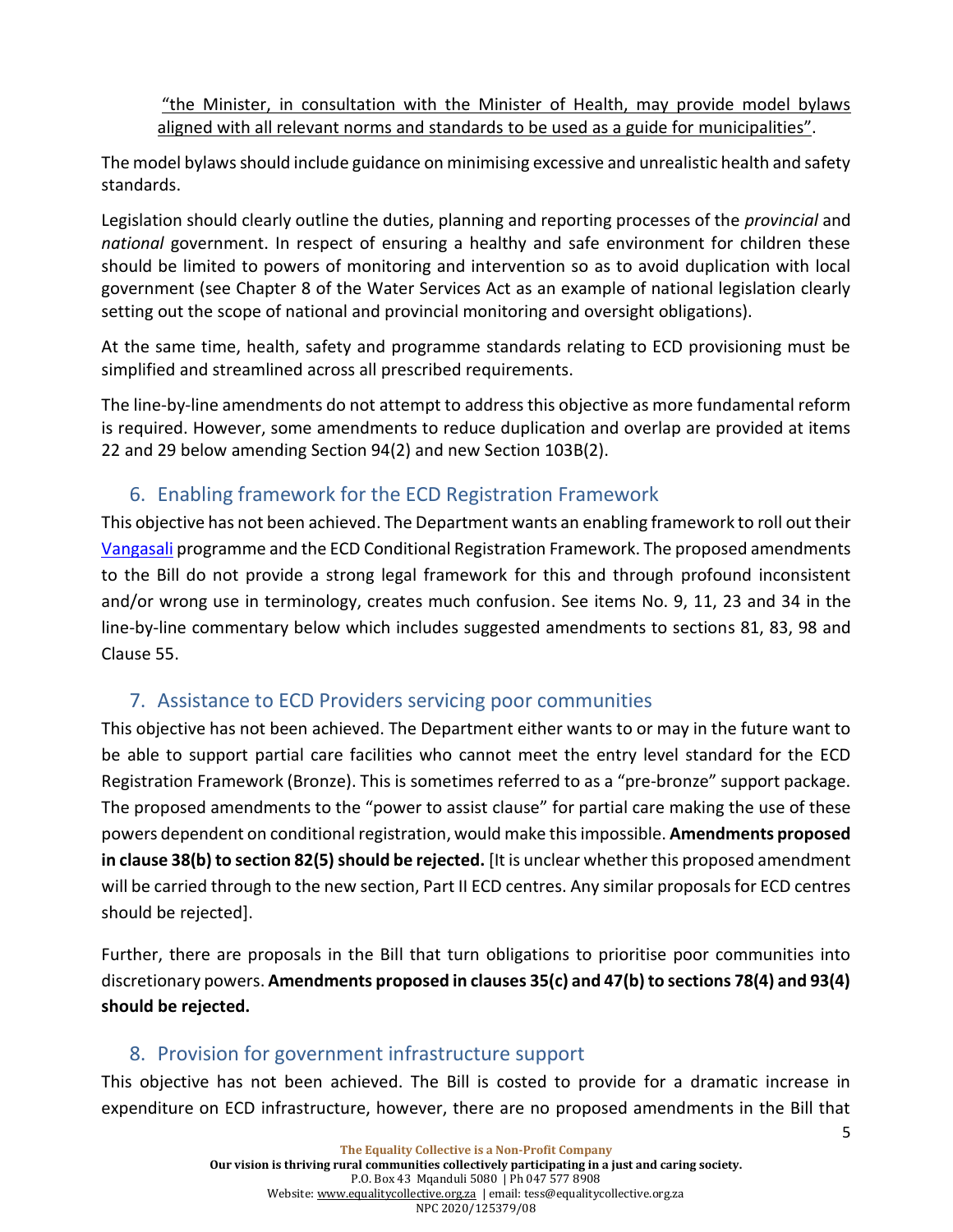would provide for that or justify the costing. The current legislation fails to give effect to the ECD infrastructure provisions in the National ECD Policy. These include: the development of an infrastructure plan; local government obligations regarding the maintenance and public provision of ECD centres in poor areas and requiring the Minister to develop norms and standards for public provision of ECD centres. This hampers the proper implementation or realisation of those policy objectives.

The legislation must clearly outline government duties, particularly duties of municipalities to expand access to ECD programme infrastructure; the maintenance of ECD programme infrastructure and of existing facilities on private property and ensure access to sufficient and appropriate ECD providers in poor communities.<sup>3</sup> The legislation should require that an infrastructure plan be developed to ensure equitable and universal access to early childhood development programmes as well the development of minimum norms and standards for new public early childhood development facilities.<sup>4</sup> See items 29 and 36 below which includes suggested amendments to new Section 103B(2) and 103J(1).

### <span id="page-7-0"></span>9. Line-by-line commentary on the Bill<sup>5</sup>

The proposed commentary below aims to deal with the following and has been colour coded for ease of reference (the legend has been included in the header for ease of reference):

- 1. The problem of duplication
- 2. Regressive amendments and affirming the prioritisation of poor communities
- 3. Accommodating different types of ECD programmes and ensures that the Minister can develop differentiated norms and standards
- 4. Ensuring an enabling framework for conditional registration
- 5. Provision of support and assistance to ECD providers servicing poor communities
- 6. Infrastructure support for the ECD sector

#### *Notes*

Amendments in the table are shown as follows:

**Bold brackets – [Children's Amendment Bill] –** shows proposed Government amendment, deleting text.

Underlined – Children's Amendment Bill – shows proposed Government amendment, adding new text.

Crossed out – Children's Amendment Bill – shows our proposed amendment, deleting text.

Bold italics – *Children's Amendment Bill* – shows our proposed amendment, adding new text.

 $3$  Clause 9.5(3)(g) of the ECD Policy.

<sup>4</sup> Clause 9.5 of the ECD Policy.

<sup>&</sup>lt;sup>5</sup> Some of these comments relies on work by SmartStart and we have incorporated them with their permission.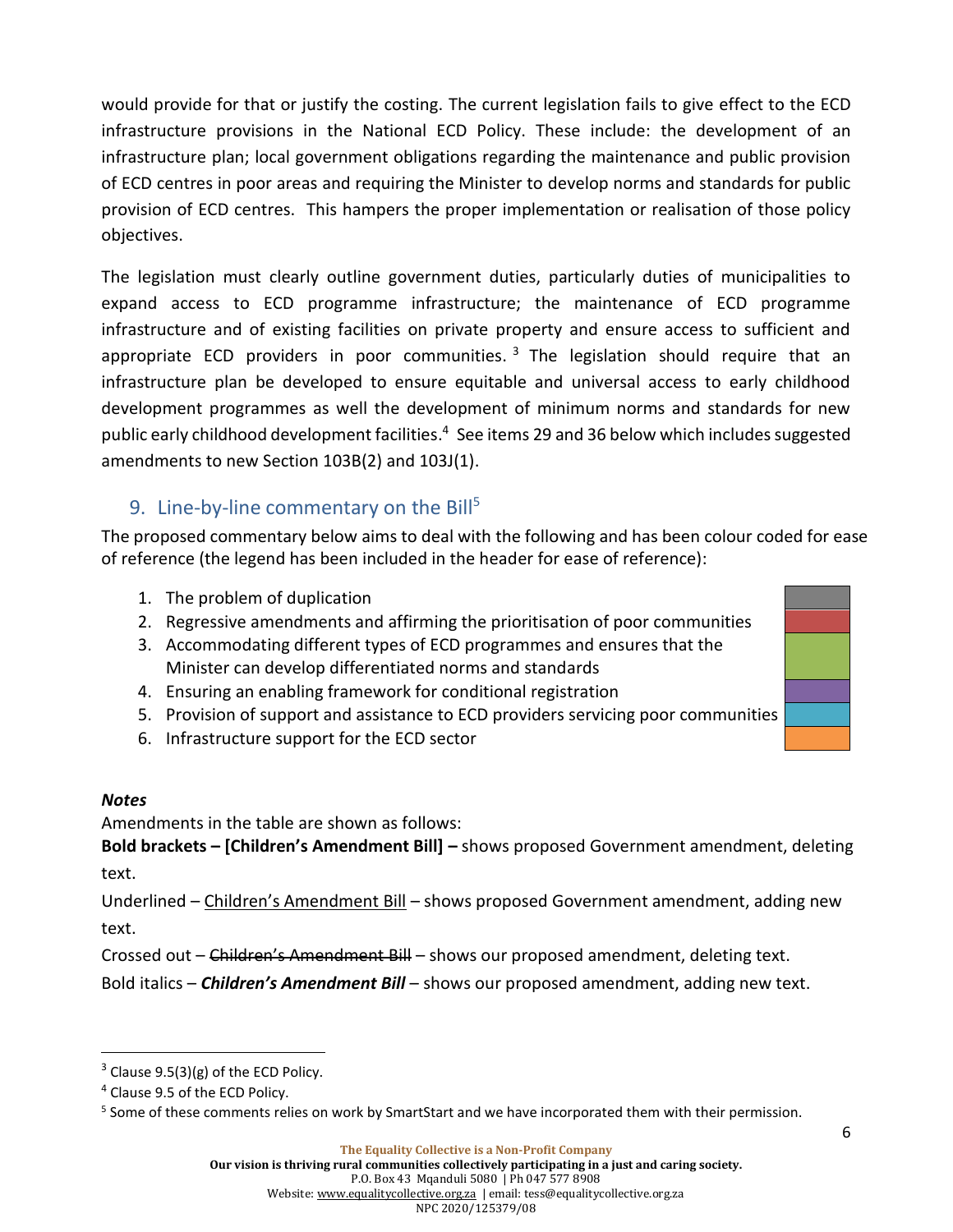|    | The problem of duplication                                                      |  |
|----|---------------------------------------------------------------------------------|--|
| 2. | Regressive amendments and affirming the prioritisation of poor communities      |  |
| 3. | Accommodating different types of ECD programmes and ensures that the            |  |
|    | Minister can develop differentiated norms and standards                         |  |
| 4. | Ensuring an enabling framework for conditional registration                     |  |
| 5. | Provision of support and assistance to ECD providers servicing poor communities |  |
| 6. | Infrastructure support for the ECD sector                                       |  |

| <b>Clause (Bill) or Section (Act)</b><br><b>BILL PROPOSAL</b>                                                                                                                                                                                                               | <b>COMMENT/ PROPOSAL</b>                                                                                                                                                                                                                                                                                                                                                                                                                                                                                                                                                                                                                                                                |
|-----------------------------------------------------------------------------------------------------------------------------------------------------------------------------------------------------------------------------------------------------------------------------|-----------------------------------------------------------------------------------------------------------------------------------------------------------------------------------------------------------------------------------------------------------------------------------------------------------------------------------------------------------------------------------------------------------------------------------------------------------------------------------------------------------------------------------------------------------------------------------------------------------------------------------------------------------------------------------------|
| Clause 1(j)<br>(to Section 1)                                                                                                                                                                                                                                               | 1. It is not clear why only "ECD centre" is defined, and not other ECD<br>modalities - such as playgroups and childminders. Tens of thousands<br>of children attend these types of programmes, but this approach<br>leaves their legal standing uncertain. If the intention is that non-                                                                                                                                                                                                                                                                                                                                                                                                |
| (j) 'early childhood<br>development centre' means a<br>centre that provides an early<br>childhood development<br>programme as contemplated in<br>section 91(3) for more than six<br>children from birth to school<br>going age;                                             | centre based ECD programmes will only have to register under Part I<br>of Chapter 6 then this needs to be made explicit.                                                                                                                                                                                                                                                                                                                                                                                                                                                                                                                                                                |
|                                                                                                                                                                                                                                                                             | 2. The use of the word 'centre' in the definition is not helpful. It could<br>potentially capture a wide range of ECD programmes - including, for<br>example, playgroups, outreach programmes and toy libraries. The<br>reference to 'more than 12 hours per week' would ensure that these<br>programmes are not captured.                                                                                                                                                                                                                                                                                                                                                              |
|                                                                                                                                                                                                                                                                             | 3. The unclear definition of ECD centre proposed could means that any<br>facility that provides an ECD programme is by definition an ECD centre<br>(if facility is interpreted as synonymous with centre). This means it<br>would capture within its scope partial care facilities (Chapter 5), child<br>and youth care centres (Chapter 13) and drop-in centres (Chapter 14)<br>which provide an ECD programme. Under the Act as drafted, each of<br>these would then have to register three times (for example, an ECD<br>centre, as a partial care facility and as an ECD programme). There<br>should be clear exclusions to the definition of ECD Centre, see item<br>No. 27 below. |
| Clause $1(k)$<br>(to Section 1)<br>(k) 'early childhood<br>development service' means a                                                                                                                                                                                     | Early Childhood Development Service is currently defined under s 91 of<br>the Act and expressly excludes services provided by a child's parent or<br>caregiver. It is suggested that such an exclusion be included here as<br>well. This should include a reference to "guardians" as well. The<br>suggestion is as follows:                                                                                                                                                                                                                                                                                                                                                            |
| children from birth to school-<br>going age or a service or<br>support provided to a child's<br>parent, guardian or care-giver<br>with the intention to promote<br>the child's emotional, cognitive,<br>sensory, spiritual, moral,<br>physical, social and<br>communication | "k) 'early childhood development service' means a service or support<br>provided by a person other than a child's parent, guardian or<br>caregiver to children from birth to school-going age or a service or<br>support provided by a person other than a child's parent, guardian or<br>caregiver to a child's parent, guardian or care-giver with the intention<br>to promote the child's emotional, cognitive, sensory, spiritual, moral,<br>physical, social and communication development;"                                                                                                                                                                                       |
|                                                                                                                                                                                                                                                                             | service or support provided to<br>development;";                                                                                                                                                                                                                                                                                                                                                                                                                                                                                                                                                                                                                                        |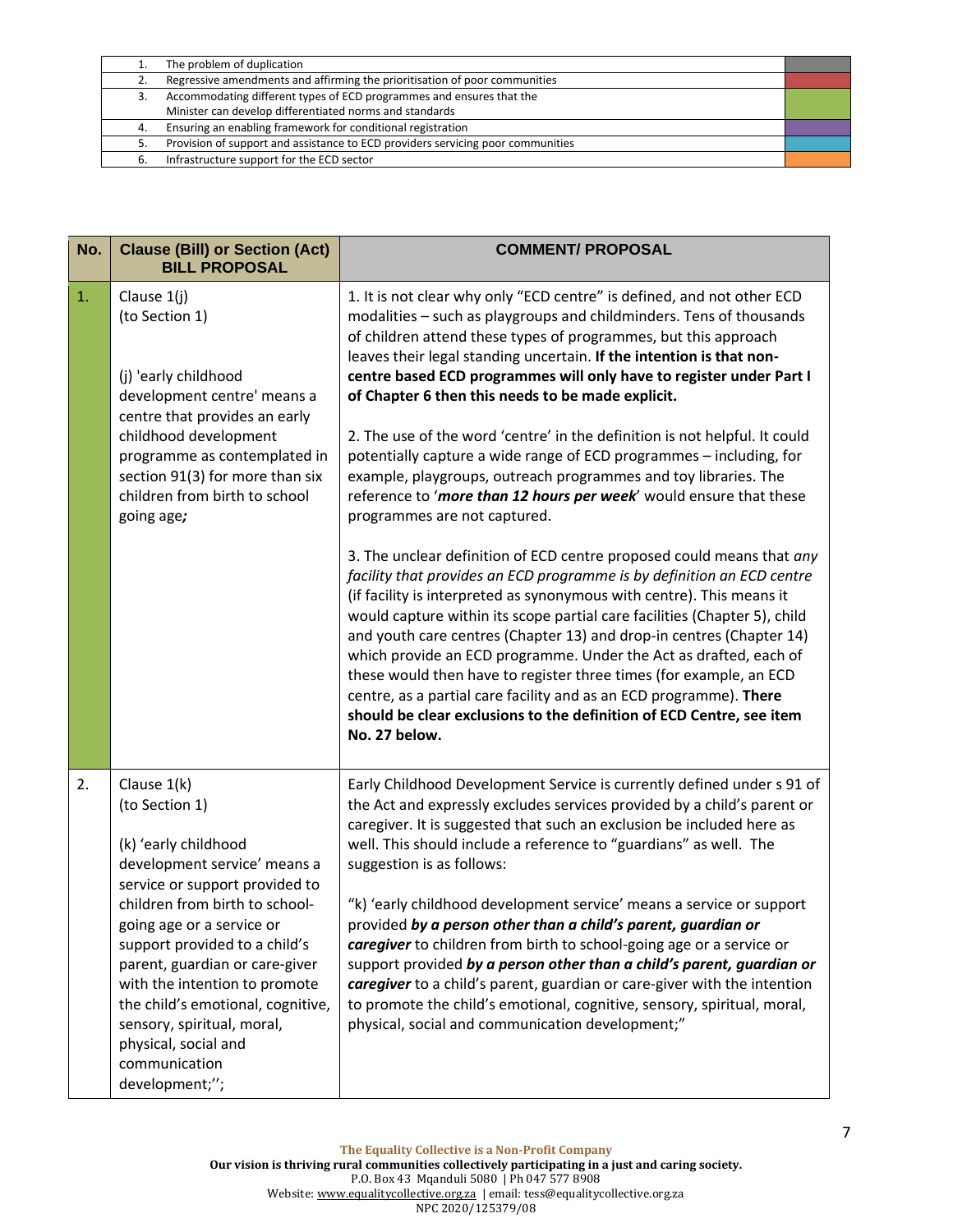|    | The problem of duplication                                                      |  |
|----|---------------------------------------------------------------------------------|--|
| 2. | Regressive amendments and affirming the prioritisation of poor communities      |  |
|    | Accommodating different types of ECD programmes and ensures that the            |  |
|    | Minister can develop differentiated norms and standards                         |  |
| 4. | Ensuring an enabling framework for conditional registration                     |  |
|    | Provision of support and assistance to ECD providers servicing poor communities |  |
| 6. | Infrastructure support for the ECD sector                                       |  |

| No. | <b>Clause (Bill) or Section (Act)</b><br><b>BILL PROPOSAL</b>                                                                                                                                                                                                                                                                                                                                                                                                                                                                                                                                                                                                                                                                                                                                                                               | <b>COMMENT/ PROPOSAL</b>                                                                                                                                                                                                                                                                                                                                                                                                                                                                                                                         |
|-----|---------------------------------------------------------------------------------------------------------------------------------------------------------------------------------------------------------------------------------------------------------------------------------------------------------------------------------------------------------------------------------------------------------------------------------------------------------------------------------------------------------------------------------------------------------------------------------------------------------------------------------------------------------------------------------------------------------------------------------------------------------------------------------------------------------------------------------------------|--------------------------------------------------------------------------------------------------------------------------------------------------------------------------------------------------------------------------------------------------------------------------------------------------------------------------------------------------------------------------------------------------------------------------------------------------------------------------------------------------------------------------------------------------|
| 3.  | Clause 34<br>(to Section 76(1))<br>"(1) [Partial] Subject to<br>subsection (2), partial care is<br>provided when a person,<br>whether for or without reward,<br>takes care of more than six<br>children on behalf of their<br>parents, guardians or care-<br>givers during specific hours of<br>the day or night, or for a<br>temporary period, by<br>agreement between the<br>parents, guardians or care-<br>givers and the provider of the<br>service, but excludes the full-<br>time care of a child-<br>$(a)$ by a school as part of<br>tuition, training and other<br>activities provided by the<br>school;<br>(b) as a boarder in a school<br>hostel or other residential<br>facility managed as part of a<br>school; or<br>(c) by a hospital or other<br>medical facility as part of<br>medical treatment provided to<br>the child." | It is unclear why "full-time" has been inserted for the list of exclusions<br>in this definition. None of the exclusions are typically full-time. So,<br>what this means is that after-school programmes will have to register<br>as a partial care facility since they are not full-time. Boarding<br>programmes are also not full-time typically and now will also have to<br>register as a partial care facility as with medical programmes for<br>children. This can hardly be intended. The insertion of "full-time"<br>should be rejected. |
| 4.  | Clause 35a<br>(to Section 78)<br>"(3) [The owner or manager of<br>a partial care facility or<br>provider of a partial care<br>service]A partial care facility<br>only qualifies for funding<br>contemplated in subsection (1)<br>if such [owner, manager or<br>provider] facility complies with<br>the prescribed national norms<br>and standards contemplated in                                                                                                                                                                                                                                                                                                                                                                                                                                                                           | "A partial care facility" is not a legal entity. A legal entity needs to be a<br>person and can include a juristic person (e.g. a registered<br>organisation). This proposed amendment is therefore non-sensical<br>and should be rejected.                                                                                                                                                                                                                                                                                                      |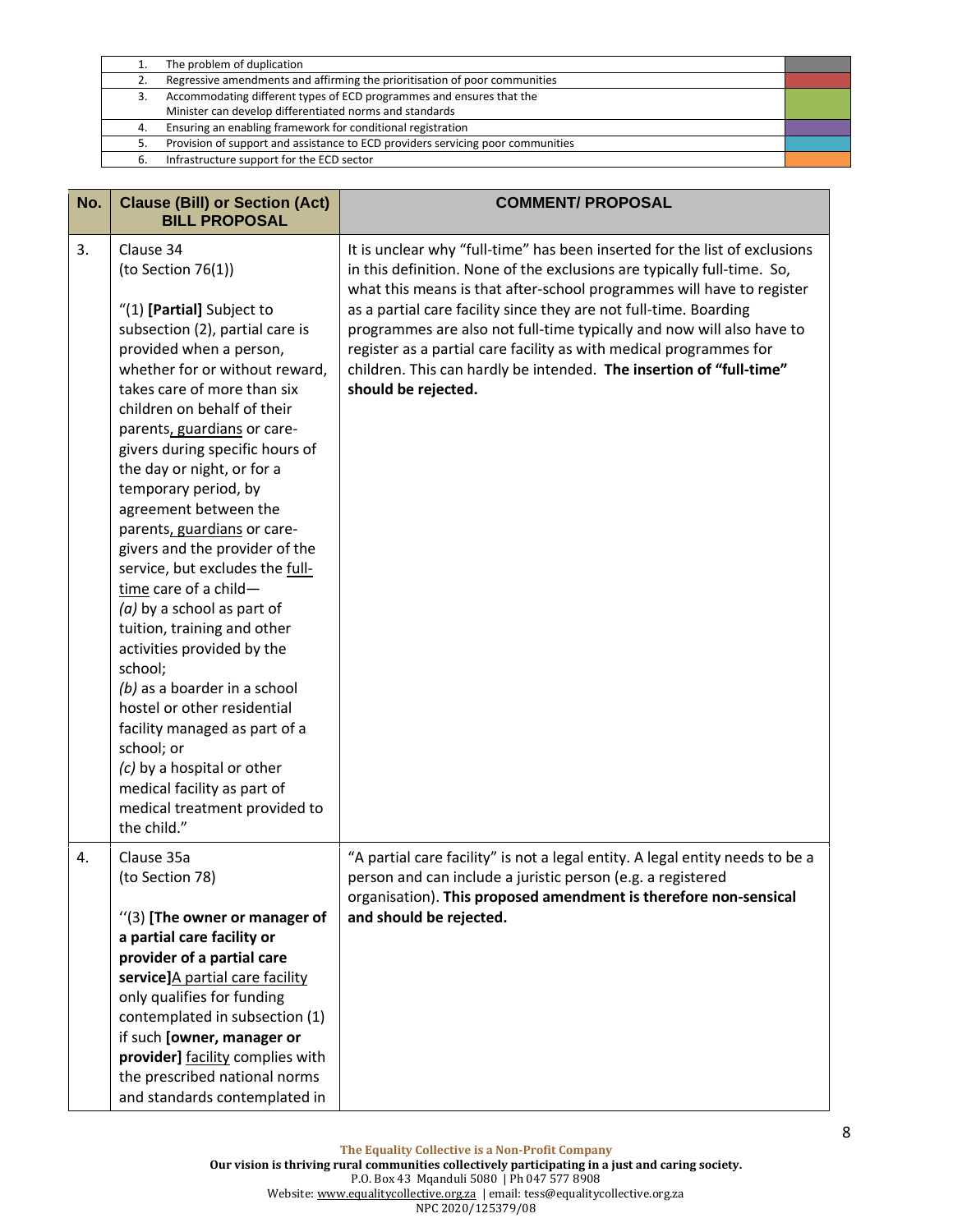|    | The problem of duplication                                                      |  |
|----|---------------------------------------------------------------------------------|--|
| 2. | Regressive amendments and affirming the prioritisation of poor communities      |  |
| 3. | Accommodating different types of ECD programmes and ensures that the            |  |
|    | Minister can develop differentiated norms and standards                         |  |
| 4. | Ensuring an enabling framework for conditional registration                     |  |
| 5. | Provision of support and assistance to ECD providers servicing poor communities |  |
| 6. | Infrastructure support for the ECD sector                                       |  |

| No. | <b>Clause (Bill) or Section (Act)</b><br><b>BILL PROPOSAL</b>                                                                                                                                                                 | <b>COMMENT/ PROPOSAL</b>                                                                                                                                                                                                                                                                                                                                                                                                                                                                                                                                                                                                                                                                                                                                                                                                                                                                                                                                                                                                                                                                                                                                                                                                                                                                                                                                                                                                                                                                                                                                                                                                        |
|-----|-------------------------------------------------------------------------------------------------------------------------------------------------------------------------------------------------------------------------------|---------------------------------------------------------------------------------------------------------------------------------------------------------------------------------------------------------------------------------------------------------------------------------------------------------------------------------------------------------------------------------------------------------------------------------------------------------------------------------------------------------------------------------------------------------------------------------------------------------------------------------------------------------------------------------------------------------------------------------------------------------------------------------------------------------------------------------------------------------------------------------------------------------------------------------------------------------------------------------------------------------------------------------------------------------------------------------------------------------------------------------------------------------------------------------------------------------------------------------------------------------------------------------------------------------------------------------------------------------------------------------------------------------------------------------------------------------------------------------------------------------------------------------------------------------------------------------------------------------------------------------|
|     | section 79 and such other<br>requirements as may be<br>prescribed.";                                                                                                                                                          |                                                                                                                                                                                                                                                                                                                                                                                                                                                                                                                                                                                                                                                                                                                                                                                                                                                                                                                                                                                                                                                                                                                                                                                                                                                                                                                                                                                                                                                                                                                                                                                                                                 |
| 5.  | Clause 35b<br>(to Section 78)<br>"(3A) A partial care facility<br>registered with conditions<br>qualifies for funding<br>notwithstanding only partial<br>compliance with the prescribed<br>national norms and<br>standards."; | 1. The term "registered with conditions" is not accurately used in this<br>context. This should more accurately be referred to as "conditional<br>registration".<br>Registration with conditions means, for example, the provincial head<br>may impose conditions relating to the type of care or period of<br>registration: your registration is granted on condition that the<br>maximum number of children in your care is 30 or your registration is<br>granted on condition that your services are offered for children aged 3<br>- 5 years (as Form 12 provides for). These are typical of ordinary<br>conditions in that they limit the scope of a registered provider's<br>entitlement in terms of the legislation.<br>"Conditional registration" of providers on the other hand is possible<br>prior to meeting the full requirements of registration and will<br>therefore be granted based on lower threshold requirements. These<br>providers should be supported to meet full registration requirements<br>within a specified period.<br>The confusion in terminology is littered through-out the Act. Both<br>"conditional registration" and "registration with conditions" must be<br>expressly accommodated. See item 9 and 11 below for specific<br>recommendations.<br>2. While not a model of clarity, the amendments to the funding<br>provision appears to envisage some form of registration being possible<br>where there is only partial compliance with the prescribed norms and<br>standards. These provisions are, however, not entirely clear and there<br>is no similar provision for ECD centres. |
| 6.  | Clause 35c<br>(to Section 78)<br>"(4) [The funding of partial<br>care facilities must be<br>prioritised] The MEC for social<br>development may prioritise<br>and fund partial care facilities<br>and services-                | 1. De-prioritisation of poor communities. The current law requires that<br>the funding of ECD programmes to poor communities must be<br>prioritised. The Bill turns this obligation into a discretionary power by<br>providing that funding of partial care facilities and ECD programmes to<br>poor communities may be prioritised. This undermines the realisation<br>of the right to ECD for all children and is a regressive proposal. This<br>amendment should be rejected.                                                                                                                                                                                                                                                                                                                                                                                                                                                                                                                                                                                                                                                                                                                                                                                                                                                                                                                                                                                                                                                                                                                                                |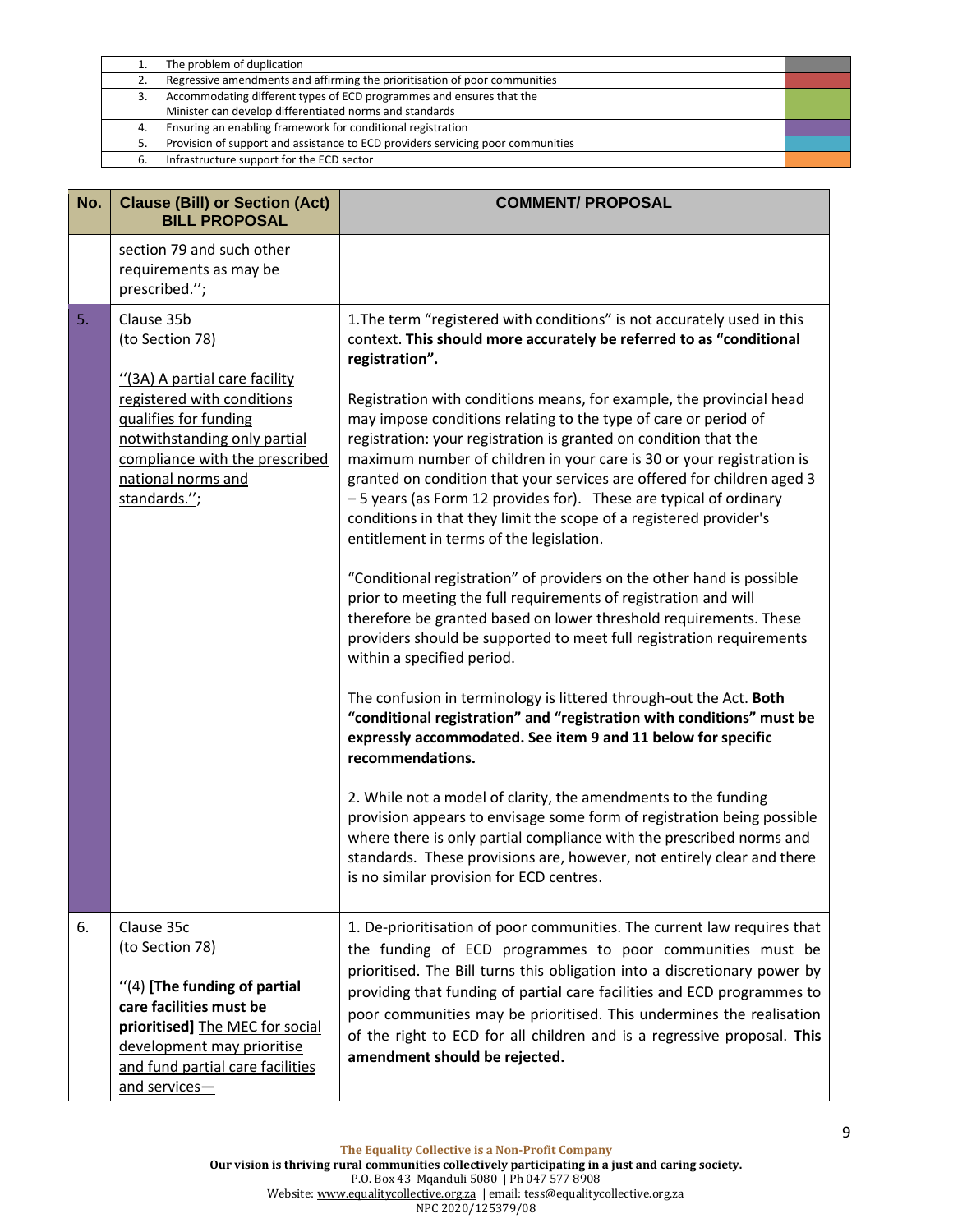|    | The problem of duplication                                                      |  |
|----|---------------------------------------------------------------------------------|--|
| 2. | Regressive amendments and affirming the prioritisation of poor communities      |  |
|    | Accommodating different types of ECD programmes and ensures that the            |  |
|    | Minister can develop differentiated norms and standards                         |  |
| 4. | Ensuring an enabling framework for conditional registration                     |  |
|    | Provision of support and assistance to ECD providers servicing poor communities |  |
|    | Infrastructure support for the ECD sector                                       |  |

| No. | <b>Clause (Bill) or Section (Act)</b><br><b>BILL PROPOSAL</b>                                                                                                                                                                                                                                                                                                                             | <b>COMMENT/ PROPOSAL</b>                                                                                                                                                                                                                                                                                                                                                                                                                                                                                                                                                                                                                                                                                                                                                                                                                                                                                                                                         |
|-----|-------------------------------------------------------------------------------------------------------------------------------------------------------------------------------------------------------------------------------------------------------------------------------------------------------------------------------------------------------------------------------------------|------------------------------------------------------------------------------------------------------------------------------------------------------------------------------------------------------------------------------------------------------------------------------------------------------------------------------------------------------------------------------------------------------------------------------------------------------------------------------------------------------------------------------------------------------------------------------------------------------------------------------------------------------------------------------------------------------------------------------------------------------------------------------------------------------------------------------------------------------------------------------------------------------------------------------------------------------------------|
|     | (a) in poverty declared wards in<br>a province, taking into<br>consideration the national and<br>provincial strategies<br>contemplated in section 77 and<br>in communities where families<br>lack the means of providing<br>proper shelter, food and other<br>basic necessities of life to their<br>children; and<br>(b) to make facilities accessible<br>to children with disabilities." | 2. It is unclear what "poverty declared ward" refers to. This either needs<br>to be defined or alternatively removed. It is suggested that it just be<br>removed.                                                                                                                                                                                                                                                                                                                                                                                                                                                                                                                                                                                                                                                                                                                                                                                                |
| 7.  | Clause 35e<br>(to Section 78)<br>$''(5)$ The funding for<br>infrastructure of partial care<br>facilities does not apply to<br>private homes of registered<br>non-profit organisations,<br>private homes in general,<br>business properties or<br>properties not owned by a non-<br>profit organisation.".                                                                                 | While this might at first glance be viewed as a positive amendment that<br>protects public funds when you take into account 1) that most providers<br>of ECD are private providers and 2) the principle that the "best interests<br>of the child" are of paramount importance, then this exclusion is<br>concerning. If this amendment is passed data from the National Audit<br>completed in 2014 shows that 523 purpose-built centres that require<br>support will not be eligible to receive it. Furthermore, all community-<br>type centres are used for purposes other than ECD (e.g. homes,<br>community halls, places of worship, etc.), and therefore none of the<br>10 098 community-type centres requiring support will be eligible to<br>receive it. In addition, it is assumed (based on the Audit) that 10% of<br>centres that require infrastructure support, 1 152 centres, will be<br>unable to achieve registration and will need to be closed. |
|     |                                                                                                                                                                                                                                                                                                                                                                                           | Parliament therefore ought to reject the proposed blanket ban on<br>government investment to improve infrastructure for partial care<br>facilities on private property as this will further marginalise mostly<br>poor children. Any concerns government may have in respect of<br>protecting their financial investments for their social impact goals in<br>ECD, can be mitigated against with other checks and procedures. Such<br>mitigating measures include 1) the requirement to be registered as an<br>NPO; 2) a lease is in place to use the premises for an ECD programme<br>for a minimum of five years; 3) the NPO Board is operational and can<br>demonstrate commitment and investment in the ECD programme; 4) if<br>the NPO ceases to provide an ECD services, a repayment of costs<br>arrangement can be enforced.                                                                                                                              |
| 8.  | Clause 36a<br>(to Section 79)                                                                                                                                                                                                                                                                                                                                                             | The deletion of "basic" from therapeutic interventions makes this a<br>higher standard that partial care facilities for children with disabilities<br>or chronic illnesses must comply with. We caution against the insertion<br>of any higher requirements.                                                                                                                                                                                                                                                                                                                                                                                                                                                                                                                                                                                                                                                                                                     |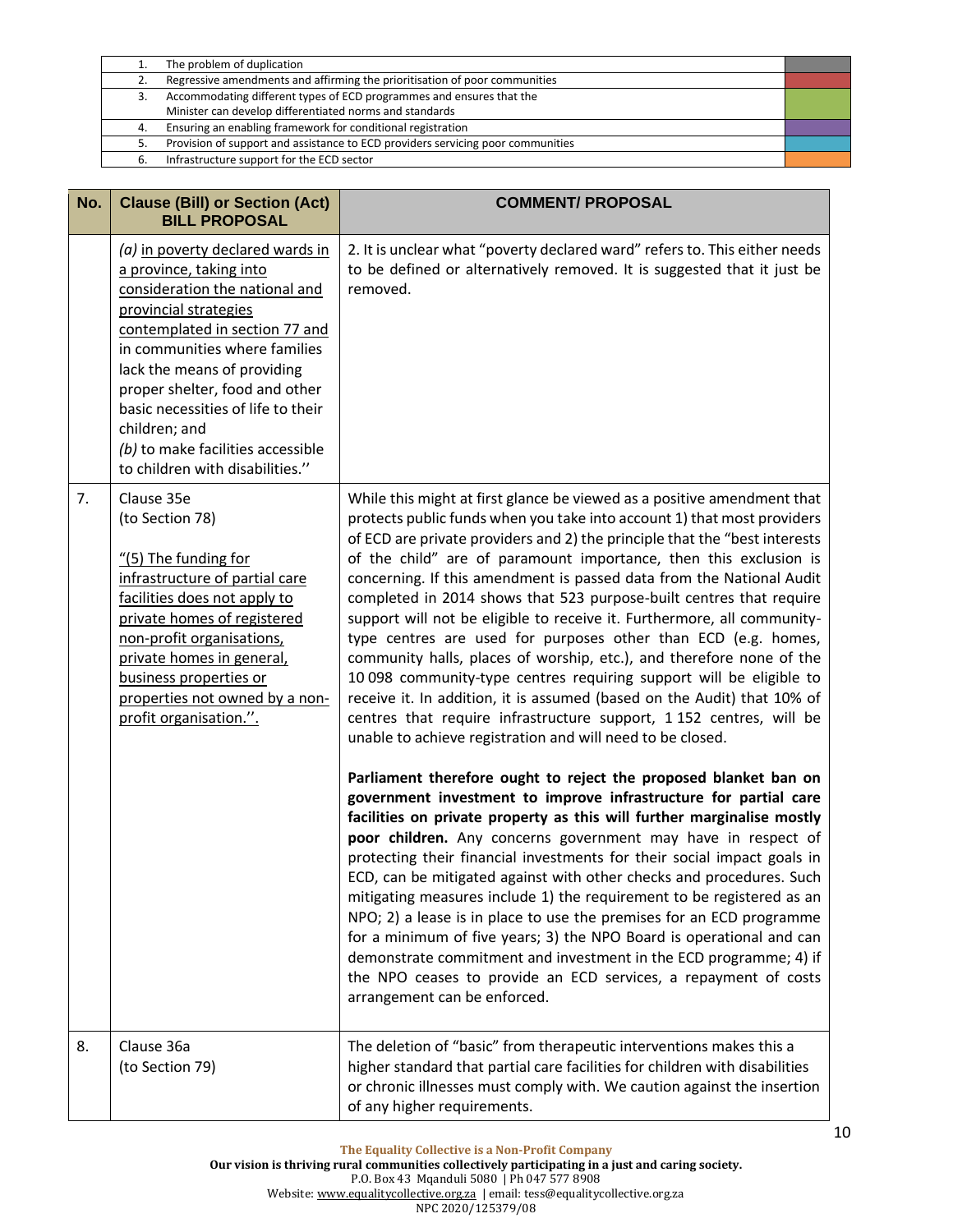|    | The problem of duplication                                                      |  |
|----|---------------------------------------------------------------------------------|--|
| 2. | Regressive amendments and affirming the prioritisation of poor communities      |  |
| 3. | Accommodating different types of ECD programmes and ensures that the            |  |
|    | Minister can develop differentiated norms and standards                         |  |
| 4. | Ensuring an enabling framework for conditional registration                     |  |
| 5. | Provision of support and assistance to ECD providers servicing poor communities |  |
| 6. | Infrastructure support for the ECD sector                                       |  |
|    |                                                                                 |  |

| No.                                                          | <b>Clause (Bill) or Section (Act)</b><br><b>BILL PROPOSAL</b>                                                                                                                                                                                                                                                                        | <b>COMMENT/ PROPOSAL</b>                                                                                                                                                                                                                                                                                                                                                                                                                                                                                                                                                                                                                                                                                                                                                                                                                                                                                                                                                                                                                                                                                                                                                                                                                                                                                                                                                                                                                                                                                                                                                                                                                                                                                                                                                                                                                          |
|--------------------------------------------------------------|--------------------------------------------------------------------------------------------------------------------------------------------------------------------------------------------------------------------------------------------------------------------------------------------------------------------------------------|---------------------------------------------------------------------------------------------------------------------------------------------------------------------------------------------------------------------------------------------------------------------------------------------------------------------------------------------------------------------------------------------------------------------------------------------------------------------------------------------------------------------------------------------------------------------------------------------------------------------------------------------------------------------------------------------------------------------------------------------------------------------------------------------------------------------------------------------------------------------------------------------------------------------------------------------------------------------------------------------------------------------------------------------------------------------------------------------------------------------------------------------------------------------------------------------------------------------------------------------------------------------------------------------------------------------------------------------------------------------------------------------------------------------------------------------------------------------------------------------------------------------------------------------------------------------------------------------------------------------------------------------------------------------------------------------------------------------------------------------------------------------------------------------------------------------------------------------------|
| interventions.";                                             | "(iii) [basic] therapeutic                                                                                                                                                                                                                                                                                                           |                                                                                                                                                                                                                                                                                                                                                                                                                                                                                                                                                                                                                                                                                                                                                                                                                                                                                                                                                                                                                                                                                                                                                                                                                                                                                                                                                                                                                                                                                                                                                                                                                                                                                                                                                                                                                                                   |
| 9.<br>Clause 37a<br>(to Section 81)<br>registration must-";  | "An application for registration<br>[or conditional registration] of<br>a partial care facility or [for the<br>reinstatement or] renewal of                                                                                                                                                                                          | Currently there is no separate application process for conditional<br>registration. However, if the Department intends to introduce a more<br>considered process for Conditional Registration (as they plan to do<br>with the ECD Registration Framework), then it might be prudent to<br>keep in the language of an application being possible for conditional<br>registration. The application process can then be more fully detailed in<br>the regulations. It is suggested that this proposed amendment be<br>rejected.                                                                                                                                                                                                                                                                                                                                                                                                                                                                                                                                                                                                                                                                                                                                                                                                                                                                                                                                                                                                                                                                                                                                                                                                                                                                                                                      |
| 10.<br>Clause 38b<br>(to Section 82)<br>may be prescribed.". | "(5) Notwithstanding section<br>78(3) a provincial head of social<br>development may assist the<br>owner or manager of a partial<br>care facility where registration<br>with conditions is granted, to<br>comply with the prescribed<br>national norms and standards<br>contemplated in section 79 and<br>such other requirements as | 1. Narrowing of the "power to assist" clauses. The current legislation<br>empowers the Department of Social Development to assist partial care<br>facilities and programme providers to comply with prescribed norms<br>and standards (the so-called "power to assist" clauses).<br>The power to assist allows for budget to be allocated for the purposes<br>of assisting with compliance with norms and standards (including, for<br>example, infrastructural improvements or other types of support).<br>The current legislation makes it clear that the provincial head of social<br>development has the power to assist non-compliant facilities if there<br>has been cancellation of registration and in the process of considering<br>an application. That is, a facility does not already have to be registered<br>in order for assistance to be provided.<br>The Bill reverses this position where partial care facilities are concerned<br>and makes the use of the "power to assist" contingent on the granting<br>of registration with conditions. This is therefore a narrowing of the<br>powers. This proposal also removes the possibility of doing any kind<br>of "pre-bronze" or "pre-conditional registration" support. This<br>amendment should therefore be rejected.<br>2) In addition, the "power to assist" clauses should be strengthened.<br>This can be achieved by a) strengthening reporting on the power to<br>assist and b) incorporating the power to assist in planning.<br>Amending section 82 of the Act to ensure that provincial departments<br>report on the exercise of the power to assist by inserting after<br>subsection (5) the following section:<br>"(5A) The provincial head of social development must make an annual<br>report to the Minister on progress achieved in respect of section 82(5)." |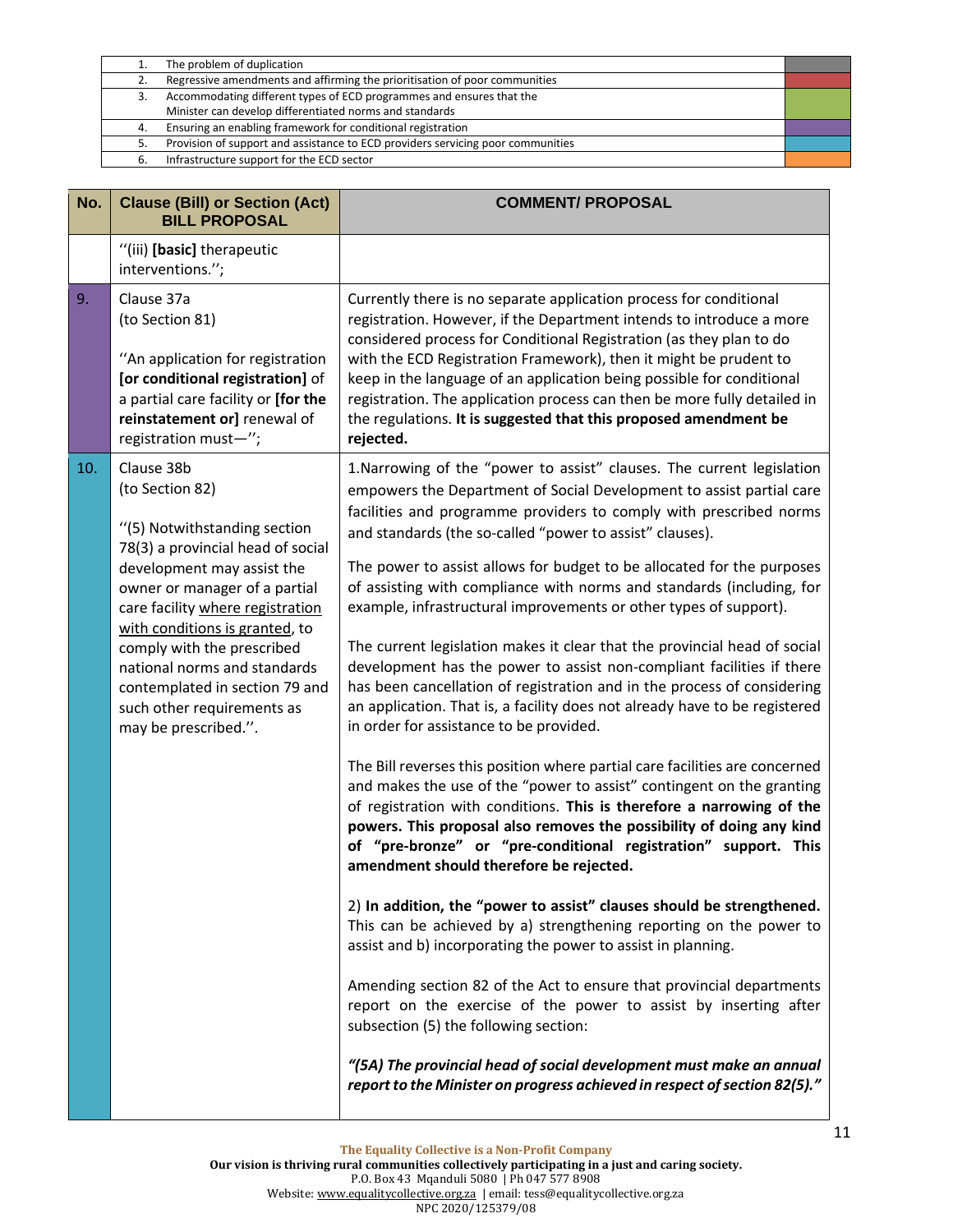|    | The problem of duplication                                                      |  |
|----|---------------------------------------------------------------------------------|--|
| 2. | Regressive amendments and affirming the prioritisation of poor communities      |  |
|    | Accommodating different types of ECD programmes and ensures that the            |  |
|    | Minister can develop differentiated norms and standards                         |  |
| 4. | Ensuring an enabling framework for conditional registration                     |  |
|    | Provision of support and assistance to ECD providers servicing poor communities |  |
|    | Infrastructure support for the ECD sector                                       |  |
|    |                                                                                 |  |

|                                                                                                                                                                                                                                                                                                                                                                            | Amending section 97 of the Act by inserting after subsection (5) the<br>following section: "(5A) The provincial head of social development<br>must make an annual report to the Minister on progress achieved in<br>respect of section 97(5)."<br>b) Amendments to ensure that national and provincial strategies<br>consider the need to assist facilities                                                                                                                                                                                                                                                                                                                                                                                                                                                                                                                                         |
|----------------------------------------------------------------------------------------------------------------------------------------------------------------------------------------------------------------------------------------------------------------------------------------------------------------------------------------------------------------------------|-----------------------------------------------------------------------------------------------------------------------------------------------------------------------------------------------------------------------------------------------------------------------------------------------------------------------------------------------------------------------------------------------------------------------------------------------------------------------------------------------------------------------------------------------------------------------------------------------------------------------------------------------------------------------------------------------------------------------------------------------------------------------------------------------------------------------------------------------------------------------------------------------------|
|                                                                                                                                                                                                                                                                                                                                                                            | Amending section $77(1)$ , $77(2)$ , $91(1)$ and $92(2)$ to ensure that national<br>and provincial strategies duly consider the need to assist facilities to<br>comply with norms and standards and other registration requirements.<br>This can be achieved by cross referencing the relevant "power to assist"<br>clauses in the list of things the Minister or MECs must give due<br>consideration to. For example:                                                                                                                                                                                                                                                                                                                                                                                                                                                                              |
|                                                                                                                                                                                                                                                                                                                                                                            | "(1) The Minister, after consultation with interested persons and the<br>Ministers of Education, Finance, Health, Provincial and Local<br>Government and Transport, must include in the departmental strategy<br>a comprehensive national strategy aimed at ensuring an appropriate<br>spread of partial care facilities throughout the Republic, giving due<br>consideration to section 82(5) and as provided in section 11, to children<br>with disabilities or chronic illnesses."                                                                                                                                                                                                                                                                                                                                                                                                               |
| Clause 39<br>(to Section 83)<br>"[Conditional<br>registration]<br>Conditions<br>relating<br>to<br>registration-<br>The registration or renewal of                                                                                                                                                                                                                          | The proposed amendments do not clearly accommodate and/or<br>differentiate between "conditional registration"; "conditions relating to<br>registration" and "registration with conditions" and the terms are used<br>differently in relation to partial care, ECD programmes and ECD centres.<br>It is therefore unclear whether DSD is able to grant conditional<br>registration if there is non-compliance with registration requirements as<br>prescribed.                                                                                                                                                                                                                                                                                                                                                                                                                                       |
| facility may be granted on such<br>conditions as the provincial<br>head of social development may<br>determine,<br>including<br>[conditions]-<br>(a) conditions specifying the<br>type of partial care that may or<br>must be provided in terms of<br>the registration;<br>(b) [stating] the period for<br>[which<br>the<br>conditional<br>registration will remain valid] | As explained above, both conditional registration and registration with<br>conditions serve an important purpose and should be expressly<br>accommodated. However, the Bill continues to conflate and confuse<br>these two concepts. On the one hand, the proposed amendments seem<br>to entrench the "narrow" interpretation that the granting of full<br>registration is dependent on the fulfilment of all conditions. Yet on the<br>other hand, and while not a model of clarity, the amendments to the<br>funding provision (with the insertion of 78(3A) and 93(3A) also discussed<br>above in relation to the power to assist, appears to envisage some form<br>of registration being possible where there is only partial compliance<br>with the prescribed norms and standards. These provisions are,<br>however, not entirely clear and there is no similar provision for ECD<br>centres. |
|                                                                                                                                                                                                                                                                                                                                                                            | registration of a partial care                                                                                                                                                                                                                                                                                                                                                                                                                                                                                                                                                                                                                                                                                                                                                                                                                                                                      |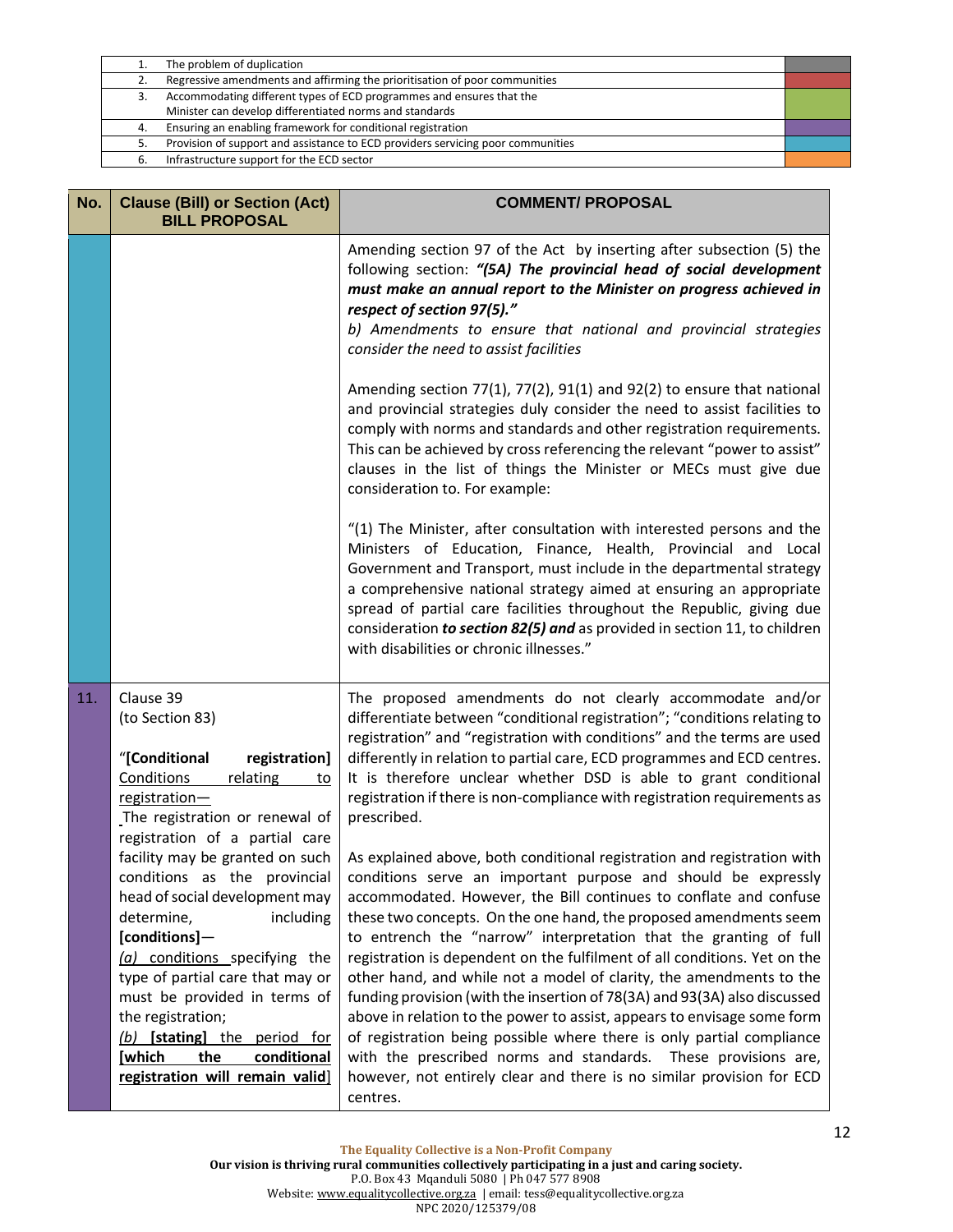|    | The problem of duplication                                                      |  |
|----|---------------------------------------------------------------------------------|--|
| 2. | Regressive amendments and affirming the prioritisation of poor communities      |  |
|    | Accommodating different types of ECD programmes and ensures that the            |  |
|    | Minister can develop differentiated norms and standards                         |  |
| 4. | Ensuring an enabling framework for conditional registration                     |  |
|    | Provision of support and assistance to ECD providers servicing poor communities |  |
|    | Infrastructure support for the ECD sector                                       |  |
|    |                                                                                 |  |

| No. | <b>Clause (Bill) or Section (Act)</b><br><b>BILL PROPOSAL</b>                                                                          | <b>COMMENT/ PROPOSAL</b>                                                                                                                                                                                                                                                                                                                                                                                                                                                                     |
|-----|----------------------------------------------------------------------------------------------------------------------------------------|----------------------------------------------------------------------------------------------------------------------------------------------------------------------------------------------------------------------------------------------------------------------------------------------------------------------------------------------------------------------------------------------------------------------------------------------------------------------------------------------|
|     | compliance with the conditions<br>referred to in paragraph $(a)$ ; and<br>(c) [providing] any other matter<br>that may be prescribed." | In relation to ECD centres, proposed sections 103D and 103E make<br>reference to "conditional registration", however the proposed section<br>103F does not make provision for conditional registration at all, only<br>"conditions for registration".                                                                                                                                                                                                                                        |
|     |                                                                                                                                        | This inconsistency and confusion is untenable.                                                                                                                                                                                                                                                                                                                                                                                                                                               |
|     |                                                                                                                                        | a) The use of conditional registration for the purposes of progressive<br>realisation of norms and standards or relevant requirements should be<br>made clear.                                                                                                                                                                                                                                                                                                                               |
|     |                                                                                                                                        | Such clarity can be achieved, by for example:                                                                                                                                                                                                                                                                                                                                                                                                                                                |
|     |                                                                                                                                        | Amending sections 83 and 98 of the Act and 103F of the Bill as follows:                                                                                                                                                                                                                                                                                                                                                                                                                      |
|     |                                                                                                                                        | By the substitution of the following for the heading of each section:<br>"Conditional registration and conditions relating to Registration"                                                                                                                                                                                                                                                                                                                                                  |
|     |                                                                                                                                        | By the substitution for section 83 and 98 of the following sections:                                                                                                                                                                                                                                                                                                                                                                                                                         |
|     |                                                                                                                                        | "Conditions relating to registration                                                                                                                                                                                                                                                                                                                                                                                                                                                         |
|     |                                                                                                                                        | (1) The registration or renewal of registration of a partial care facility<br>(/early childhood development programme) may be granted on such<br>conditions as the provincial head of social development may<br>determine, including conditions-<br>(a) specifying the type of partial care that may or must be provided in<br>terms of the registration;<br>(b) stating the period for which the registration with conditions will                                                          |
|     |                                                                                                                                        | remain valid; and<br>(c) providing for any other matters that may be prescribed.                                                                                                                                                                                                                                                                                                                                                                                                             |
|     |                                                                                                                                        | <b>Conditional registration</b>                                                                                                                                                                                                                                                                                                                                                                                                                                                              |
|     |                                                                                                                                        | (1) The head of social development may grant conditional registration<br>to an applicant who does not fulfil the requirements for registration<br>contemplated in section 80(1)(c), subject to the applicant having<br>complied with a minimum threshold of requirements as prescribed and<br>the head of social development:<br>(a) specifying which requirements have not been complied with; and<br>(b) stating the period for which the conditional registration will remain<br>valid."" |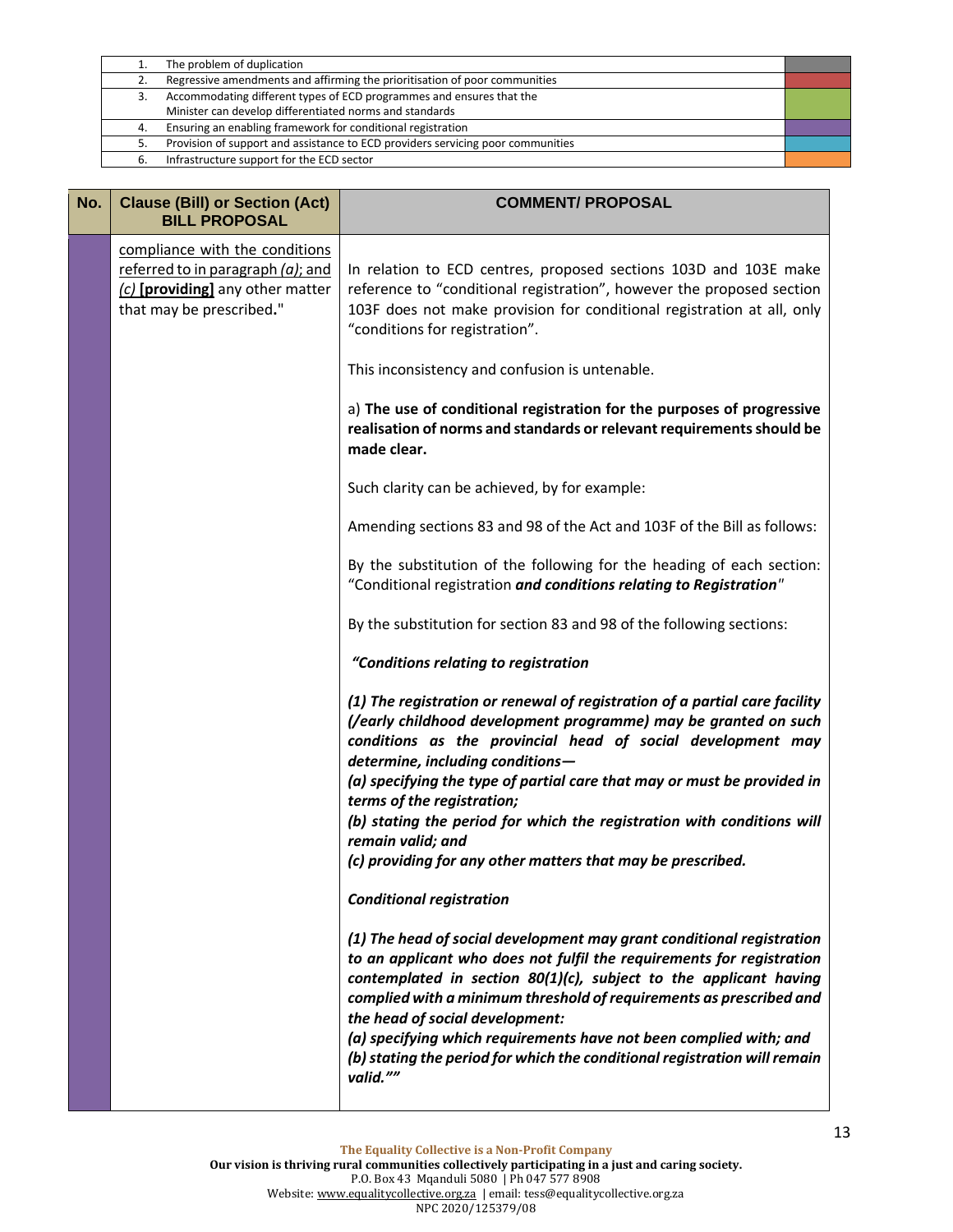|    | The problem of duplication                                                      |  |
|----|---------------------------------------------------------------------------------|--|
| 2. | Regressive amendments and affirming the prioritisation of poor communities      |  |
|    | Accommodating different types of ECD programmes and ensures that the            |  |
|    | Minister can develop differentiated norms and standards                         |  |
| 4. | Ensuring an enabling framework for conditional registration                     |  |
|    | Provision of support and assistance to ECD providers servicing poor communities |  |
|    | Infrastructure support for the ECD sector                                       |  |
|    |                                                                                 |  |

| No. | <b>Clause (Bill) or Section (Act)</b><br><b>BILL PROPOSAL</b>                                                                                                                                                                                                                 | <b>COMMENT/ PROPOSAL</b>                                                                                                                                                                                                                                                                                                                                                                                                                                                                                                                                                                                                                                                                                                                                                                                                                                                                                                                                                                                                                                                                                                                                                                                                                                                                                                                                                    |
|-----|-------------------------------------------------------------------------------------------------------------------------------------------------------------------------------------------------------------------------------------------------------------------------------|-----------------------------------------------------------------------------------------------------------------------------------------------------------------------------------------------------------------------------------------------------------------------------------------------------------------------------------------------------------------------------------------------------------------------------------------------------------------------------------------------------------------------------------------------------------------------------------------------------------------------------------------------------------------------------------------------------------------------------------------------------------------------------------------------------------------------------------------------------------------------------------------------------------------------------------------------------------------------------------------------------------------------------------------------------------------------------------------------------------------------------------------------------------------------------------------------------------------------------------------------------------------------------------------------------------------------------------------------------------------------------|
|     |                                                                                                                                                                                                                                                                               | ALTERNATIVELY:                                                                                                                                                                                                                                                                                                                                                                                                                                                                                                                                                                                                                                                                                                                                                                                                                                                                                                                                                                                                                                                                                                                                                                                                                                                                                                                                                              |
|     |                                                                                                                                                                                                                                                                               | Amending sections 83 and 98 as follows:<br>"(1) The registration or renewal of registration of a partial care facility<br>(early childhood development programme) may be granted on such<br>conditions as the provincial head of social development may determine,<br>including conditions-<br>(a) specifying the type of partial care (early childhood development<br>programme) that may or must be provided in terms of the registration;<br>(b) stating the period for which the conditional registration will remain<br>valid; and<br>(bB) specifying the period by which the applicant must comply with the<br>prescribed requirements for registration; and<br>(c) providing for any other matters that may be prescribed."<br>Similar proposed amendments should also be made to section 103F and<br>103B which have been inserted in Part II of Chapter 6.<br>b) It should also be made an express provision that regulations may be<br>issued relating to the procedure for obtaining conditional registration<br>and progressively attaining full registration.<br>Amending sections 90 and 103 of the Act as follows:<br>By the insertion of paragraph aA after paragraph (a):<br>"(aA) the procedure to be followed in connection with the granting of<br>conditional registration and the process by which full registration must<br>thereafter be obtained." |
| 12. | Clause 40<br>(to Section 85)                                                                                                                                                                                                                                                  | The insertion of this clause is fine but the following grammatical<br>suggestion is made:                                                                                                                                                                                                                                                                                                                                                                                                                                                                                                                                                                                                                                                                                                                                                                                                                                                                                                                                                                                                                                                                                                                                                                                                                                                                                   |
|     | "(5) The owner, manager or<br>organisation operating a partial<br>care facility which has been<br>instructed or ordered to stop<br>operating such facility, must<br>immediately after receiving<br>such instruction or order notify<br>the parent of the affected<br>child.". | "(5) The owner, manager or organisation operating a partial care<br>facility which has been instructed or ordered to stop operating such<br>facility, must immediately after receiving such instruction or order<br>notify the parents of all the affected children.".                                                                                                                                                                                                                                                                                                                                                                                                                                                                                                                                                                                                                                                                                                                                                                                                                                                                                                                                                                                                                                                                                                      |
| 13. | Clause 41<br>(to Section 87)                                                                                                                                                                                                                                                  | It is comforting to see a greater monitoring role being incorporated<br>into the Act. The Legislature should consider a more comprehensive<br>quality assurance and monitoring system.                                                                                                                                                                                                                                                                                                                                                                                                                                                                                                                                                                                                                                                                                                                                                                                                                                                                                                                                                                                                                                                                                                                                                                                      |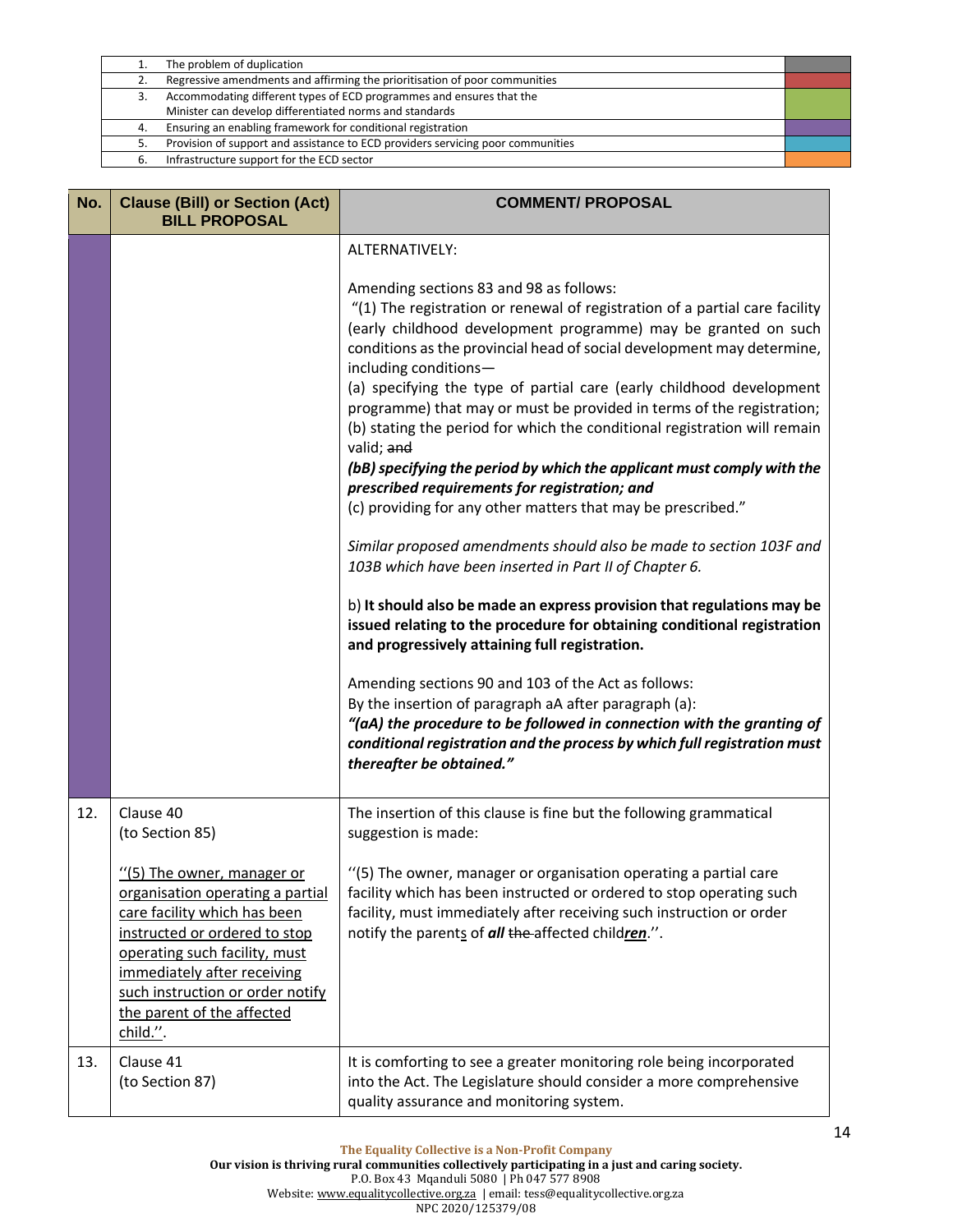|    | The problem of duplication                                                      |  |
|----|---------------------------------------------------------------------------------|--|
|    | Regressive amendments and affirming the prioritisation of poor communities      |  |
| 3. | Accommodating different types of ECD programmes and ensures that the            |  |
|    | Minister can develop differentiated norms and standards                         |  |
| 4. | Ensuring an enabling framework for conditional registration                     |  |
| 5. | Provision of support and assistance to ECD providers servicing poor communities |  |
| 6. | Infrastructure support for the ECD sector                                       |  |
|    |                                                                                 |  |

| No. | <b>Clause (Bill) or Section (Act)</b><br><b>BILL PROPOSAL</b>                                                                                                                                                                                                                                                                                                                                                                                                                                                                                                             | <b>COMMENT/ PROPOSAL</b>                                                                                                                                                                                                                                                                                                                                                                                                                                                                                                                                                                                                                                                                                                                                                                                                                                                                                                                                            |
|-----|---------------------------------------------------------------------------------------------------------------------------------------------------------------------------------------------------------------------------------------------------------------------------------------------------------------------------------------------------------------------------------------------------------------------------------------------------------------------------------------------------------------------------------------------------------------------------|---------------------------------------------------------------------------------------------------------------------------------------------------------------------------------------------------------------------------------------------------------------------------------------------------------------------------------------------------------------------------------------------------------------------------------------------------------------------------------------------------------------------------------------------------------------------------------------------------------------------------------------------------------------------------------------------------------------------------------------------------------------------------------------------------------------------------------------------------------------------------------------------------------------------------------------------------------------------|
|     | "(c) monitor partial care<br>facilities and conduct routine<br>inspections at the prescribed<br>intervals of partial care facilities<br>in the province to enforce the<br>provisions of this Act.".                                                                                                                                                                                                                                                                                                                                                                       |                                                                                                                                                                                                                                                                                                                                                                                                                                                                                                                                                                                                                                                                                                                                                                                                                                                                                                                                                                     |
| 14. | Clause 43<br>(to Section 89(1))<br>"(1) If a child is seriously injured<br>or abused while in partial care<br>or following an occurrence at a<br>partial care facility, the person<br>operating the partial care<br>facility or a person employed at<br>the partial care facility must<br>immediately report such injury<br>or abuse to the provincial head<br>of social development, who<br>must [cause an investigation to<br>be conducted into the<br>circumstances of the serious<br>injury or abuse] act in<br>accordance with the provisions<br>of section 110(5)." | At first glance this looks like a simple amendment that links section 89<br>to a more detailed procedure laid out in the Act. However, this<br>amendment narrows the provision as section 110 only deals with<br>abuse. This means that the obligation to have an investigation in the<br>circumstances of serious injury is therefore removed. This amendment<br>is therefore regressive. The following is therefore suggested:<br>"If a child is seriously injured or abused while in partial care or<br>following an occurrence at a partial care facility, the person operating<br>the partial care facility or a person employed at the partial care facility<br>must immediately report such injury or abuse to the provincial head of<br>social development, who must cause an investigation to be conducted<br>into the circumstances of the serious injury or abuse and in the case of<br>abuse, act in accordance with the provisions of section 110(5)." |
| 15. | Clause 45(a)<br>(to Section 91(1))<br>"(1) Early childhood<br>development, for the purposes<br>of this Act, means the process<br>of emotional, cognitive,<br>sensory, spiritual, moral,<br>physical, social and<br>communication development<br>of children from birth to school<br>going age or, in the case of a<br>child with developmental<br>difficulties and disabilities, until<br>the year before the child enters<br>school."                                                                                                                                    | 1. Children with developmental difficulties and disabilities have the<br>right to start school at the same age as all other children, with<br>appropriate provision to meet their needs. This government<br>amendment suggests that these children are not the responsibility of<br>DBE at age 5 in the same way as all other children are. On its face, this<br>would unfairly discriminate against such children. If the intention of<br>the amendment is to indicate that DSD might have ongoing<br>responsibilities to children with difficulties and disabilities, in addition<br>to DBE's responsibilities, then this amendment should be worded<br>differently and without reference to school.                                                                                                                                                                                                                                                              |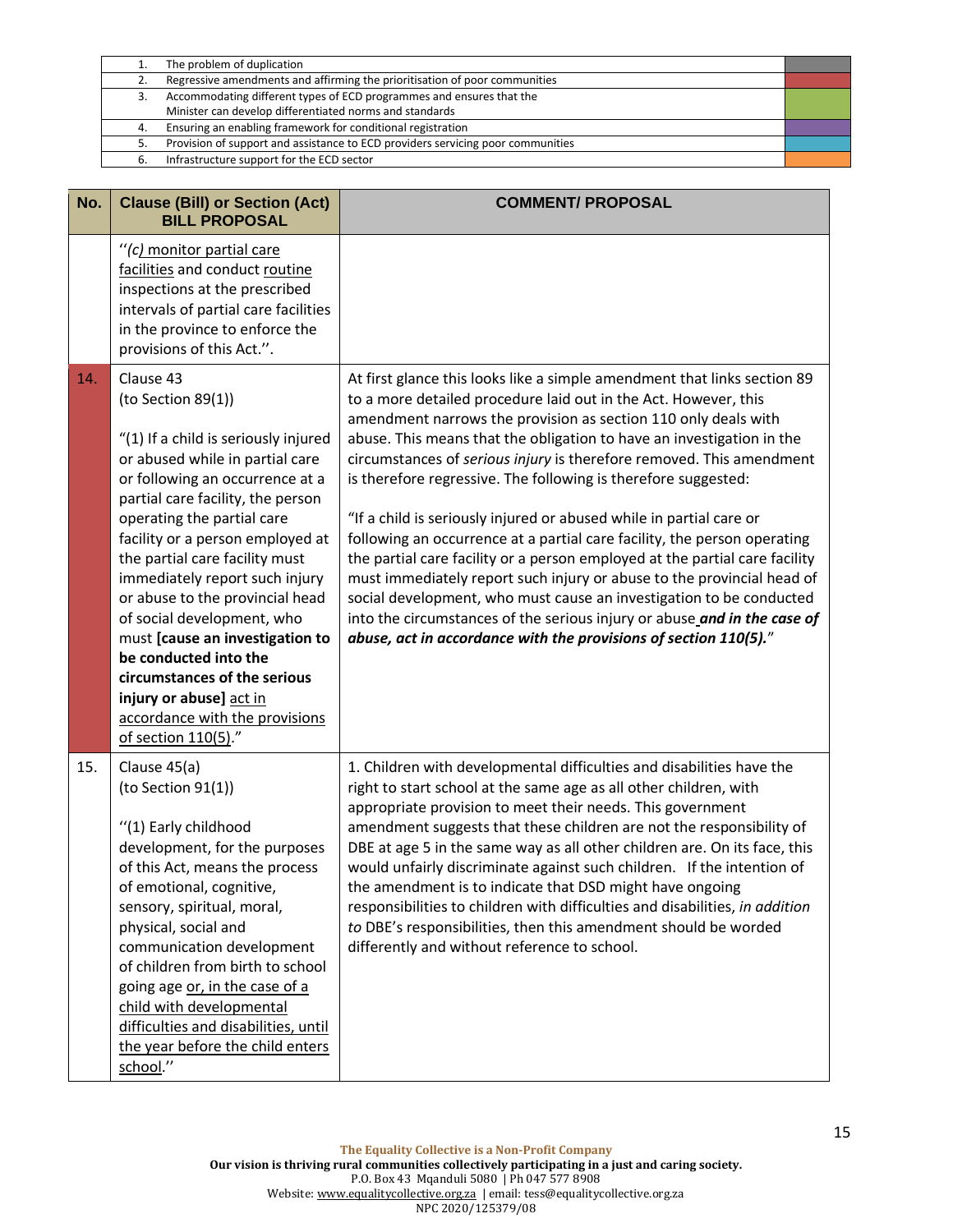|    | The problem of duplication                                                      |  |
|----|---------------------------------------------------------------------------------|--|
| 2. | Regressive amendments and affirming the prioritisation of poor communities      |  |
|    | Accommodating different types of ECD programmes and ensures that the            |  |
|    | Minister can develop differentiated norms and standards                         |  |
| 4. | Ensuring an enabling framework for conditional registration                     |  |
| 5. | Provision of support and assistance to ECD providers servicing poor communities |  |
|    | Infrastructure support for the ECD sector                                       |  |
|    |                                                                                 |  |

| No. | <b>Clause (Bill) or Section (Act)</b><br><b>BILL PROPOSAL</b>                                                                                                                                                                                                                               | <b>COMMENT/ PROPOSAL</b>                                                                                                                                                                                                                                                                                                                                                                                                                                                                                                                                                                                                                                                                                                                                                                                                                                                                                                                                                                                                                                                                                                                                                                                                                                                                                                                                                                                                                                                                                                                                                                                                                                                                                                                                                                                                                                                                                                                                                                                                |
|-----|---------------------------------------------------------------------------------------------------------------------------------------------------------------------------------------------------------------------------------------------------------------------------------------------|-------------------------------------------------------------------------------------------------------------------------------------------------------------------------------------------------------------------------------------------------------------------------------------------------------------------------------------------------------------------------------------------------------------------------------------------------------------------------------------------------------------------------------------------------------------------------------------------------------------------------------------------------------------------------------------------------------------------------------------------------------------------------------------------------------------------------------------------------------------------------------------------------------------------------------------------------------------------------------------------------------------------------------------------------------------------------------------------------------------------------------------------------------------------------------------------------------------------------------------------------------------------------------------------------------------------------------------------------------------------------------------------------------------------------------------------------------------------------------------------------------------------------------------------------------------------------------------------------------------------------------------------------------------------------------------------------------------------------------------------------------------------------------------------------------------------------------------------------------------------------------------------------------------------------------------------------------------------------------------------------------------------------|
| 16. | Clause 45(c)<br>(to Section 91(3))<br>"(3) An early childhood<br>development programme, as<br>prescribed, is a program that<br>provides one or more forms of<br>daily care, development, early<br>learning opportunities and<br>support to children from birth<br>until school-going age.". | 1. The suggested change in definition to ECD programme is a<br>fundamental shift from the past which viewed programme as only<br>early learning and support appropriate to the child's developmental<br>age and stage. This new definition expands that to include "daily care<br>and development". Now "programme" seemingly includes all<br>modalities contemplated in the NIECDP. This provides an overarching<br>definition of an "ECD provider" broad enough to encompass different<br>types of ECD provisioning. This amendment also clarifies that an ECD<br>programme is the provider, place and programme content together.<br>The lack of clarity over whether an ECD programme is only the<br>programme content (i.e. curriculum) has caused significant confusion<br>and inconsistency in the practical implementation of Chapter 6. The<br>NIECDP makes it clear that the term 'ECD programme' refers to the<br>whole entity. In other words, ECD centres and home-based childcare<br>can be understood both to be types of ECD programmes and to provide<br>ECD programmes. This definition now does the same.<br>2. However, this definition is problematic as there is clearly a plan to<br>expand on the definition through regulations (from the reference to<br>"as prescribed"). It is especially hard to comment without having<br>regard to what is proposed in the regulations. In any event, the full<br>definition is more appropriately placed in the Act and not via<br>regulations. The definition must relate to the characteristics of ECD<br>programme modalities that a) distinguish them from each other, and<br>b) are relevant for regulation. For example, the distinctions between<br>these categories have relevance in terms of defining appropriate<br>standards and requirements (for instance on health and safety,<br>practitioner qualification levels and meals) and in terms of identifying<br>the different cost drivers and therefore subsidy eligibility for different |
|     |                                                                                                                                                                                                                                                                                             | types of programmes.<br>3. The definition, however, alone is insufficient. Noting and<br>supporting the proposed amendment to Section 103 at Clause 53, the<br>Minister should also be empowered to develop differentiated norms<br>and standards for those types of ECD programmes. It is also suggested<br>that different types of ECD programmes be expressly recognised in<br>the Act together with the definition.<br>4. The definition is also too broad and will result in multiple dual<br>registration requirements. There needs to be express exclusions (as<br>there are currently in Section 76). Partial care facilities (Chapter 5),<br>child and youth care centres (Chapter 13) and drop-in centres (Chapter                                                                                                                                                                                                                                                                                                                                                                                                                                                                                                                                                                                                                                                                                                                                                                                                                                                                                                                                                                                                                                                                                                                                                                                                                                                                                            |
|     |                                                                                                                                                                                                                                                                                             |                                                                                                                                                                                                                                                                                                                                                                                                                                                                                                                                                                                                                                                                                                                                                                                                                                                                                                                                                                                                                                                                                                                                                                                                                                                                                                                                                                                                                                                                                                                                                                                                                                                                                                                                                                                                                                                                                                                                                                                                                         |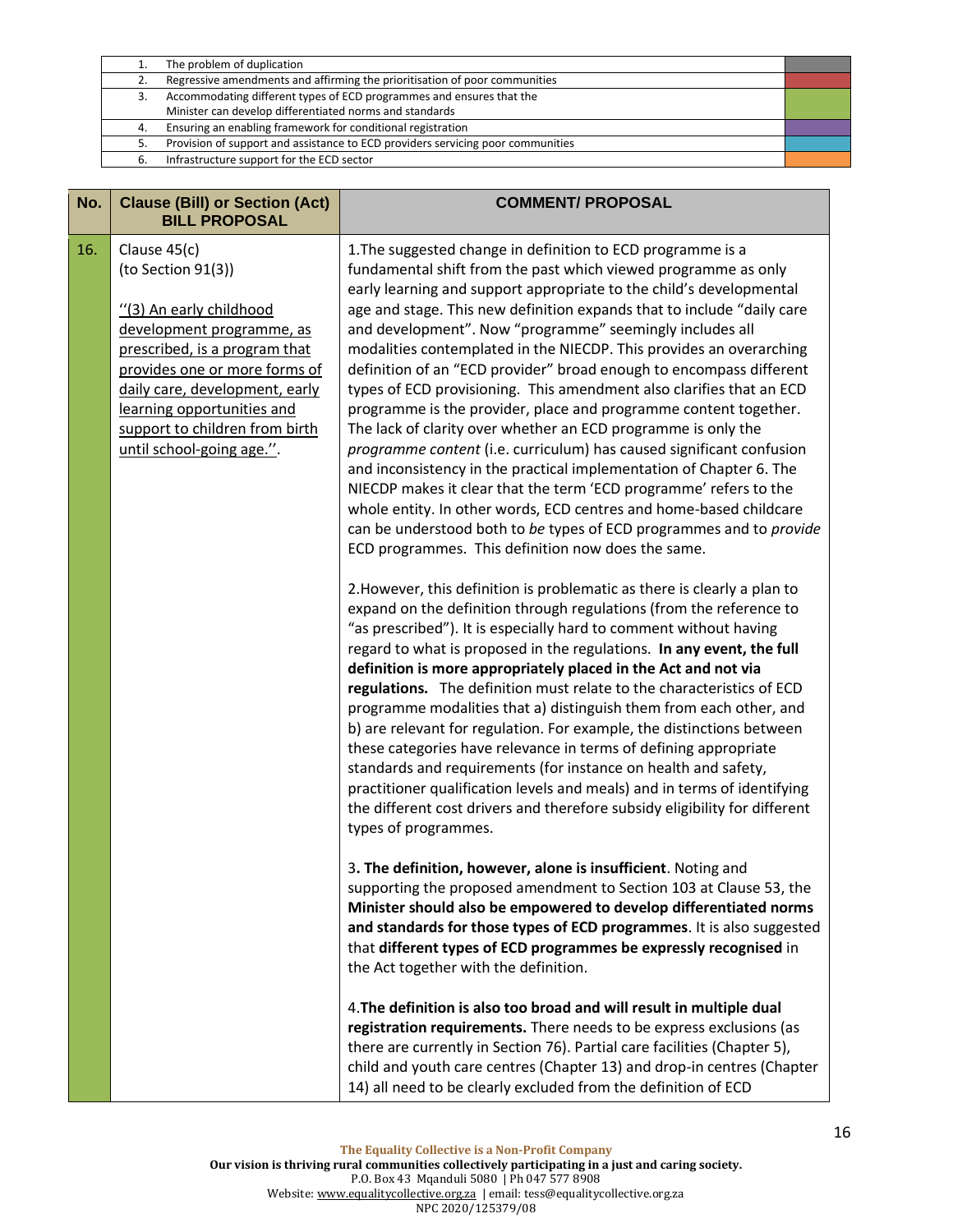|    | The problem of duplication                                                      |  |
|----|---------------------------------------------------------------------------------|--|
| 2. | Regressive amendments and affirming the prioritisation of poor communities      |  |
| 3. | Accommodating different types of ECD programmes and ensures that the            |  |
|    | Minister can develop differentiated norms and standards                         |  |
| 4. | Ensuring an enabling framework for conditional registration                     |  |
| 5. | Provision of support and assistance to ECD providers servicing poor communities |  |
| 6. | Infrastructure support for the ECD sector                                       |  |
|    |                                                                                 |  |

| No. | <b>Clause (Bill) or Section (Act)</b><br><b>BILL PROPOSAL</b> | <b>COMMENT/ PROPOSAL</b>                                                                                                                                                                                                                                                                                                                                                                                                                   |
|-----|---------------------------------------------------------------|--------------------------------------------------------------------------------------------------------------------------------------------------------------------------------------------------------------------------------------------------------------------------------------------------------------------------------------------------------------------------------------------------------------------------------------------|
|     |                                                               | programme in order that they are not subject to dual registration<br>requirements. Any requirement for these types of facilities to provide<br>ECD opportunities should be framed as a requirement to provide<br>'structured early learning and development opportunities in line with<br>prescribed requirements published by the Department for Basic<br>Education', which is written into the respective chapters.                      |
|     |                                                               | Proposed changes are as follows:                                                                                                                                                                                                                                                                                                                                                                                                           |
|     |                                                               | 91(3) An early childhood development programme, as prescribed, is a<br>programme that provides one or more forms of daily care,<br>development, early learning opportunities and support to children<br>from birth until school going age.                                                                                                                                                                                                 |
|     |                                                               | (3A) Different types of early childhood development programmes,<br>include:<br>(a) early childhood development centres;<br>(b) home and community-based early childhood development<br>programmes;<br>(c) sessional early childhood development programmes; and<br>(d) outreach early childhood development programmes.                                                                                                                    |
|     |                                                               | (3B) Early childhood development programmes do not include-<br>(a) care provided in:<br>(i) a partial care facility<br>(ii) a child and youth care centre;<br>(iii) a drop-in centre;<br>(iv) a hospital or other medical facility as part of medical treatment<br>provided to the child;<br>(v) a homeless shelter;<br>(vi) a women's refuge;<br>(b) care provided for a child by a person with parental responsibility<br>for the child. |
| 17. | Clause 46<br>(to Section 92)                                  | 1. See comments regarding section 92(2) above at item No. 10.<br>2. Further, only one section is required to deal with strategy and<br>planning for ECD. New Section 103J elaborates on what should be<br>included in the strategy. These provisions should be merged with<br>existing Section 92 to create a single, coherent section on strategy and<br>planning for ECD. That is the new Section 103J should be incorporated<br>here.   |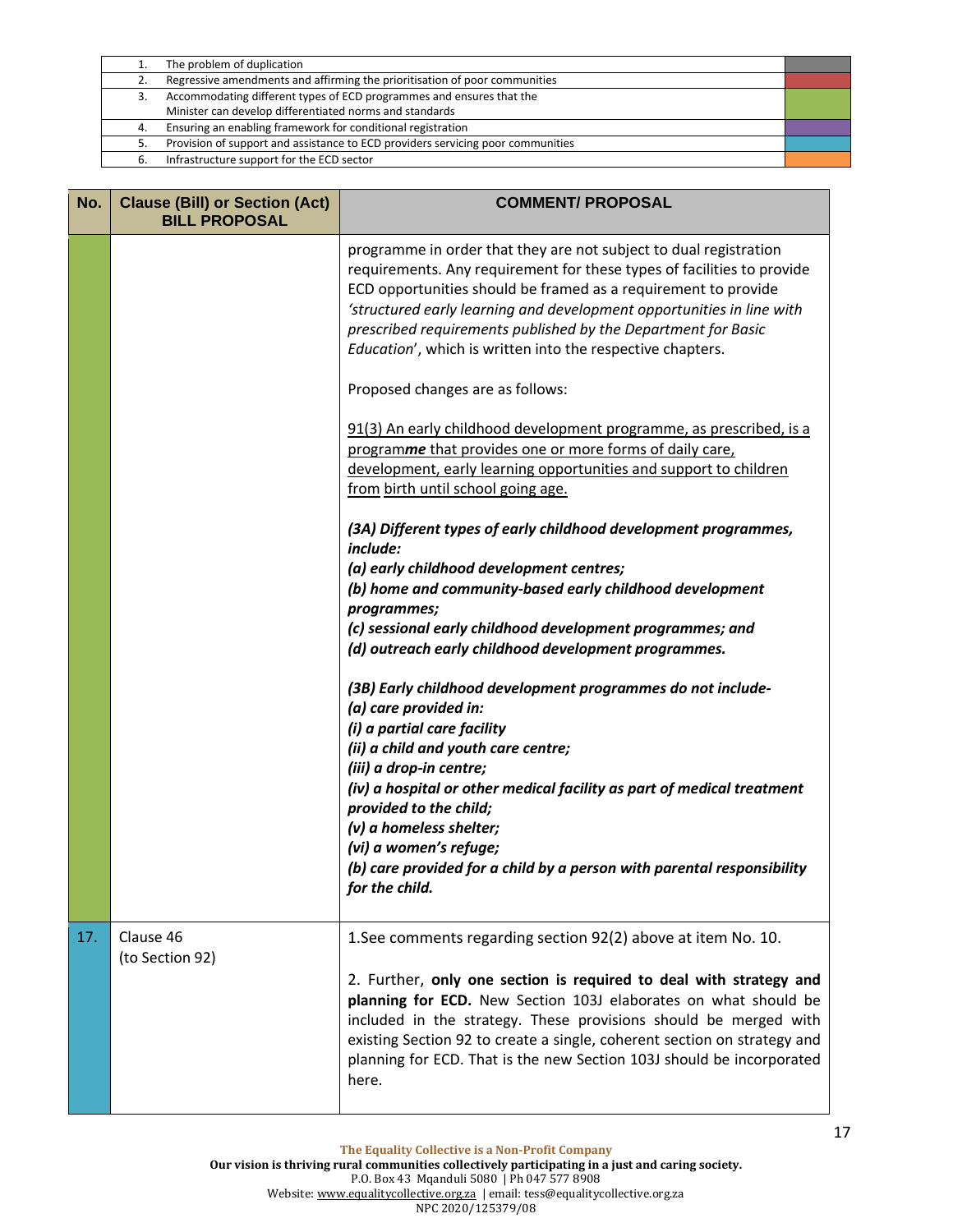|    | The problem of duplication                                                      |  |
|----|---------------------------------------------------------------------------------|--|
| 2. | Regressive amendments and affirming the prioritisation of poor communities      |  |
|    | Accommodating different types of ECD programmes and ensures that the            |  |
|    | Minister can develop differentiated norms and standards                         |  |
| 4. | Ensuring an enabling framework for conditional registration                     |  |
|    | Provision of support and assistance to ECD providers servicing poor communities |  |
| 6. | Infrastructure support for the ECD sector                                       |  |

| No. | <b>Clause (Bill) or Section (Act)</b><br><b>BILL PROPOSAL</b>                                                                                                                                                                                                                                                                                                                                                                                                                                                                                                                                                                 | <b>COMMENT/ PROPOSAL</b>                                                                                                                                                                                                                                                                                                                                                                                                                                                                                                                                                                                                                                                                                                             |
|-----|-------------------------------------------------------------------------------------------------------------------------------------------------------------------------------------------------------------------------------------------------------------------------------------------------------------------------------------------------------------------------------------------------------------------------------------------------------------------------------------------------------------------------------------------------------------------------------------------------------------------------------|--------------------------------------------------------------------------------------------------------------------------------------------------------------------------------------------------------------------------------------------------------------------------------------------------------------------------------------------------------------------------------------------------------------------------------------------------------------------------------------------------------------------------------------------------------------------------------------------------------------------------------------------------------------------------------------------------------------------------------------|
| 18. | Clause 47<br>(to Section 93)<br>"(3A) A conditionally registered<br>early childhood development<br>programme may qualify for<br>funding notwithstanding only<br>partial compliance with the<br>prescribed national norms and<br>standards."                                                                                                                                                                                                                                                                                                                                                                                   | See similarly applicable comments at item No. 5 above.                                                                                                                                                                                                                                                                                                                                                                                                                                                                                                                                                                                                                                                                               |
| 19. | Clause 47<br>(to Section 93(4))<br>"[The funding of early<br>childhood development<br>programmes must be<br>prioritised] The MEC for social<br>development may prioritise<br>and fund early childhood<br>development programmes-<br>(a) in poverty declared wards in<br>a province, taking into<br>consideration the national and<br>provincial strategies<br>contemplated in section 77 and<br>in communities where families<br>lack the means of providing<br>proper shelter, food and other<br>basic necessities of life to their<br>children; and<br>(b) to make facilities accessible<br>to children with disabilities." | 1. De-prioritisation of poor communities. The current law requires that<br>the funding of ECD programmes to poor communities must be<br>prioritised. The Bill turns this obligation into a discretionary power by<br>providing that funding of partial care facilities and ECD programmes to<br>poor communities may be prioritised. This undermines the realisation<br>of the right to ECD for all children and is a regressive proposal. This<br>amendment should be rejected.<br>2. It is unclear what "poverty declared ward" refers to. This is undefined<br>and a quick search shows that this is not a concept used in any other<br>legislation. It must either be defined or removed. It is suggested that it<br>be removed. |
| 20. | Clause 47<br>(to Section 93(5))<br>"An early childhood<br>development programme<br>[must] may be<br>provided by-"; and                                                                                                                                                                                                                                                                                                                                                                                                                                                                                                        | This section needs to be deleted to avoid triple registration, as per<br>comments in section 2 of the introduction.                                                                                                                                                                                                                                                                                                                                                                                                                                                                                                                                                                                                                  |
| 21. | Section 94(1)                                                                                                                                                                                                                                                                                                                                                                                                                                                                                                                                                                                                                 | This amendment is proposed to make clear that the Minister will<br>provide differentiation within the norms and standards to reflect the                                                                                                                                                                                                                                                                                                                                                                                                                                                                                                                                                                                             |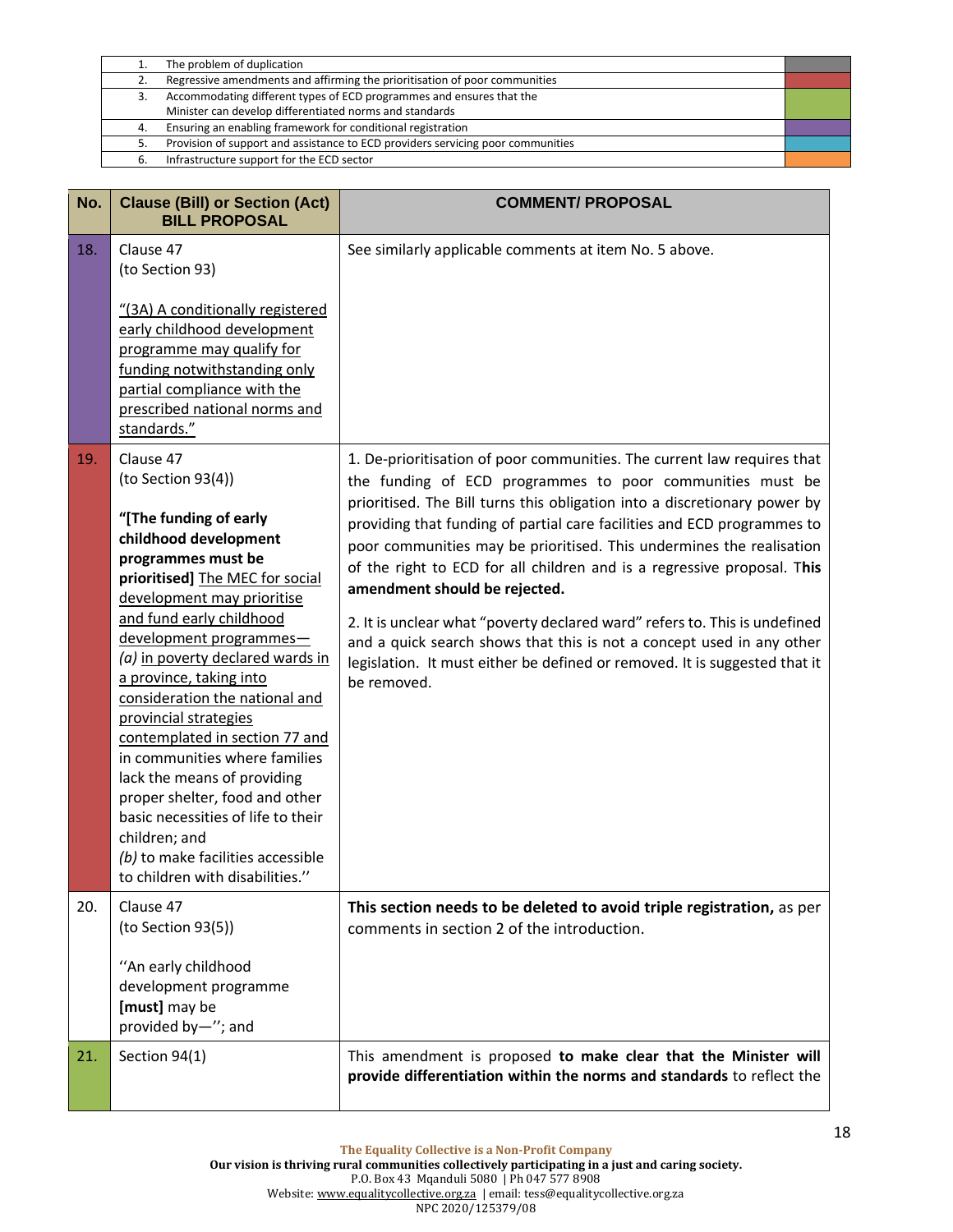|    | The problem of duplication                                                      |  |
|----|---------------------------------------------------------------------------------|--|
| 2. | Regressive amendments and affirming the prioritisation of poor communities      |  |
|    | Accommodating different types of ECD programmes and ensures that the            |  |
|    | Minister can develop differentiated norms and standards                         |  |
| 4. | Ensuring an enabling framework for conditional registration                     |  |
|    | Provision of support and assistance to ECD providers servicing poor communities |  |
|    | Infrastructure support for the ECD sector                                       |  |
|    |                                                                                 |  |

| No. | <b>Clause (Bill) or Section (Act)</b><br><b>BILL PROPOSAL</b>                                                                                                                                                                                                                                                                                                                                                                                                                                                                                                                                                                                                                                                                                                                          | <b>COMMENT/ PROPOSAL</b>                                                                                                                                                                                                                                                                                                                                                                                                                                                                                                                                                                                                                                                                                                                                                                                                                                                                                                                                                                                                                                                                                                                                                                                                                                                                                                                                                                                                                                                                                                                                                                                                                                                                                                                                                                                                                                                                                                                       |
|-----|----------------------------------------------------------------------------------------------------------------------------------------------------------------------------------------------------------------------------------------------------------------------------------------------------------------------------------------------------------------------------------------------------------------------------------------------------------------------------------------------------------------------------------------------------------------------------------------------------------------------------------------------------------------------------------------------------------------------------------------------------------------------------------------|------------------------------------------------------------------------------------------------------------------------------------------------------------------------------------------------------------------------------------------------------------------------------------------------------------------------------------------------------------------------------------------------------------------------------------------------------------------------------------------------------------------------------------------------------------------------------------------------------------------------------------------------------------------------------------------------------------------------------------------------------------------------------------------------------------------------------------------------------------------------------------------------------------------------------------------------------------------------------------------------------------------------------------------------------------------------------------------------------------------------------------------------------------------------------------------------------------------------------------------------------------------------------------------------------------------------------------------------------------------------------------------------------------------------------------------------------------------------------------------------------------------------------------------------------------------------------------------------------------------------------------------------------------------------------------------------------------------------------------------------------------------------------------------------------------------------------------------------------------------------------------------------------------------------------------------------|
|     |                                                                                                                                                                                                                                                                                                                                                                                                                                                                                                                                                                                                                                                                                                                                                                                        | different circumstances and purpose of different types of ECD<br>programmes.<br>"94.(1) The Minister must determine national norms and standards for<br>different types of early childhood development programmes by<br>regulation after consultation with interested persons and the Ministers<br>of Education, Finance, Health, Provincial and Local Government and<br>Transport."                                                                                                                                                                                                                                                                                                                                                                                                                                                                                                                                                                                                                                                                                                                                                                                                                                                                                                                                                                                                                                                                                                                                                                                                                                                                                                                                                                                                                                                                                                                                                           |
| 22. | Clause 48<br>(to Section 94(2))<br>(2) The prescribed national<br>norms and standards<br>contemplated in subsection (1)<br>must relate to the following:<br>(a) The provision of appropriate<br>developmental opportunities;<br>(b) programmes aimed at<br>helping children to realise their<br>full potential;<br>(c) caring for children in a<br>constructive manner and<br>providing, protection support<br>and security;<br>(d) ensuring development of<br>positive social behaviour;<br>(e) respect for and nurturing of<br>the culture, spirit, dignity,<br>individuality, language and<br>development of each child;<br>[and]<br>(f) meeting the emotional,<br>cognitive, sensory, spiritual,<br>moral, physical, social and<br>communication development<br>needs of children. | 1. Norms and Standards for ECD programmes must include content for<br>place and programme. The amendments to the definition of ECD<br>programme now clarifies that an ECD programme is the provider, place<br>and programme content together. It is intended that under ECD<br>programmes other modalities of ECD programme provision (other than<br>centre-based) can be accommodated. However, the norms and<br>standards headings do not reflect this and speak only to curriculum (i.e.<br>the old definition). The norms and standards heading therefore need to<br>be amended so that differentiated norms and standards can be issued<br>that dealt with for place and programme content.<br>The headings suggested here deal with all aspects of ECD provision<br>including facility (health and safety), provider and curriculum.<br>2. Streamlining the current headings. There is significant duplication<br>between these headings, as well as lack of clarity around scope. This is<br>reflected in the content of the Norms and Standards, in which a<br>number of standards are repeated or overlap.<br>- Key standards under current headings 94(2)(a),(b),(d),(e) and (f) can<br>be covered under new headings (a), (b) and (e). These areas are also<br>dealt with through new subsection (2A).<br>- New (b) addresses resources and the learning environment, a crucial<br>area not covered in the current headings.<br>- The rights and needs of children with disabilities are not adequately<br>addressed under the existing N&S and the introduction of new heading<br>(d) helps to deal with this (in line with section 94(3) of the Act).<br>- Record-keeping is introduced as a new heading. This is currently<br>covered in Regulation 18 but for clarity and transparency it is more<br>appropriately situated in the norms and standards.<br>3. Properly cross-referencing DBE's statutory curriculum frameworks. |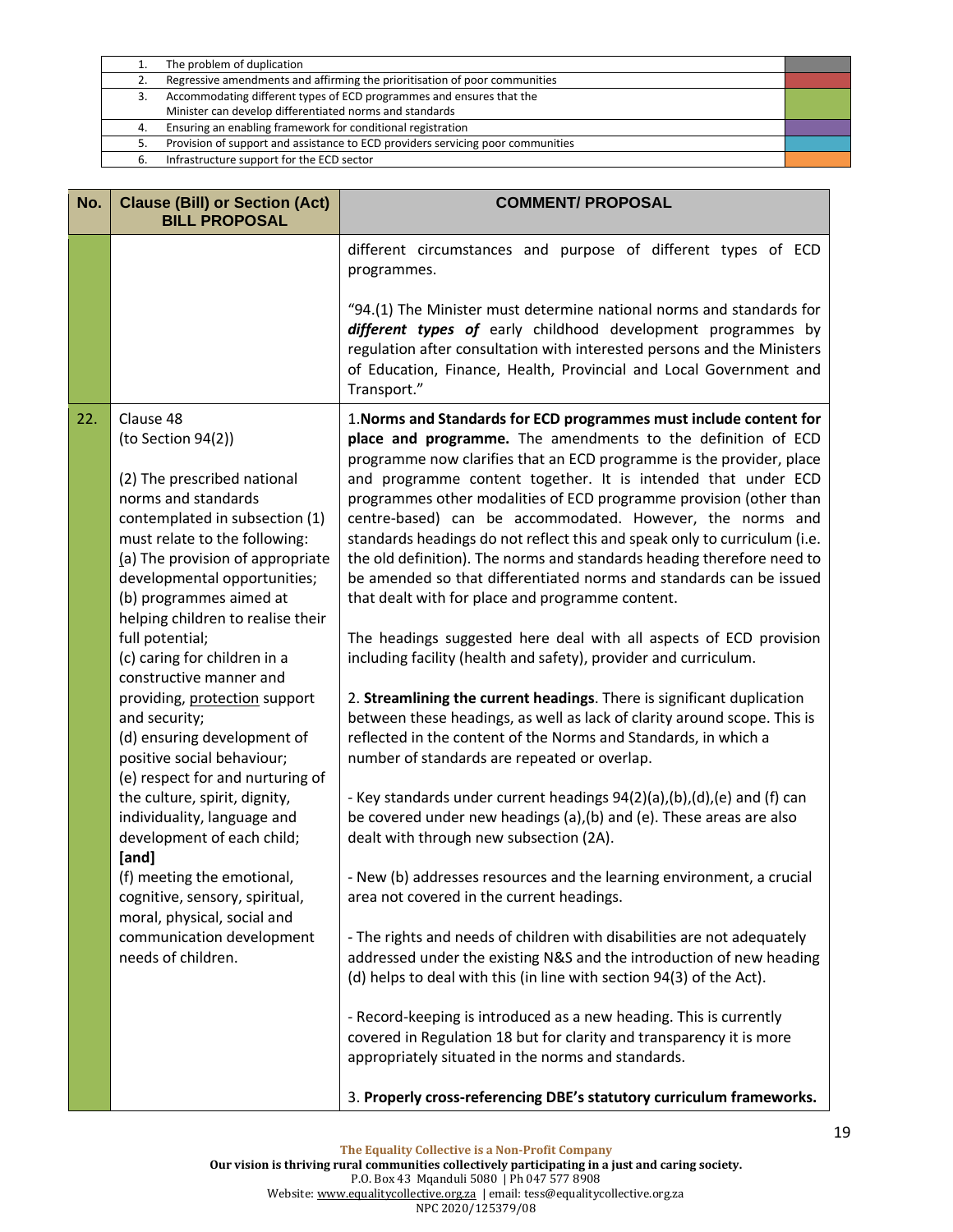|    | The problem of duplication                                                      |  |
|----|---------------------------------------------------------------------------------|--|
|    | Regressive amendments and affirming the prioritisation of poor communities      |  |
| з. | Accommodating different types of ECD programmes and ensures that the            |  |
|    | Minister can develop differentiated norms and standards                         |  |
| 4. | Ensuring an enabling framework for conditional registration                     |  |
|    | Provision of support and assistance to ECD providers servicing poor communities |  |
| 6. | Infrastructure support for the ECD sector                                       |  |
|    |                                                                                 |  |

| No. | <b>Clause (Bill) or Section (Act)</b><br><b>BILL PROPOSAL</b>                                 | <b>COMMENT/ PROPOSAL</b>                                                                                                                                                                                                                                                                                                                                                                                                                                                                                                                                                                                                                                                                                                                                                                             |
|-----|-----------------------------------------------------------------------------------------------|------------------------------------------------------------------------------------------------------------------------------------------------------------------------------------------------------------------------------------------------------------------------------------------------------------------------------------------------------------------------------------------------------------------------------------------------------------------------------------------------------------------------------------------------------------------------------------------------------------------------------------------------------------------------------------------------------------------------------------------------------------------------------------------------------|
|     |                                                                                               | When the Children's Act was originally drafted the National Early<br>Learning and Development Standards and the Birth to Four National<br>Curriculum Framework did not exist. These documents now provide<br>the statutory framework for the content of all ECD programmes and as<br>such need to be properly cross-referenced on the face of the Act.<br>These documents also mean that there is no longer a need for the<br>current level of detail in the Norms and Standards for ECD Programmes<br>- particularly headings 94(2)(a),(b),(d),(e) and (f). Such detail is<br>undesirable because it creates a third tier of regulation for precisely<br>the same areas of oversight. This causes an unnecessary bureaucratic<br>burden, as well as confusion. The proposed changes are as follows: |
|     |                                                                                               | "2) The prescribed national norms and standards contemplated in<br>subsection (1) must relate to the following:<br>(a) nurturing environments that provide protection, support and<br>security;<br>(b) appropriate and adequately resourced environments for play and                                                                                                                                                                                                                                                                                                                                                                                                                                                                                                                                |
|     |                                                                                               | learning;<br>(c) group size and ratios;<br>(d) support for children with disabilities;<br>(e) support and information for parents and caregivers;<br>(f) record-keeping;<br>(g) qualifications, skills and training;<br>(h) differentiated health and safety standards for different types of<br><b>ECD programmes;</b>                                                                                                                                                                                                                                                                                                                                                                                                                                                                              |
|     |                                                                                               | (2A) An early childhood development centre provided in terms of this<br>section must provide structured early learning and development<br>opportunities in line with prescribed requirements published by the<br><b>Department for Basic Education.</b>                                                                                                                                                                                                                                                                                                                                                                                                                                                                                                                                              |
|     |                                                                                               | (2B) Any other early childhood development programme that is not<br>provided from an early childhood development centre must have due<br>regard to the need to provide structured early learning and<br>development opportunities in line with prescribed requirements<br>published by the Department for Basic Education."                                                                                                                                                                                                                                                                                                                                                                                                                                                                          |
| 23. | Clause 50<br>(to Section 98)<br>"[Conditional Registration]<br>Conditions for registration of | 1. Note the inconsistent use of terminology. The amendment to Section<br>83 refers to "conditions relating to registration", whereas here the<br>section refers to "conditions for registration"                                                                                                                                                                                                                                                                                                                                                                                                                                                                                                                                                                                                     |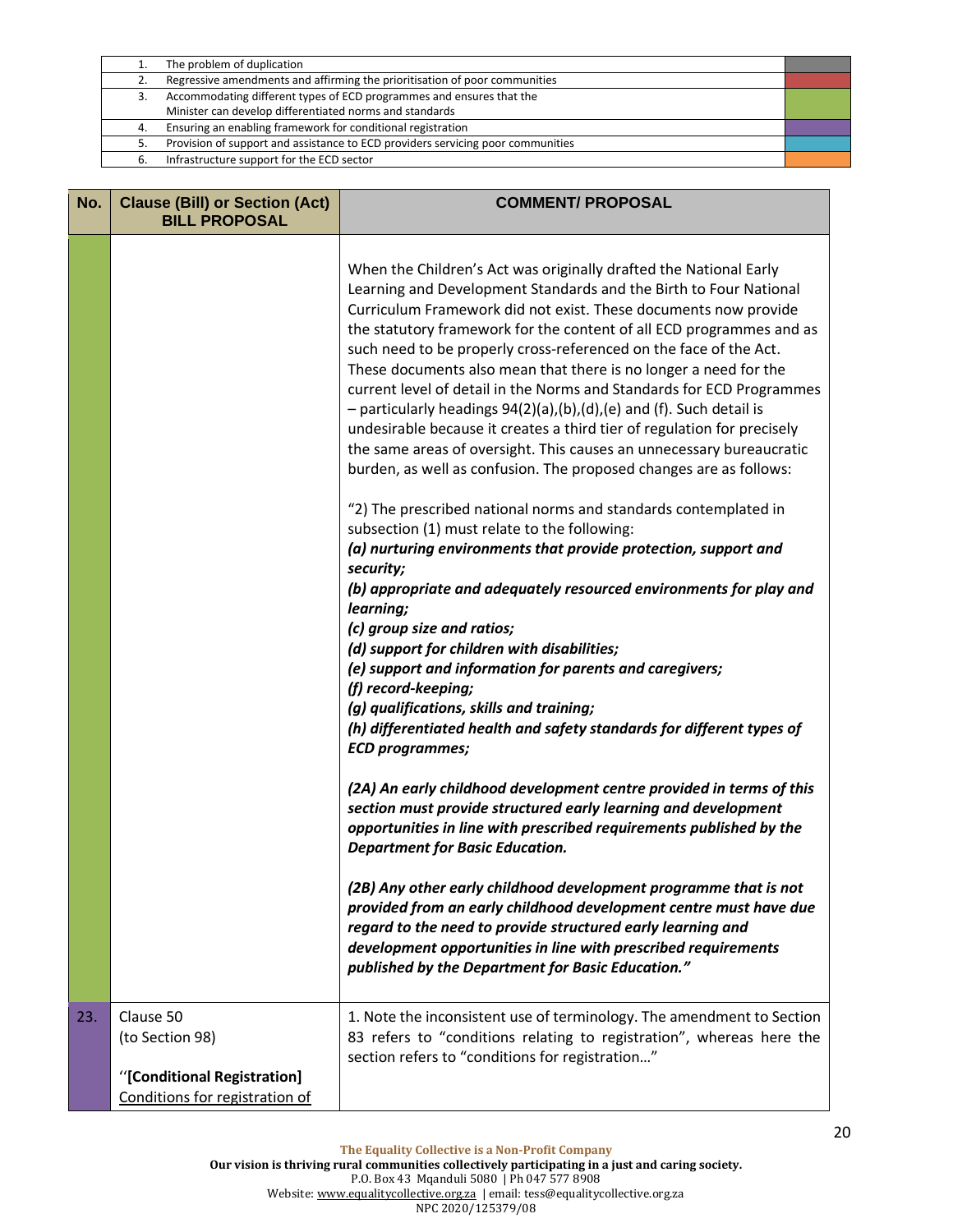|    | The problem of duplication                                                      |  |
|----|---------------------------------------------------------------------------------|--|
| 2. | Regressive amendments and affirming the prioritisation of poor communities      |  |
|    | Accommodating different types of ECD programmes and ensures that the            |  |
|    | Minister can develop differentiated norms and standards                         |  |
| 4. | Ensuring an enabling framework for conditional registration                     |  |
|    | Provision of support and assistance to ECD providers servicing poor communities |  |
| 6. | Infrastructure support for the ECD sector                                       |  |

| No. | <b>Clause (Bill) or Section (Act)</b><br><b>BILL PROPOSAL</b>                                                                                                                                                                                                                                                                                                                                                                                                                                                                                                                                                                                     | <b>COMMENT/ PROPOSAL</b>                                                                                                                                                                                                                                                                                                                                                                                                                                                                                              |
|-----|---------------------------------------------------------------------------------------------------------------------------------------------------------------------------------------------------------------------------------------------------------------------------------------------------------------------------------------------------------------------------------------------------------------------------------------------------------------------------------------------------------------------------------------------------------------------------------------------------------------------------------------------------|-----------------------------------------------------------------------------------------------------------------------------------------------------------------------------------------------------------------------------------------------------------------------------------------------------------------------------------------------------------------------------------------------------------------------------------------------------------------------------------------------------------------------|
|     | early childhood development<br>programme<br>98. The registration or renewal<br>of registration of an early<br>childhood development<br>programme may be granted on<br>such conditions as the<br>provincial head of social<br>development may determine,<br>including [conditions]-<br>(a) conditions specifying the<br>type of early childhood<br>development programme that<br>may or must be provided in<br>terms of the registration;<br>(b) [stating the period for<br>which the conditional<br>registration will<br>remain valid] the period for<br>compliance; and<br>(c) [providing for] any other<br>matters that may be<br>prescribed.". | 2. The same comments detailed at item No. 11 regarding Clause 39 (to<br>Section 83) apply here.                                                                                                                                                                                                                                                                                                                                                                                                                       |
| 24. | Clause 51<br>(to Section 100)<br>"to stop the provision of that<br>programme and immediately<br>notify the parent of an affected<br>child"                                                                                                                                                                                                                                                                                                                                                                                                                                                                                                        | The insertion of this clause is fine but the following grammatical<br>suggestion is made:<br>"to stop the provision of that programme and immediately notify the<br>parents of all the-affected children."                                                                                                                                                                                                                                                                                                            |
| 25. | Clause 53<br>(to Section 103)<br>"(dA) different types of early<br>childhood development<br>programmes that may be<br>provided and the period for<br>which registration is valid"                                                                                                                                                                                                                                                                                                                                                                                                                                                                 | 1. This is supported and suggestions for strengthening the recognition<br>of different types of ECD programmes have been made at items No. 16<br>and 21 above.<br>2. It is also suggested that the following be inserted after new<br>paragraph (dG) as per the suggestion detailed in section 5 of the<br>introduction:<br>"(dH)the Minister, in consultation with the Minister of Health, may<br>provide model bylaws aligned with all relevant norms and standards<br>to be used as a guide for local government". |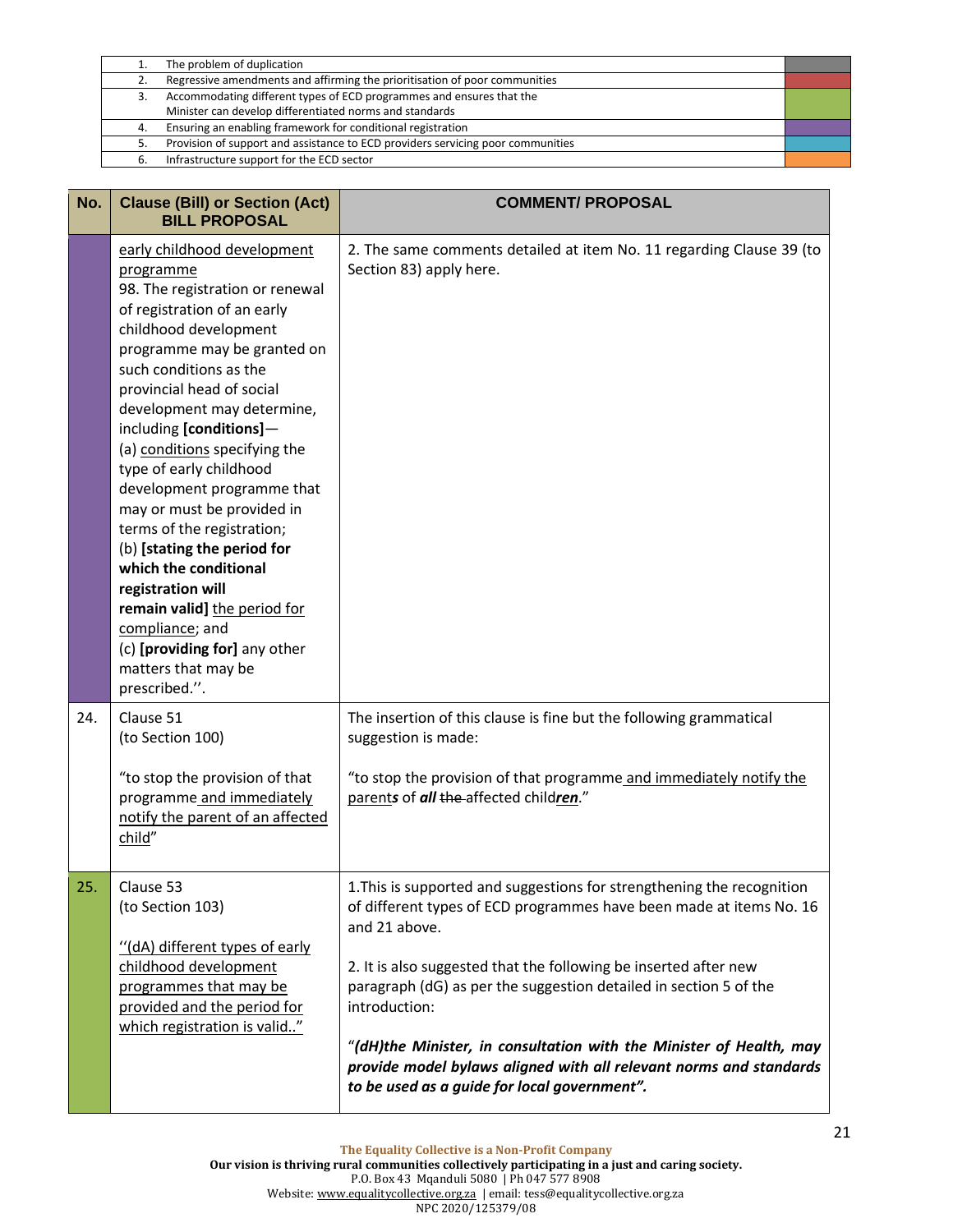|    | The problem of duplication                                                      |  |
|----|---------------------------------------------------------------------------------|--|
| 2. | Regressive amendments and affirming the prioritisation of poor communities      |  |
| 3. | Accommodating different types of ECD programmes and ensures that the            |  |
|    | Minister can develop differentiated norms and standards                         |  |
| 4. | Ensuring an enabling framework for conditional registration                     |  |
| 5. | Provision of support and assistance to ECD providers servicing poor communities |  |
| 6. | Infrastructure support for the ECD sector                                       |  |
|    |                                                                                 |  |

| No. | <b>Clause (Bill) or Section (Act)</b><br><b>BILL PROPOSAL</b> | <b>COMMENT/ PROPOSAL</b>                                                                                                                                                                                                                                                                                                                                                                                                                                                                                                                                                                                                                                                                                                                                                                                                                                                                                                                                                                                                                                                                                                                                                                                                                                                                                                                                                             |
|-----|---------------------------------------------------------------|--------------------------------------------------------------------------------------------------------------------------------------------------------------------------------------------------------------------------------------------------------------------------------------------------------------------------------------------------------------------------------------------------------------------------------------------------------------------------------------------------------------------------------------------------------------------------------------------------------------------------------------------------------------------------------------------------------------------------------------------------------------------------------------------------------------------------------------------------------------------------------------------------------------------------------------------------------------------------------------------------------------------------------------------------------------------------------------------------------------------------------------------------------------------------------------------------------------------------------------------------------------------------------------------------------------------------------------------------------------------------------------|
|     |                                                               |                                                                                                                                                                                                                                                                                                                                                                                                                                                                                                                                                                                                                                                                                                                                                                                                                                                                                                                                                                                                                                                                                                                                                                                                                                                                                                                                                                                      |
| 26. | Part II<br><b>ECD Centres</b>                                 | Generally, there are amendments to the partial care and ECD<br>programme Part 1 of Chapter 6 that seemingly ought to have been<br>carried through to Part II of Chapter 6 for ECD centres but this has not<br>been the case.                                                                                                                                                                                                                                                                                                                                                                                                                                                                                                                                                                                                                                                                                                                                                                                                                                                                                                                                                                                                                                                                                                                                                         |
| 27. | Section 103A<br><b>New Section</b>                            | The current definition of ECD Centres is unclear and has potential to<br>overlap with other chapters and could result in multiple registration<br>processes. New subsection (3A) expands on the exclusions currently in<br>Section 76 for partial care and incorporates them here. The expansive<br>definition of ECD centre proposed could mean that any facility that<br>provides an ECD programme is by definition an ECD centre (if "facility"<br>is interpreted as synonymous with "centre"). This means it would<br>capture within its scope partial care facilities (Chapter 5), child and<br>youth care centres (Chapter 13) and drop-in centres (Chapter 14)<br>which provide an ECD programme. These types of provision need to be<br>clearly excluded from the definition of ECD centre in order that they<br>are not subject to three separate registration requirements.<br>Early childhood development centres - exclusions<br>(3A) Early childhood development centres do not include-<br>(a) care provided in:<br>(i) a partial care facility<br>(ii) a child and youth care centre;<br>(iii) a drop-in centre;<br>(iv) a hospital or other medical facility as part of medical treatment<br>provided to the child;<br>(v) a homeless shelter;<br>(vi) a women's refuge;<br>(b) care provided for a child by a person with parental responsibility<br>for the child. |
| 28. | Clause 55<br>(New Section 103(A)(1))                          | It is unclear how or why the power to provide and fund ECD centres<br>here is different to the power to provide and fund ECD programmes in<br>Section 93. Especially since ECD centres are a type of ECD programme<br>and since these are in one Chapter. This seems to be unnecessary<br>duplication.                                                                                                                                                                                                                                                                                                                                                                                                                                                                                                                                                                                                                                                                                                                                                                                                                                                                                                                                                                                                                                                                               |
| 29. | Clause 55<br>(New Section 103B(2))                            | 1. See comments in section 5 of the introduction. Ensuring a health and<br>safe environment for children in ECD centres ought to be clearly a<br>responsibility of the municipality (as per the Constitution and the<br>obligations detailed in the National Health Act). DSD's role in relation<br>to health and safety should be confined to monitoring and<br>interventions where local government is failing to perform its roles and<br>responsibilities.                                                                                                                                                                                                                                                                                                                                                                                                                                                                                                                                                                                                                                                                                                                                                                                                                                                                                                                       |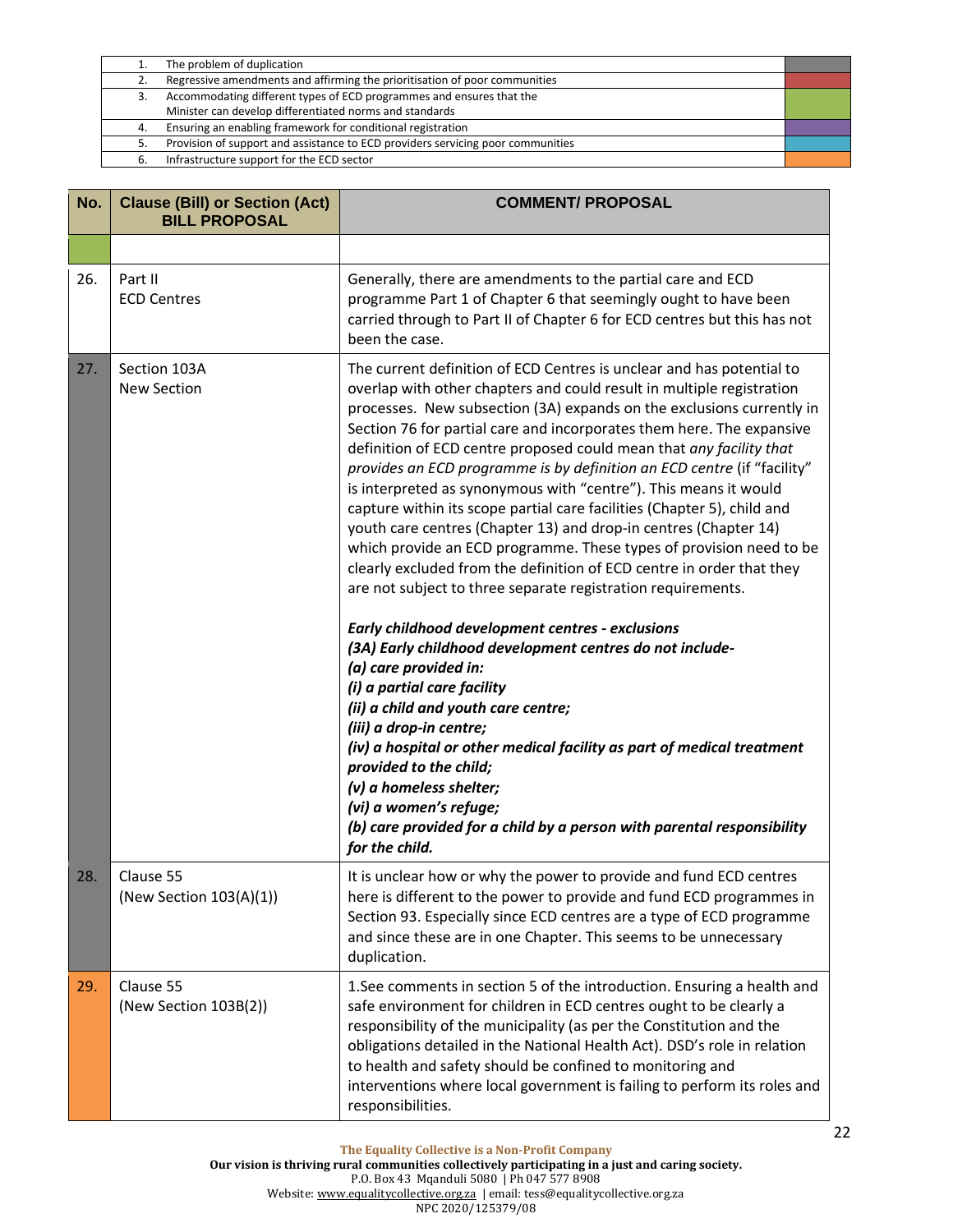|    | The problem of duplication                                                      |  |
|----|---------------------------------------------------------------------------------|--|
| 2. | Regressive amendments and affirming the prioritisation of poor communities      |  |
|    | Accommodating different types of ECD programmes and ensures that the            |  |
|    | Minister can develop differentiated norms and standards                         |  |
| 4. | Ensuring an enabling framework for conditional registration                     |  |
|    | Provision of support and assistance to ECD providers servicing poor communities |  |
|    | Infrastructure support for the ECD sector                                       |  |
|    |                                                                                 |  |

| No. | <b>Clause (Bill) or Section (Act)</b><br><b>BILL PROPOSAL</b> | <b>COMMENT/ PROPOSAL</b>                                                                                                                                                                                                                                                                                                                                                                                                                                                                                                                                                                                                                                                                                                                                                                                                                                                                                                                                                                                                                                                                                                                                                                                                                                                                                                                                                                                                                                                                                                                                                                                                                                                                                                                                                                                                           |
|-----|---------------------------------------------------------------|------------------------------------------------------------------------------------------------------------------------------------------------------------------------------------------------------------------------------------------------------------------------------------------------------------------------------------------------------------------------------------------------------------------------------------------------------------------------------------------------------------------------------------------------------------------------------------------------------------------------------------------------------------------------------------------------------------------------------------------------------------------------------------------------------------------------------------------------------------------------------------------------------------------------------------------------------------------------------------------------------------------------------------------------------------------------------------------------------------------------------------------------------------------------------------------------------------------------------------------------------------------------------------------------------------------------------------------------------------------------------------------------------------------------------------------------------------------------------------------------------------------------------------------------------------------------------------------------------------------------------------------------------------------------------------------------------------------------------------------------------------------------------------------------------------------------------------|
|     |                                                               | At the very least, the significant duplication of roles and<br>responsibilities must be removed between provincial and local<br>governments. This can be achieved (albeit insufficiently) by<br>streamlining and amending the headings, and making it possible to<br>create simpler and clearer set of norms and standards.<br>2. The Minister should also be empowered to develop new norms and<br>standards for the construction and design of new public early<br>childhood development centres and additions and it should be<br>prescribed how close communities ought to be to ECD centres in order<br>to facilitate greater accessibility.<br>A proposal to capture the above is as follows:<br>(2) The national norms and standards contemplated in subsection (1)<br>must relate to the following:<br>(a) minimum health and safety standards a safe environment for<br>children;<br>(b) proper care for sick children or children that become who are ill;<br>(c) adequate space and ventilation separation of age groups;<br>(d) safe drinking water;<br>(d) hygienic and adequate toilet and ablution facilities;<br>(f) safe storage of anything that may be harmful to children;<br>(g) access to refuse disposal services or other adequate means of<br>disposal of refuse<br>generated at the facility;<br>(h) a hygienic area for the preparation of food for children;<br>(i) measures for the separation of children of different age groups;<br>(j) the drawing up of action plans for emergencies; and<br>(k) the drawing up of policies and procedures regarding health care at<br>the facility.<br>(d) minimum standards for the design and construction of new public<br>early childhood development centres and additions, alterations and<br>improvements to public early childhood development centres. |
|     |                                                               | (m) the minimum distance between early childhood development<br>centres and communities.                                                                                                                                                                                                                                                                                                                                                                                                                                                                                                                                                                                                                                                                                                                                                                                                                                                                                                                                                                                                                                                                                                                                                                                                                                                                                                                                                                                                                                                                                                                                                                                                                                                                                                                                           |
| 30. | Clause 55<br>(New Section 103B(3))                            | Obligations to provide differentiated services appropriate to the needs<br>of children with disabilities and other special needs is already captured<br>by Section 94(3). The insertion of this section therefore is a<br>duplication.                                                                                                                                                                                                                                                                                                                                                                                                                                                                                                                                                                                                                                                                                                                                                                                                                                                                                                                                                                                                                                                                                                                                                                                                                                                                                                                                                                                                                                                                                                                                                                                             |
| 31. | Clause 55<br>(New Section 103B(4))                            | The cross reference to 91(3) no longer makes sense given the<br>proposed changes to the definition of ECD programme. This provision                                                                                                                                                                                                                                                                                                                                                                                                                                                                                                                                                                                                                                                                                                                                                                                                                                                                                                                                                                                                                                                                                                                                                                                                                                                                                                                                                                                                                                                                                                                                                                                                                                                                                                |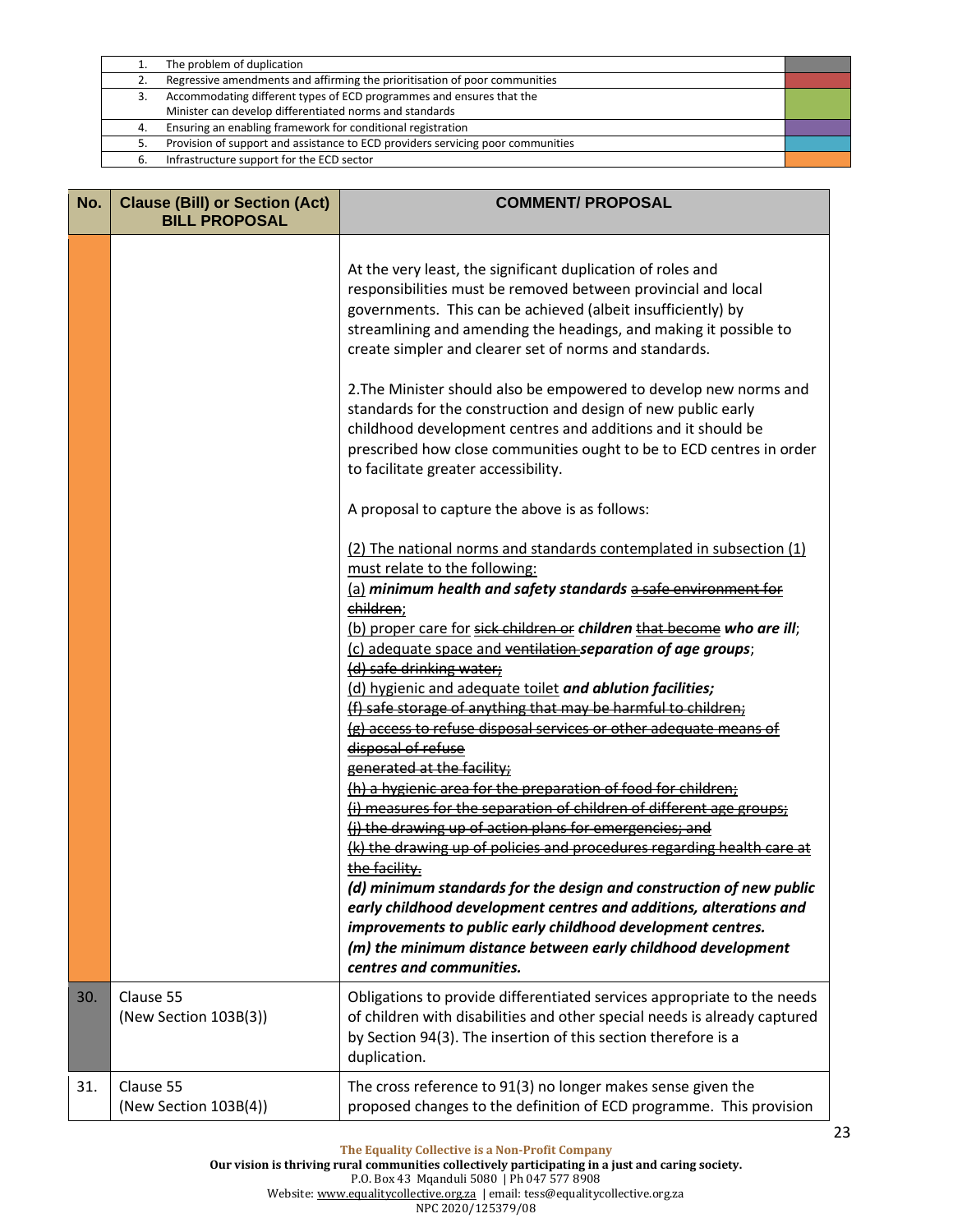|    | The problem of duplication                                                      |  |
|----|---------------------------------------------------------------------------------|--|
| 2. | Regressive amendments and affirming the prioritisation of poor communities      |  |
| 3. | Accommodating different types of ECD programmes and ensures that the            |  |
|    | Minister can develop differentiated norms and standards                         |  |
| 4. | Ensuring an enabling framework for conditional registration                     |  |
| 5. | Provision of support and assistance to ECD providers servicing poor communities |  |
| 6. | Infrastructure support for the ECD sector                                       |  |
|    |                                                                                 |  |

| No. | <b>Clause (Bill) or Section (Act)</b><br><b>BILL PROPOSAL</b> | <b>COMMENT/ PROPOSAL</b>                                                                                                                                                                                                                                                                                                                                                                                                                                       |
|-----|---------------------------------------------------------------|----------------------------------------------------------------------------------------------------------------------------------------------------------------------------------------------------------------------------------------------------------------------------------------------------------------------------------------------------------------------------------------------------------------------------------------------------------------|
|     |                                                               | is simply a cut-and-paste from the partial care Chapter but fails to take<br>into account the amendments to Part 1 of Chapter 6 for ECD<br>programmes.                                                                                                                                                                                                                                                                                                         |
|     |                                                               | Given the expanded definition of ECD programme (as captured in<br>Clause 45 amending section 91(3)), ECD Centre is now a type of ECD<br>programme. Therefore the requirement that ECD centre provide an<br>ECD programme is non-sensical. Rather, an ECD centre must provide<br>"learning and support appropriate to the child's developmental age<br>and stage".                                                                                              |
| 32. | Clause 55<br>(New Section 103C(1)-(3))                        | Given the expanded definition of ECD programme, ECD centres are<br>already a type of ECD programme and have a requirement to register<br>under Part 1. The insertion of this section therefore introduces a<br>second registration process for ECD centres. There is therefore a<br>retention of the dual registration process that previously existed<br>between partial care registration under Chapter 5 and ECD programme<br>registration under Chapter 6. |
|     |                                                               | The same comments relating to duplication with ECD programme<br>provisions apply for New Section 103D; E; F; G; H; I; J; K; L For more<br>info, see, Annexure A.                                                                                                                                                                                                                                                                                               |
| 33. | Clause 55<br>(New Section 103C(4)-(5)).                       | These are necessary provisions to deal with the partial care and ECD<br>Centre overlap although they are insufficient to deal with the problem<br>of triple registration. Please see comments under item 2 of the<br>introduction above.                                                                                                                                                                                                                       |
| 34. | Clause 55<br>(New Section 103D, E & F)                        | Noting that the changes made to similar sections to partial care<br>provisions have not been carried over here and it is unclear whether<br>that is intended or unintended. If similar amendments were intended to<br>be carried through to these provisions, then please see comments at<br>Item 9, 10 & 11 which are equally applicable here.                                                                                                                |
| 35. | Clause 55<br>(New Section 103L)                               | Please see comments at item No 14. above regarding the cross<br>reference to section 110(5).                                                                                                                                                                                                                                                                                                                                                                   |
| 36. | Clause 55<br>(New Section 103J(1))                            | In order to meet the infrastructure needs of the sector, the proposed<br>section 103J as per the Children's Amendment Bill is proposed to be<br>amended as follows:                                                                                                                                                                                                                                                                                            |
|     |                                                               | Section 103J entitled "Record, inspection and provision of early<br>childhood development centres"                                                                                                                                                                                                                                                                                                                                                             |
|     |                                                               | "(1) The Minister, in collaboration with provincial government and<br>municipalities including with the Department of Basic Education, the                                                                                                                                                                                                                                                                                                                     |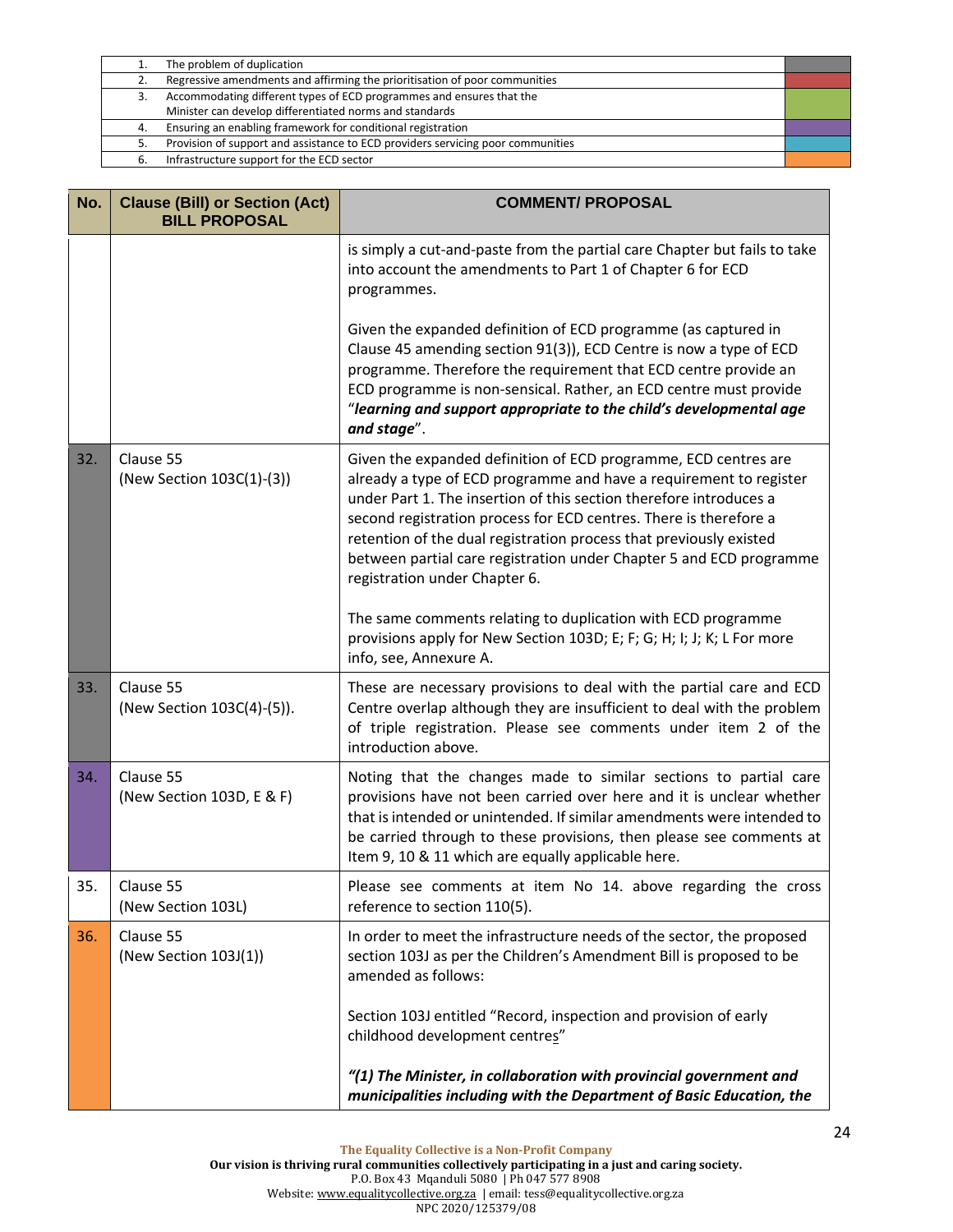|    | The problem of duplication                                                      |  |
|----|---------------------------------------------------------------------------------|--|
|    | Regressive amendments and affirming the prioritisation of poor communities      |  |
| з. | Accommodating different types of ECD programmes and ensures that the            |  |
|    | Minister can develop differentiated norms and standards                         |  |
| 4. | Ensuring an enabling framework for conditional registration                     |  |
|    | Provision of support and assistance to ECD providers servicing poor communities |  |
|    | Infrastructure support for the ECD sector                                       |  |
|    |                                                                                 |  |

| No. | <b>Clause (Bill) or Section (Act)</b><br><b>BILL PROPOSAL</b>                                                                                                                                                                                                                                                                         | <b>COMMENT/ PROPOSAL</b>                                                                                                                                                                                                                                                                                                                                                                                                                                                                                                                                                                                                                                                                                                                                                                                                                                                                                                                                                                                                                                                                                                                                                                                                                                                                                                                                                                                                                                                                                                                                                                                                   |
|-----|---------------------------------------------------------------------------------------------------------------------------------------------------------------------------------------------------------------------------------------------------------------------------------------------------------------------------------------|----------------------------------------------------------------------------------------------------------------------------------------------------------------------------------------------------------------------------------------------------------------------------------------------------------------------------------------------------------------------------------------------------------------------------------------------------------------------------------------------------------------------------------------------------------------------------------------------------------------------------------------------------------------------------------------------------------------------------------------------------------------------------------------------------------------------------------------------------------------------------------------------------------------------------------------------------------------------------------------------------------------------------------------------------------------------------------------------------------------------------------------------------------------------------------------------------------------------------------------------------------------------------------------------------------------------------------------------------------------------------------------------------------------------------------------------------------------------------------------------------------------------------------------------------------------------------------------------------------------------------|
|     |                                                                                                                                                                                                                                                                                                                                       | Department of Health and Department of Cooperative Governance<br>and Traditional Affairs, must develop a costed national infrastructure<br>plan to ensure equitable and universal access to Early Childhood<br><b>Development Centres;.</b><br>(2) A provincial head of social development must-<br>(a) maintain a record of all early childhood development centres in the<br>province;<br>(b) assess the adequacy of the available infrastructure; based on<br>prescribed norms and standards;<br>(b) compile a profile of the children in that province in the prescribed<br>manner; and<br>(c) conduct inspections at the prescribed intervals of early childhood<br>development centres in the province to enforce the provisions of this<br>Act.<br>(2) A provincial strategy contemplated in section 103A must include a<br>strategy for the provision of early childhood development centres in<br>the province, which must include measures-<br>(a) facilitating the establishment and operation of sufficient early<br>childhood development centres in that province;<br>(b) prioritising those types of early childhood development centres<br>most urgently required; and<br>(c) liaising with municipalities on facilitating the identification and<br>provision of suitable premises.<br>(3) Municipalities must-<br>a) ensure, provide and maintain sufficient and appropriate ECD<br>centres for the children in its area of jurisdiction, including the<br>maintenance of ECD centres that are owned by registered non-profit<br>organisations;<br>(b) develop a municipality ECD maintenance strategy." |
| 37. | Clause 55<br>(New Section 103J(2))<br>(2) A provincial strategy<br>contemplated in section 103A<br>must include a strategy for the<br>provision of early childhood<br>development centres in the<br>province, which must include<br>measures-<br>(a) facilitating the<br>establishment and operation of<br>sufficient early childhood | There is no reference to a provincial strategy in section 103A. It is<br>presumed this means to cross-reference the provincial strategy in<br>section 92(2)(b).                                                                                                                                                                                                                                                                                                                                                                                                                                                                                                                                                                                                                                                                                                                                                                                                                                                                                                                                                                                                                                                                                                                                                                                                                                                                                                                                                                                                                                                            |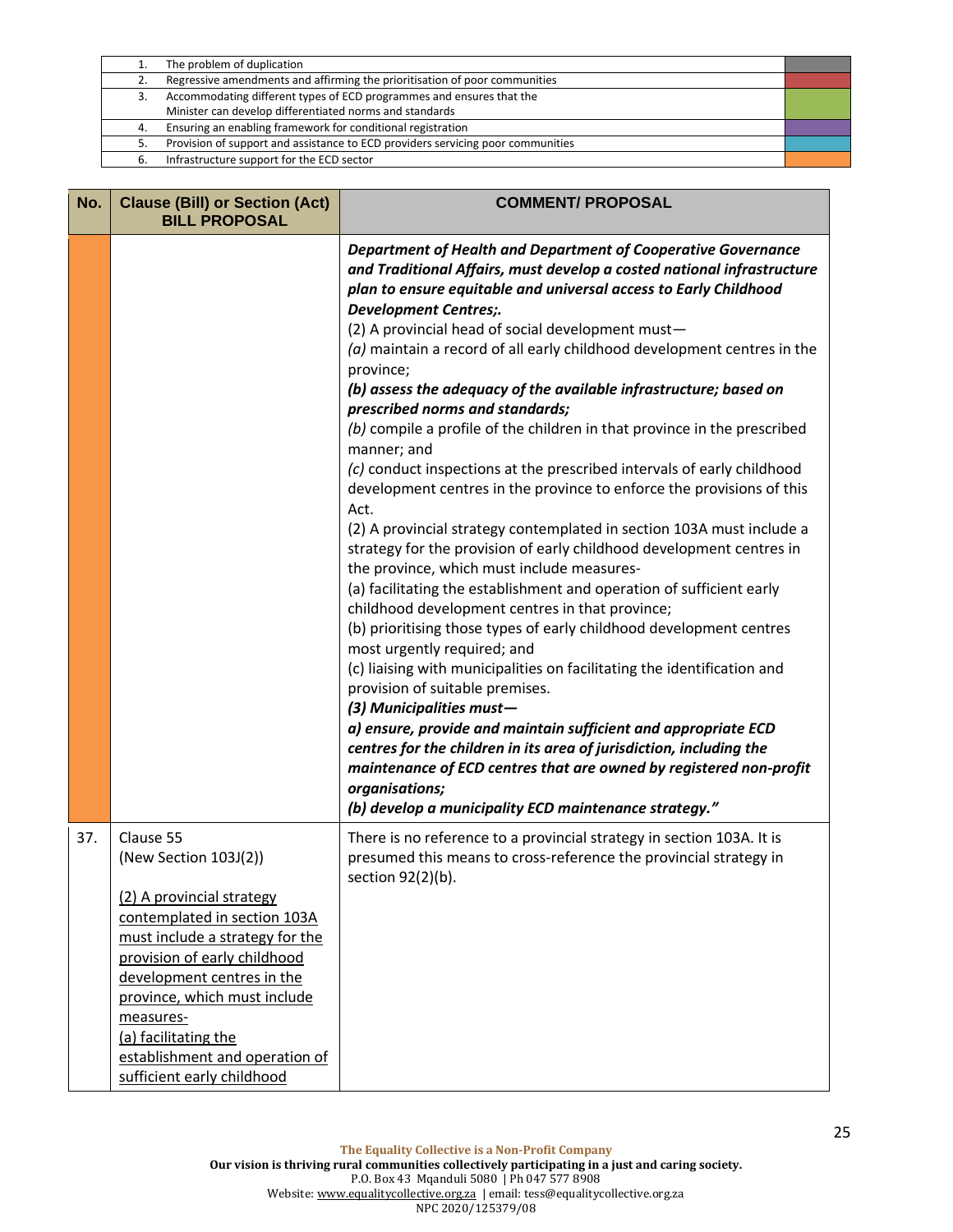|    | The problem of duplication                                                      |  |
|----|---------------------------------------------------------------------------------|--|
|    | Regressive amendments and affirming the prioritisation of poor communities      |  |
| 3. | Accommodating different types of ECD programmes and ensures that the            |  |
|    | Minister can develop differentiated norms and standards                         |  |
| 4. | Ensuring an enabling framework for conditional registration                     |  |
| 5. | Provision of support and assistance to ECD providers servicing poor communities |  |
| 6. | Infrastructure support for the ECD sector                                       |  |
|    |                                                                                 |  |

| No. | <b>Clause (Bill) or Section (Act)</b><br><b>BILL PROPOSAL</b>                                                                                                                                                                                                            | <b>COMMENT/PROPOSAL</b> |
|-----|--------------------------------------------------------------------------------------------------------------------------------------------------------------------------------------------------------------------------------------------------------------------------|-------------------------|
|     | development centres in that<br>province;<br>(b) prioritising those types of<br>early childhood development<br>centres most urgently required;<br>and<br>(c) liaising with municipalities<br>on facilitating the identification<br>and provision of suitable<br>premises. |                         |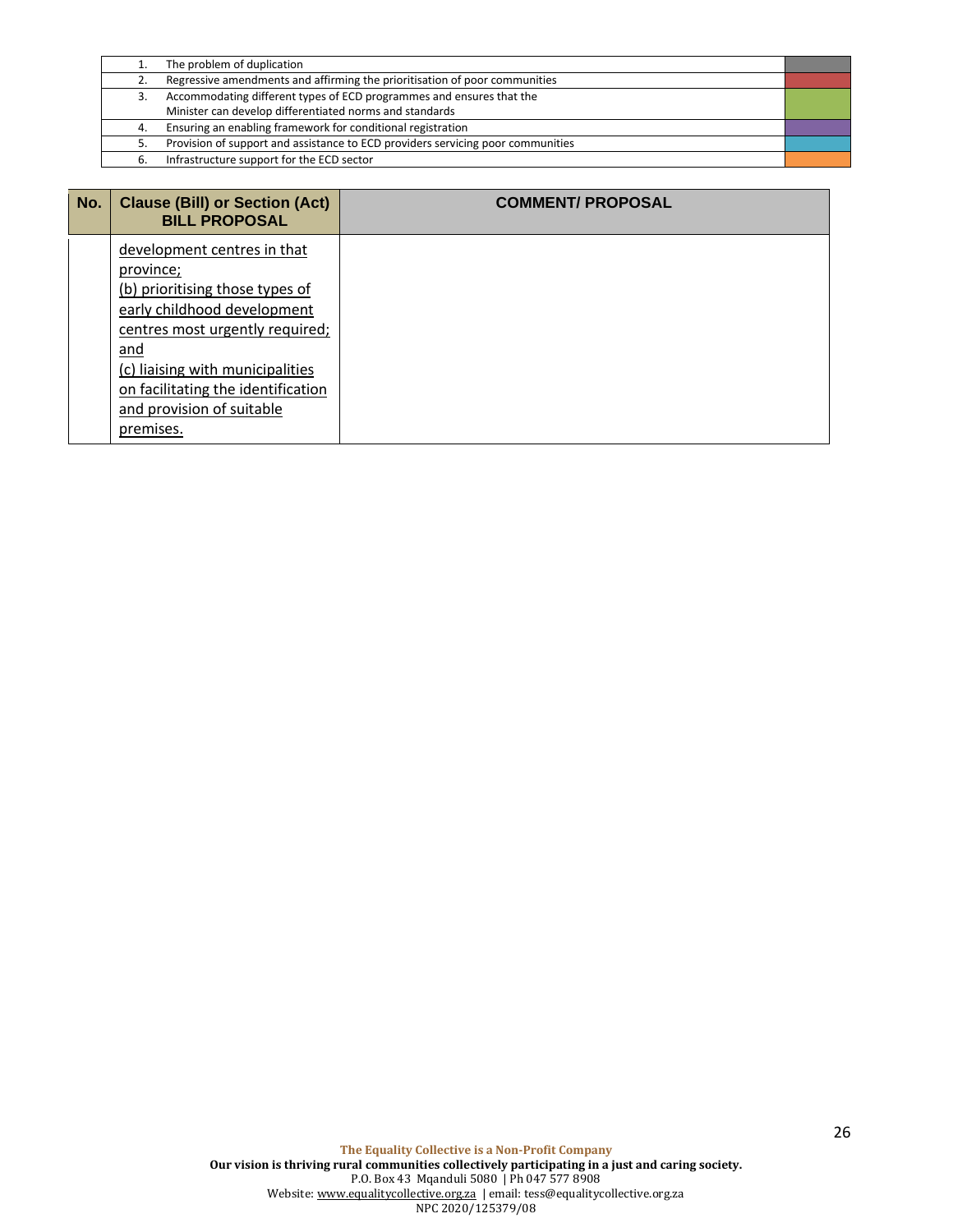### <span id="page-28-0"></span>10.Conclusion

Overall, the major changes needed to ensure a more enabling legal and regulatory framework have not been proposed. Significant legal reform is still required. This is a moral imperative based on the best interests of the child principle as Constitutionally enshrined.

The introductory remarks together with the line-by-line commentary provides Parliament with the information it needs to revise and overhaul this existing framework.

We hope that this process will not be another missed opportunity and we are available to assist both Parliament and the relevant Departments should that be required.

### <span id="page-28-1"></span>11. Appendix A: Achieving a holistic chapter with a one-step registration process<sup>6</sup>

To achieve a one-step registration process more significant amendments are required within Chapter 6. These amendments are entirely attainable and largely require the removal of the duplication of processes between Part I and II. One proposed approach on how this can potentially be achieved is as follows:

| <b>Clause (Bill) or</b><br><b>Section (Act)</b> | <b>PROPOSAL</b>                                                                                                                                                                                                                                                              | <b>MOTIVATION</b>                                                                                                                                                                                                                                                                                                                                                                                                                                                                                                                                                                                                                                   |
|-------------------------------------------------|------------------------------------------------------------------------------------------------------------------------------------------------------------------------------------------------------------------------------------------------------------------------------|-----------------------------------------------------------------------------------------------------------------------------------------------------------------------------------------------------------------------------------------------------------------------------------------------------------------------------------------------------------------------------------------------------------------------------------------------------------------------------------------------------------------------------------------------------------------------------------------------------------------------------------------------------|
| Clause $1(i)$<br>(to Section 1)                 | (i) 'early childhood development<br>centre' means a centre that provides<br>an early childhood development<br>programme as contemplated in<br>section 91(3) for more than six<br>children from birth to school going<br>age;                                                 | 'Early childhood development centre' is a non-inclusive term<br>and excludes key ECD programme modalities - including<br>community-based programmes and mobile programmes. It<br>does not make sense to define only one modality in the Act<br>and not others.<br>An inclusive definition of 'ECD programme' which captures all<br>modalities is proposed against Clause 45(c) below. Definitions<br>of individual modalities are more appropriately set out in<br>regulations and not on the face of the Act. This will give the<br>government more flexibility in future to make regulatory<br>adjustments to reflect the changing ECD landscape. |
| Clause 34<br>(to Section $76(1)$ )              | 76.(1) [Partial] Subject to subsection<br>(2), partial care is provided when a<br>person, whether for or without<br>reward, takes care of more than six<br>children on behalf of their parents,<br>guardians or care-givers during<br>specific hours of the day or night, or | 1. In order for ECD programmes to be dealt with under a<br>single system (in a single chapter), they need to be removed<br>from the scope of partial care.<br>2. The proposed insertion of 'full time' does not make sense in<br>the context of the types of care listed. It suggests that part-<br>time care at these types of facility would have to register as                                                                                                                                                                                                                                                                                  |

<sup>&</sup>lt;sup>6</sup> This proposed approach was largely put together by SmartStart in consultation with other ECD sector organisations, although we have independently reviewed it and agree with the recommendations.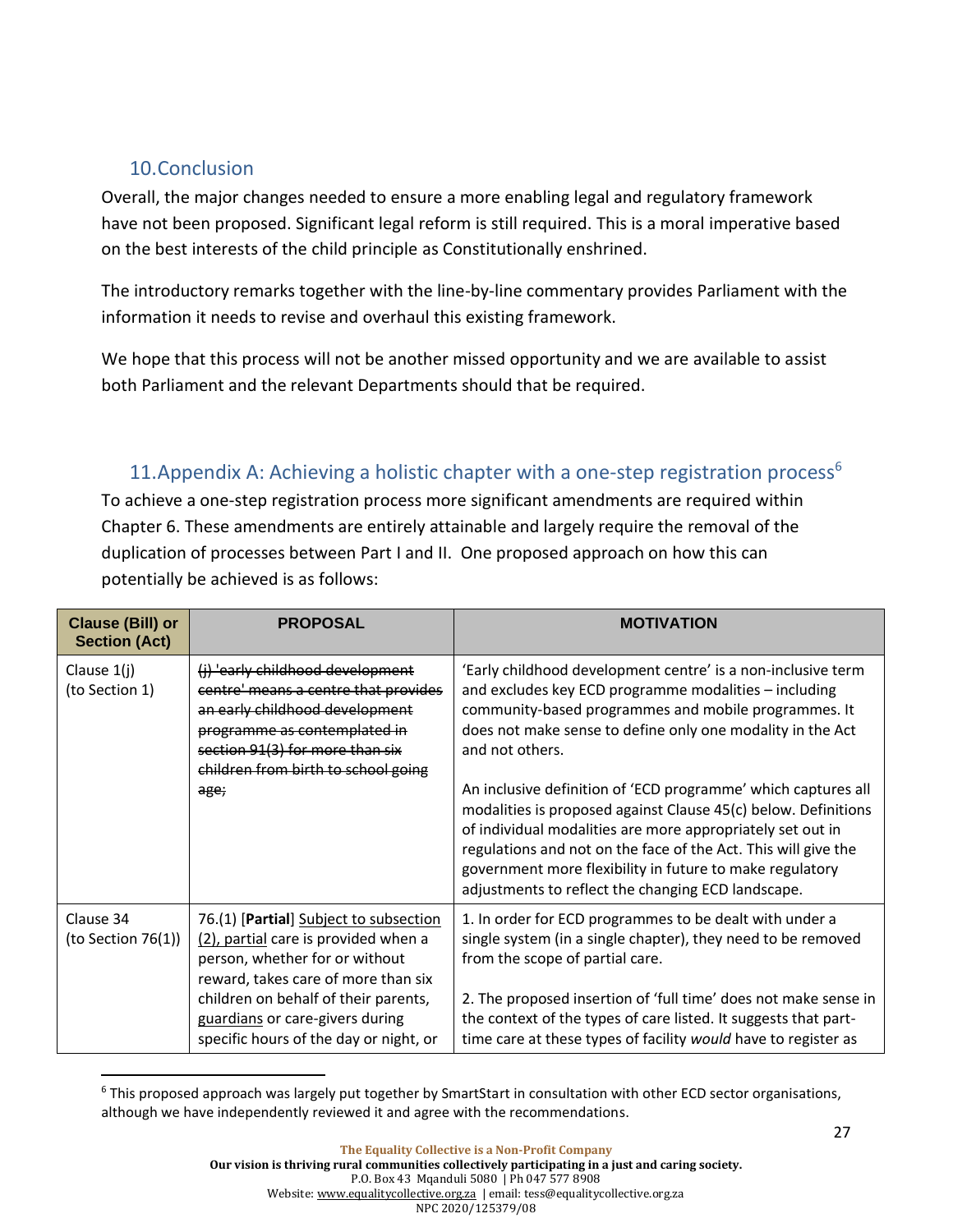| <b>Clause (Bill) or</b><br><b>Section (Act)</b> | <b>PROPOSAL</b>                                                                                                                                                                                                                                                                                                                                                                                                                                                                                                                                                                                                                                                                                   | <b>MOTIVATION</b>                                                                                                                                                                                                                                                                                                                                                                                                                                                                                                                                                                                                                                                                                                                                                                                                                                                                                                                                                                                                                                                                                                                                                                                                                                                                                                                                                     |
|-------------------------------------------------|---------------------------------------------------------------------------------------------------------------------------------------------------------------------------------------------------------------------------------------------------------------------------------------------------------------------------------------------------------------------------------------------------------------------------------------------------------------------------------------------------------------------------------------------------------------------------------------------------------------------------------------------------------------------------------------------------|-----------------------------------------------------------------------------------------------------------------------------------------------------------------------------------------------------------------------------------------------------------------------------------------------------------------------------------------------------------------------------------------------------------------------------------------------------------------------------------------------------------------------------------------------------------------------------------------------------------------------------------------------------------------------------------------------------------------------------------------------------------------------------------------------------------------------------------------------------------------------------------------------------------------------------------------------------------------------------------------------------------------------------------------------------------------------------------------------------------------------------------------------------------------------------------------------------------------------------------------------------------------------------------------------------------------------------------------------------------------------|
|                                                 | for a temporary period, by<br>agreement between the parents,<br>guardians or care-givers and the<br>provider of the service, but excludes<br>the full time care of a child-<br>(a) by a school as part of tuition,<br>training and other activities provided<br>by the school;<br>(b) as a boarder in a school hostel or<br>other residential facility managed as<br>part of a school; or<br>(c) by a hospital or other medical<br>facility as part of medical treatment<br>provided to the child; or<br>(d) at an early childhood<br>development programme as<br>contemplated in Section 91.                                                                                                     | partial care, which is unlikely to be the government's<br>intention.                                                                                                                                                                                                                                                                                                                                                                                                                                                                                                                                                                                                                                                                                                                                                                                                                                                                                                                                                                                                                                                                                                                                                                                                                                                                                                  |
| Clause 45(c)<br>(to Section 91(3))              | 91(3) An early childhood<br>development programme, as<br>prescribed, is a programme that<br>provides one or more forms of daily<br>care, development, early learning<br>opportunities and support to<br>children from birth until school going<br>age. to six years old.<br>(3A) The minister may by regulation<br>define different types of early<br>childhood development<br>programmes, including:<br>(a) early childhood development<br>centres;<br>(b) home and community-based<br>early childhood development<br>programmes;<br>(c) sessional early childhood<br>development programmes; and<br>(d) outreach early childhood<br>development programmes.<br>(3B) Early childhood development | 1. The four categories proposed in sub-section 3A cover all<br>modalities contemplated in the NIECDP. The Act's regulations<br>should create legal definitions that are consistent with and<br>fulfil the purposes of the Policy. The definitions in the<br>regulation should relate to the characteristics of ECD<br>programme modalities that a) distinguish them from each<br>other, and b) are relevant for regulation. For example, the<br>distinctions between these categories have relevance in terms<br>of defining appropriate standards and requirements (for<br>instance on health and safety, practitioner qualification levels<br>and meals) and in terms of identifying the different cost<br>drivers and therefore subsidy eligibility for different types of<br>programmes.<br>This amendment also clarifies that an ECD programme is the<br>provider, place and programme content together. The lack of<br>clarity over whether an ECD programme is only the<br>programme content (i.e. curriculum) has caused significant<br>confusion and inconsistency in the practical implementation<br>of Chapter 6. The NIECDP makes it clear that the term 'ECD<br>programme' refers to the whole entity. In other words, ECD<br>centres and home-based childcare can be understood both to<br>be types of ECD programmes and to provide ECD<br>programmes. |
|                                                 | programmes do not include-<br>(a) care provided in:<br>(i) a partial care facility<br>(ii) a child and youth care centre;<br>(iii) a drop-in centre;                                                                                                                                                                                                                                                                                                                                                                                                                                                                                                                                              | 2. New subsection (3B) expands on the exclusions currently in<br>Section 76. Partial care facilities (Chapter 5), child and youth<br>care centres (Chapter 13) and drop-in centres (Chapter 14) all<br>need to be clearly excluded from the definition of ECD<br>programme in order that they are not subject to dual<br>registration requirements. Any requirement for these types of                                                                                                                                                                                                                                                                                                                                                                                                                                                                                                                                                                                                                                                                                                                                                                                                                                                                                                                                                                                |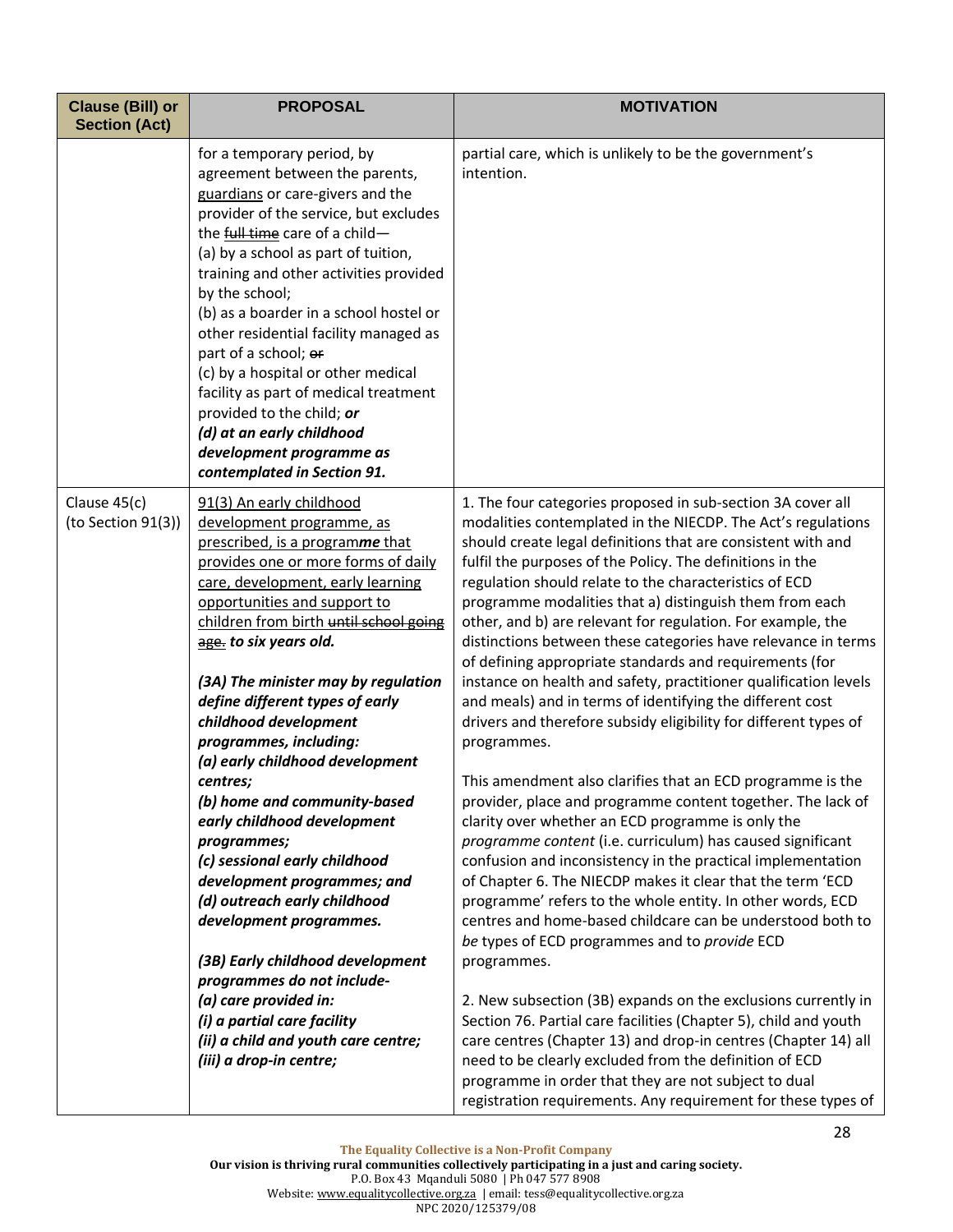| <b>Clause (Bill) or</b><br><b>Section (Act)</b> | <b>PROPOSAL</b>                                                                                                                                                                                                                                                                                                                                                                                                                                                                                                                                                                                                                                                                                                                            | <b>MOTIVATION</b>                                                                                                                                                                                                                                                                                                                                                                                                                                                                                                                                                                                                                                                                                                                                                                                                                                                                                                                                                                                                                                                                                                                                       |
|-------------------------------------------------|--------------------------------------------------------------------------------------------------------------------------------------------------------------------------------------------------------------------------------------------------------------------------------------------------------------------------------------------------------------------------------------------------------------------------------------------------------------------------------------------------------------------------------------------------------------------------------------------------------------------------------------------------------------------------------------------------------------------------------------------|---------------------------------------------------------------------------------------------------------------------------------------------------------------------------------------------------------------------------------------------------------------------------------------------------------------------------------------------------------------------------------------------------------------------------------------------------------------------------------------------------------------------------------------------------------------------------------------------------------------------------------------------------------------------------------------------------------------------------------------------------------------------------------------------------------------------------------------------------------------------------------------------------------------------------------------------------------------------------------------------------------------------------------------------------------------------------------------------------------------------------------------------------------|
|                                                 | (iv) a hospital or other medical<br>facility as part of medical treatment<br>provided to the child;<br>(v) a homeless shelter;<br>(vi) a women's refuge;<br>(b) care provided for a child by a<br>person with parental responsibility<br>for the child.                                                                                                                                                                                                                                                                                                                                                                                                                                                                                    | facility to provide ECD opportunities should be framed as a<br>requirement to provide 'structured early learning and<br>development opportunities in line with prescribed<br>requirements published by the Department for Basic<br>Education', which is written into the respective chapters.                                                                                                                                                                                                                                                                                                                                                                                                                                                                                                                                                                                                                                                                                                                                                                                                                                                           |
| Clause 92<br>(Strategy for<br>ECD)              | [Incorporate new Section 103J]                                                                                                                                                                                                                                                                                                                                                                                                                                                                                                                                                                                                                                                                                                             | Only one section is required to deal with strategy and<br>planning for ECD. New Section 103J elaborates on what<br>should be included in the strategy. These provisions should be<br>merged with existing Section 92 to create a single, coherent<br>section on strategy and planning for ECD.                                                                                                                                                                                                                                                                                                                                                                                                                                                                                                                                                                                                                                                                                                                                                                                                                                                          |
| Clause 47(e)<br>(to section 93(5))              | 93(5) An early childhood<br>development programme [must]<br>may be provided by:<br>(a) a partial care facility providing<br>partial care services for any children<br>up to school-going<br>age; and<br>b) a child and youth care centre<br>which has in its care any children up<br>to school-going age.                                                                                                                                                                                                                                                                                                                                                                                                                                  | This amendment ensures that partial care facilities and child<br>and youth care centres only have to register once. The<br>requirement for a child and youth care centre that cares for<br>young children to provide an appropriate ECD programme<br>should be framed as a requirement to provide 'structured<br>early learning and development opportunities in line with<br>prescribed requirements published by the Department for<br>Basic Education'. This should be written into Chapter 13 and<br>not dealt with here.                                                                                                                                                                                                                                                                                                                                                                                                                                                                                                                                                                                                                           |
| Clause 48<br>(to Section 94(2))                 | (2) The prescribed national norms<br>and standards contemplated in<br>subsection (1) must relate to the<br>following:<br>(a) The provision of appropriate<br>developmental opportunities;<br>(b) programmes aimed at helping<br>children to realise their full<br>potential;<br>(c) caring for children in a<br>constructive manner and providing,<br>protection support and security;<br>(d) ensuring development of positive<br>social behaviour;<br>(e) respect for and nurturing of the<br>culture, spirit, dignity, individuality,<br>language and development of each<br>child; [and]<br>(f) meeting the emotional, cognitive,<br>sensory, spiritual, moral, physical,<br>social and communication<br>development needs of children. | The amendments proposed here achieve four goals:<br>1. Incorporating the proposed headings relating to ECD<br>centres in Clause 55 (new Section 103(c)) to create a single<br>set of Norms and Standards for ECD Programmes. This<br>ensures that requirements and standards relating to all<br>aspects of ECD provision - including facility (health and<br>safety), provider and curriculum - are dealt with together,<br>and can be assessed together under a unified registration<br>system.<br>2. Streamlining the current headings relating to ECD<br>programmes in Section 94 of the Act. There is significant<br>duplication between these headings, as well as lack of clarity<br>around scope. This is reflected in the content of the Norms<br>and Standards, in which a number of standards are repeated<br>or overlap.<br>- Key standards under current headings 94(2)(a),(b),(d),(e) and<br>(f) can be covered under new headings (a), (b) and (e). These<br>areas are also dealt with through new subsection (2A).<br>- New (b) addresses resources and the learning environment,<br>a crucial area not covered in the current headings. |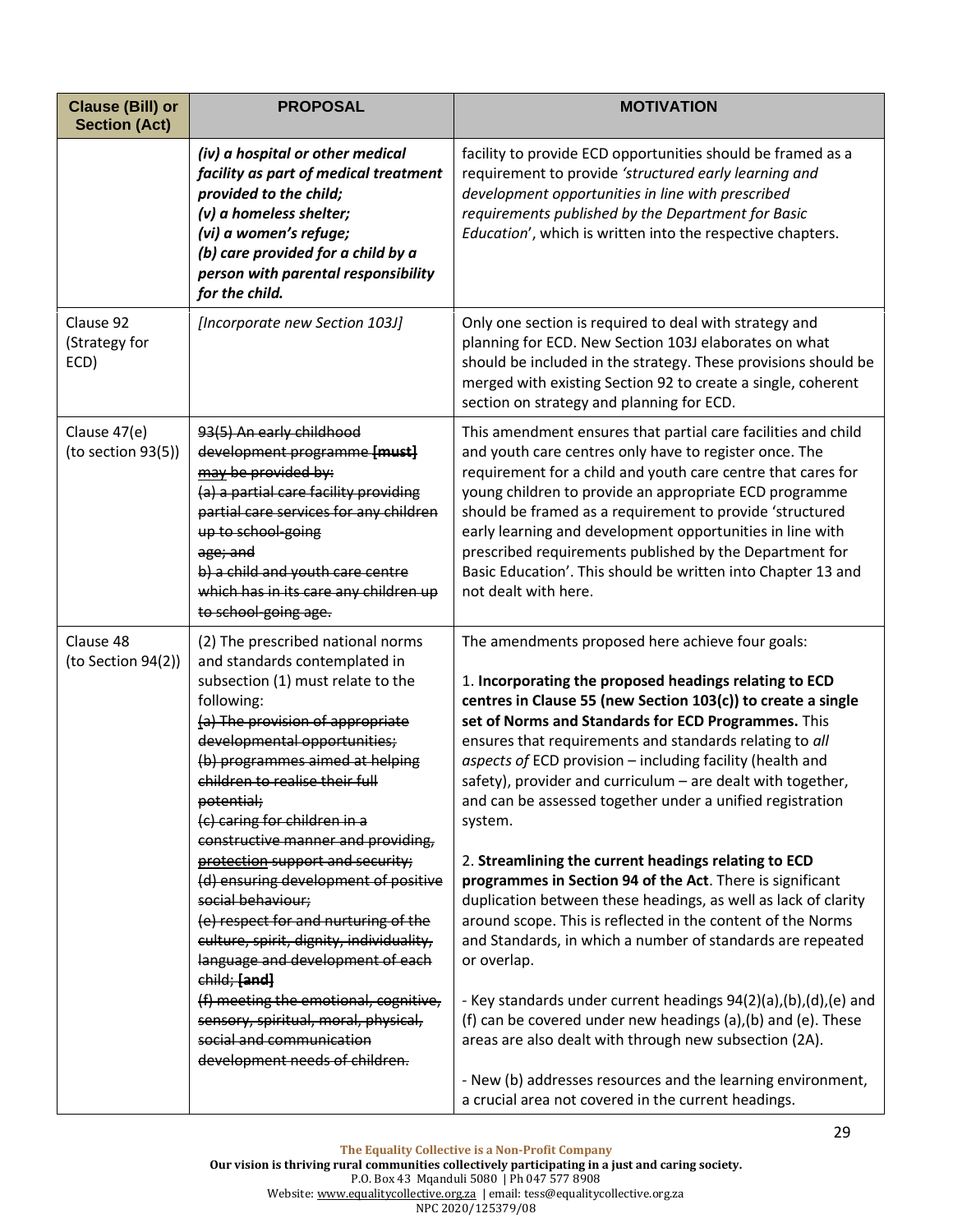| <b>Clause (Bill) or</b><br><b>Section (Act)</b> | <b>PROPOSAL</b>                                                                                                                                                                                                    | <b>MOTIVATION</b>                                                                                                                                                                                                                                                                                                                                                                                                                                                                                                                                                     |
|-------------------------------------------------|--------------------------------------------------------------------------------------------------------------------------------------------------------------------------------------------------------------------|-----------------------------------------------------------------------------------------------------------------------------------------------------------------------------------------------------------------------------------------------------------------------------------------------------------------------------------------------------------------------------------------------------------------------------------------------------------------------------------------------------------------------------------------------------------------------|
|                                                 | (a) nurturing environments that<br>provide protection, support and<br>security;<br>(b) appropriate and adequately<br>resourced environments for play<br>and learning;                                              | - The rights and needs of children with disabilities are not<br>adequately addressed under the existing N&S and the<br>introduction of new heading (d) helps to deal with this (in line<br>with section 94(3) of the Act).                                                                                                                                                                                                                                                                                                                                            |
|                                                 | (c) group size and ratios;<br>(d) support for children with<br>disabilities;<br>(e) support and information for<br>parents and caregivers;                                                                         | - Record-keeping is introduced as a new heading. This is<br>currently covered in Regulation 18 but for clarity and<br>transparency it is more appropriately situated in the norms<br>and standards.                                                                                                                                                                                                                                                                                                                                                                   |
|                                                 | (f) record-keeping;<br>(g) qualifications, skills and training;<br>(h) minimum health and safety<br>standards;<br>(i) proper care for children who are                                                             | 3. Streamlining and amending the proposed headings in new<br>Section 103B. This will create a simpler and clearer set of<br>norms and standards, and eliminate the legislative over-reach<br>in the current headings.                                                                                                                                                                                                                                                                                                                                                 |
|                                                 | ill;<br>(j) adequate space and separation<br>of age groups;<br>(k) hygienic and adequate toilet and<br>ablution facilities.                                                                                        | DSD's central role/duty is in relation to the care and<br>stimulation of children. At the moment, the norms and<br>standards proposed in Section 103B focus solely on health<br>and safety, which is a municipal responsibility. So while it is<br>useful to cover basic health and safety standards here, the                                                                                                                                                                                                                                                        |
|                                                 | (2A) Early childhood development<br>programmes must provide<br>structured early learning and<br>development opportunities in line<br>with prescribed requirements of the<br><b>Department for Basic Education.</b> | principle should be that the more extensive health, safety and<br>infrastructure are dealt with in and through the mandated<br>part of the government system - i.e. municipal by-laws. It is<br>neither logical nor desirable for ECD centres to have to<br>comply with separate and parallel sets of health, safety and<br>infrastructure standards in the Children's Act, the National<br>Health Act and local by-laws.                                                                                                                                             |
|                                                 |                                                                                                                                                                                                                    | - Headings in 103(B) (d), (f), (g), (h) and (j) can all be covered<br>under new (h).                                                                                                                                                                                                                                                                                                                                                                                                                                                                                  |
|                                                 |                                                                                                                                                                                                                    | - Heading 103(B)(k) is covered under (i).                                                                                                                                                                                                                                                                                                                                                                                                                                                                                                                             |
|                                                 |                                                                                                                                                                                                                    | - Heading 103(B)(i) is combined with (j).                                                                                                                                                                                                                                                                                                                                                                                                                                                                                                                             |
|                                                 |                                                                                                                                                                                                                    | 4. Properly cross-referencing DBE's statutory curriculum<br>frameworks.                                                                                                                                                                                                                                                                                                                                                                                                                                                                                               |
|                                                 |                                                                                                                                                                                                                    | When the Children's Act was originally drafted the National<br>Early Learning and Development Standards and the Birth to<br>Four National Curriculum Framework did not exist. These<br>documents now provide the statutory framework for the<br>content of all ECD programmes and as such need to be<br>properly cross-referenced on the face of the Act. These<br>documents also mean that there is no longer a need for the<br>current level of detail in the Norms and Standards for ECD<br>Programmes – particularly headings $94(2)(a)$ , (b), (d), (e) and (f). |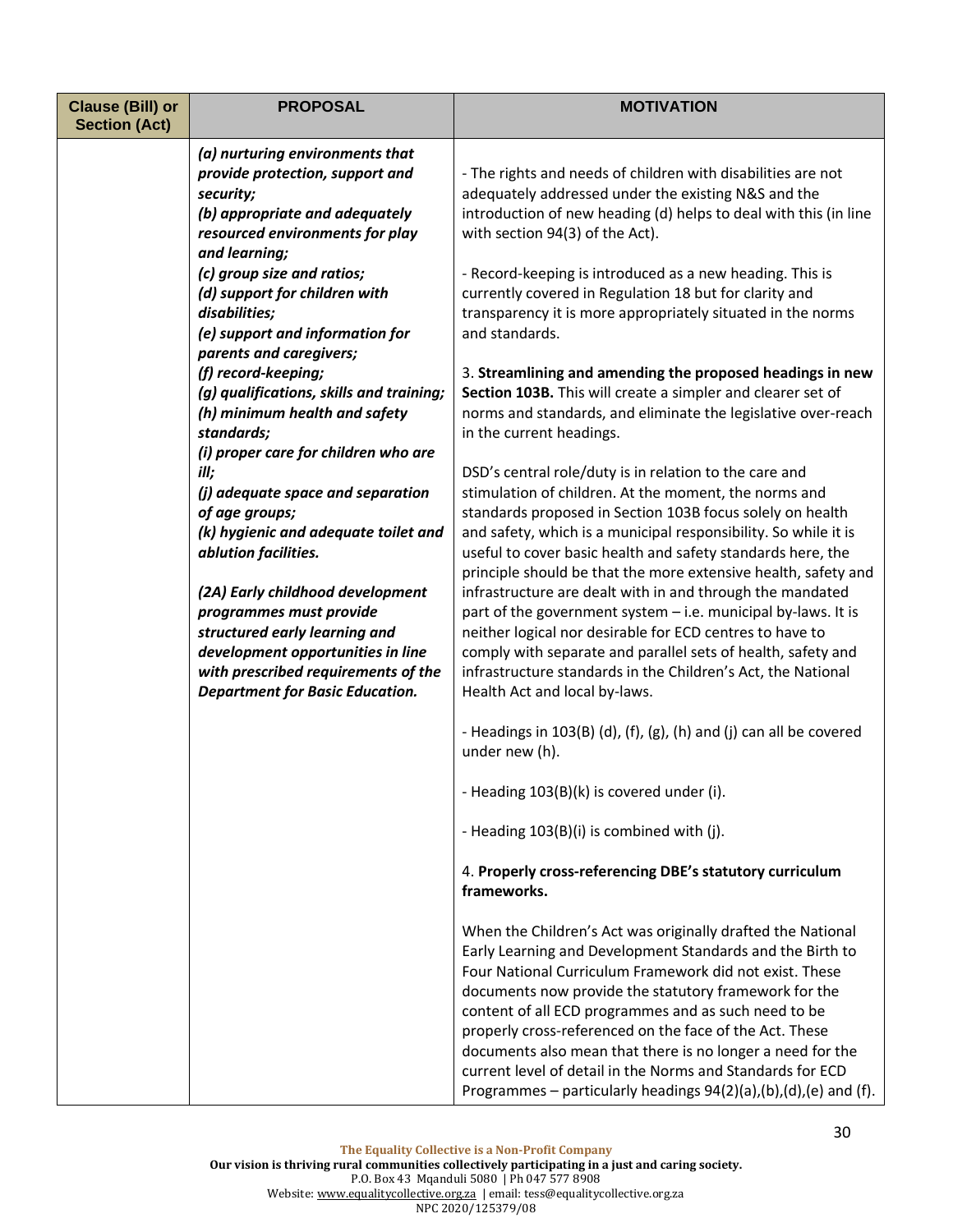| <b>Clause (Bill) or</b><br><b>Section (Act)</b>                          | <b>PROPOSAL</b>                                                                                                                                                                                                                   | <b>MOTIVATION</b>                                                                                                                                                                                                                                                                                                                                                       |
|--------------------------------------------------------------------------|-----------------------------------------------------------------------------------------------------------------------------------------------------------------------------------------------------------------------------------|-------------------------------------------------------------------------------------------------------------------------------------------------------------------------------------------------------------------------------------------------------------------------------------------------------------------------------------------------------------------------|
|                                                                          |                                                                                                                                                                                                                                   | Such detail is undesirable because it creates a third tier of<br>regulation for precisely the same areas of oversight. This<br>causes an unnecessary bureaucratic burden, as well as<br>confusion.                                                                                                                                                                      |
|                                                                          |                                                                                                                                                                                                                                   | Instead, the Act and its regulations should provide clarity on<br>the relationship between registration requirements and<br>curriculum requirements prescribed by the Department of<br><b>Basic Education.</b>                                                                                                                                                          |
| Section 95<br>(ECD programme<br>to be registered)                        | (1) A person or organisation<br>providing an early childhood<br>development programme must-Any<br>person, Department, provincial                                                                                                  | 1. The proposed amendment to the first part of Section 95(1)<br>reflects the government's proposed wording in new Section<br>$103C(1)$ .                                                                                                                                                                                                                                |
|                                                                          | head of social development or<br>organisation may establish or<br>operate an early childhood<br>development programme provided<br>that an early childhood<br>development programme that is<br>attended by more than six children: | 2. The reference to 'attended by more than six children' is<br>inserted because while minimum programme size is not<br>relevant to the definition of ECD programme, it is relevant to<br>the requirement to register. In line with the current<br>regulatory framework, it is therefore proposed that only ECD<br>programmes with more than six children must register. |
| Clause 55<br>(New Section<br>103A -<br>Provision of ECD<br>centres)      | [Delete proposed new Section 103A]                                                                                                                                                                                                | Under a one-step registration process, proposed new Section<br>103A is no longer required as all of its provisions are repeated<br>and therefore covered in Section 93.                                                                                                                                                                                                 |
| Clause 55<br>(New Section<br>103B)                                       | [Delete proposed new Section 103B<br>- and move applicable norms in sub-<br>section (2) to Section 94]                                                                                                                            | Under a one-step registration process, there will be a single<br>integrated set of Norms and Standards for ECD Programmes,<br>which include norms relating to infrastructure and health and<br>safety. These are captured in the proposed amendments to<br>Section $94(2)$ – see commentary above.                                                                      |
| Clause 55<br>(New Section<br>103C)                                       | [Delete proposed new Section 103C]                                                                                                                                                                                                | Under a one-step registration process, proposed new Section<br>103C is no longer required as the duty to register is set out in<br>Section 95.                                                                                                                                                                                                                          |
| Clause 55<br>(New Sections<br>103D, 103E,<br>103F, 103G,<br>103H & 103I) | [Delete proposed new Sections 103D<br>$-1031$                                                                                                                                                                                     | These sections all relate to the registration system and<br>processes. Under a one-step registration process they<br>become redundant because these provisions are repeated<br>almost word-for-word in existing Sections 96 to 101.                                                                                                                                     |
| Clause 55<br>(New Section<br>103J)                                       | [Delete proposed new Section 103J -<br>and move relevant provisions to<br>Section 92]                                                                                                                                             | These sections all relate to the registration system and<br>processes. Under a one-step registration process they<br>become redundant.                                                                                                                                                                                                                                  |
| Clause 55<br>(New Section<br>103K)                                       | [Delete proposed new Section 103K]                                                                                                                                                                                                | This proposed new section is no longer required because its<br>provisions are repeated and therefore covered in Section 102.                                                                                                                                                                                                                                            |